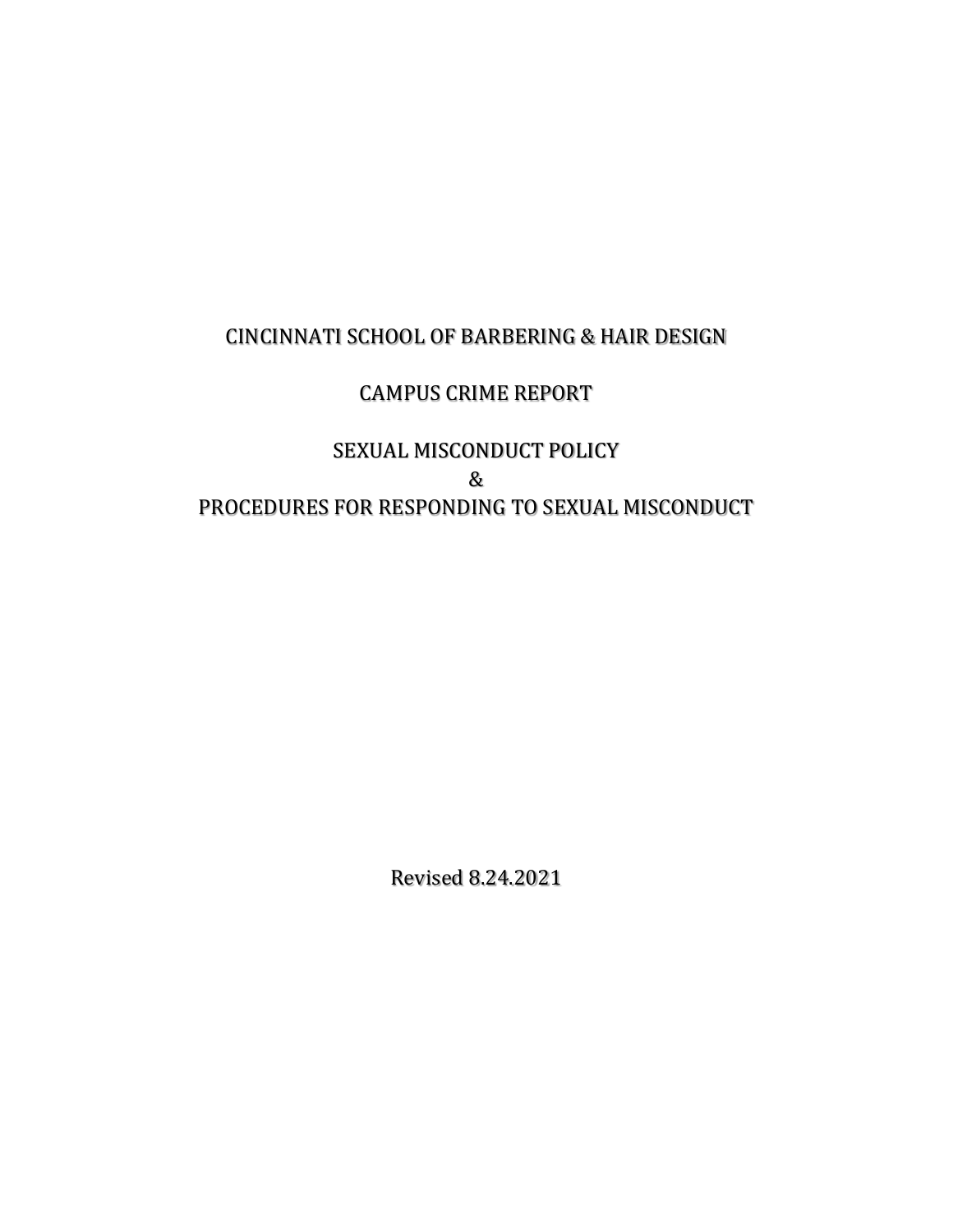# **TABLE OF CONTENTS:**

| Privileged and Confidential Communications - Professional & Pastoral Counselors 7<br>Requesting Confidentiality: How the School Will Weigh the Request and Respond. 7 |    |
|-----------------------------------------------------------------------------------------------------------------------------------------------------------------------|----|
|                                                                                                                                                                       |    |
|                                                                                                                                                                       |    |
| 10. Sanctions and Other Remedies                                                                                                                                      | 13 |
|                                                                                                                                                                       |    |
| EF: Definitions of Sexual Misconduct under Ohio Law Fightman manufacture manufacture and 16                                                                           |    |
|                                                                                                                                                                       |    |
|                                                                                                                                                                       |    |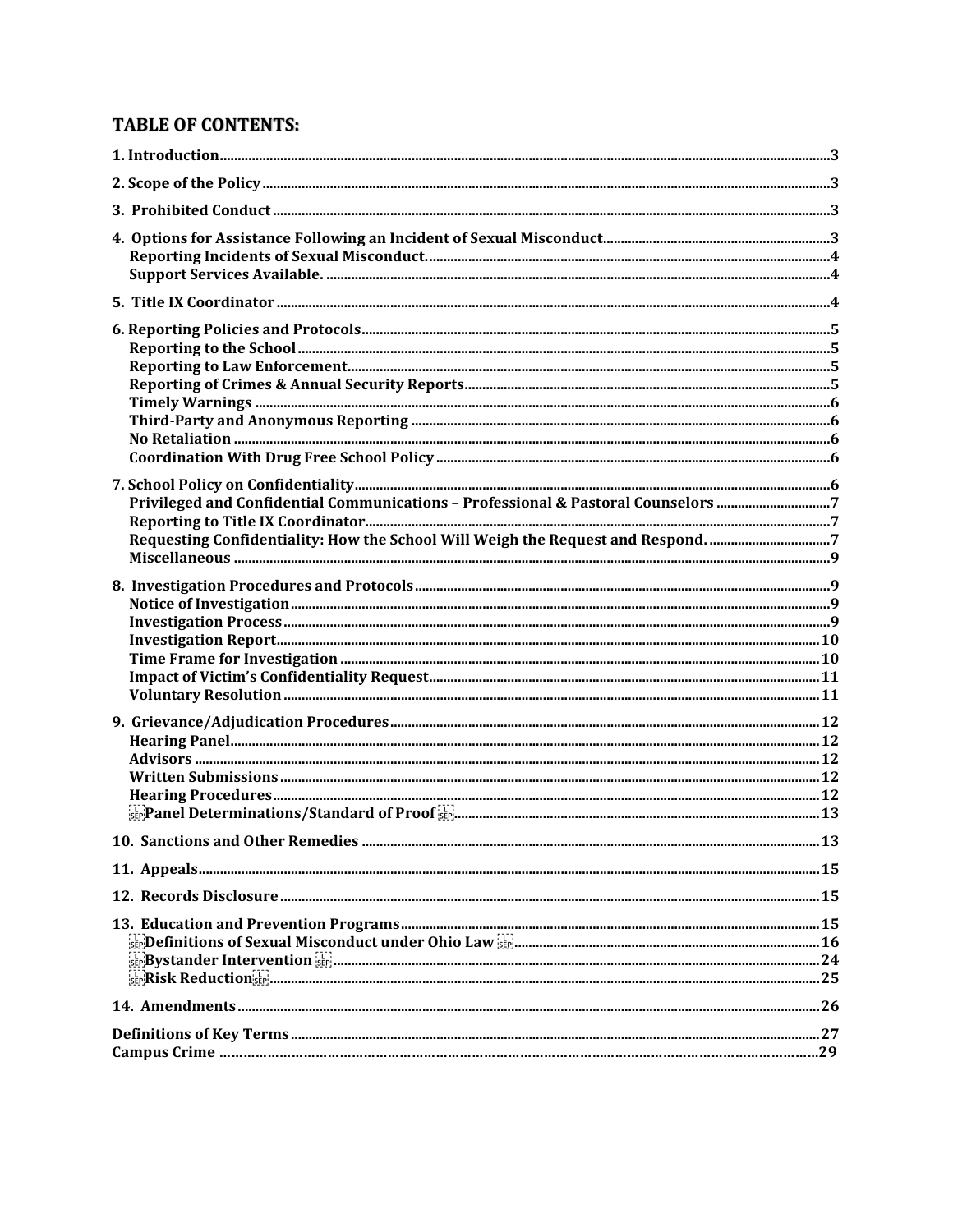## CINCINNATI SCHOOL OF BARBERING & HAIR DESIGN CAMPUS SEXUAL MISCONDUCT POLICIES

## **1. Introduction**

Cincinnati School of Barbering & Hair Design is committed to providing a working and educational environment for all students, faculty and staff that is free from sex discrimination, including sexual misconduct. Every member of the School community should be aware that the school is strongly opposed to sexual misconduct, and that such behavior is prohibited by state and federal laws.

As part of the School's commitment to providing a working and learning environment free from sexual misconduct, this Policy shall be disseminated widely to the school community through publications, the school website, new employee orientations, student orientations, and other appropriate channels of communication. The School provides training to key staff members to enable the school to handle any allegations of sexual misconduct promptly and effectively. The School will respond quickly to all reports of sexual harassment, and will take appropriate action to prevent, to correct, and if necessary, to discipline behavior that violates this policy.

## **2. Scope of the Policy**

This Policy governs sexual misconduct involving students that occurs on any School property or in connection with any school-sponsored program or event. This Policy applies to all students, employees, and third parties conducting business with the School, regardless of the person's gender, gender identity, sexual orientation, age, race, nationality, class status, ability, religion or other protected status. The School encourages victims of sexual violence to talk to somebody about what happened – so victims can get the support they need, and so the school can respond appropriately. As further described in this Policy, the School will seek to respect a victim's request for confidentiality to the extent possible, while remaining ever mindful of the victim's well-being.

## **3. Prohibited Conduct**

Sexual misconduct comprises a broad range of behaviors focused on sex that may or may not be sexual in nature. Any intercourse or other intentional sexual touching or activity without the other person's consent is sexual assault, which is a form of sexual misconduct under this Policy. Sexual harassment and sexual exploitation, stalking, domestic violence, and dating violence are also forms of sexual misconduct. Intimidation for one of these purposes is sexual misconduct, as is retaliation following an incident of alleged sexual misconduct or attempted sexual misconduct. The definitions for specific acts of sexual misconduct can be found in the Definitions of Key Terms at the end of this Policy statement.

Misconduct can occur between strangers or acquaintances, or people who know each other well, including between people involved in an intimate or sexual relationship, can be committed by anyone regardless of gender identity, and can occur between people of the same or different sex or gender. **This Policy prohibits all forms of sexual misconduct.**

## **4. Options for Assistance Following an Incident of Sexual Misconduct**

The School strongly encourages any victim of sexual misconduct to seek immediate assistance. Seeking prompt assistance may be important to ensure a victim's physical safety or to obtain medical care. The School strongly advocates that a victim of sexual assault report the incident in a timely manner. Time is a critical factor for evidence collection and preservation.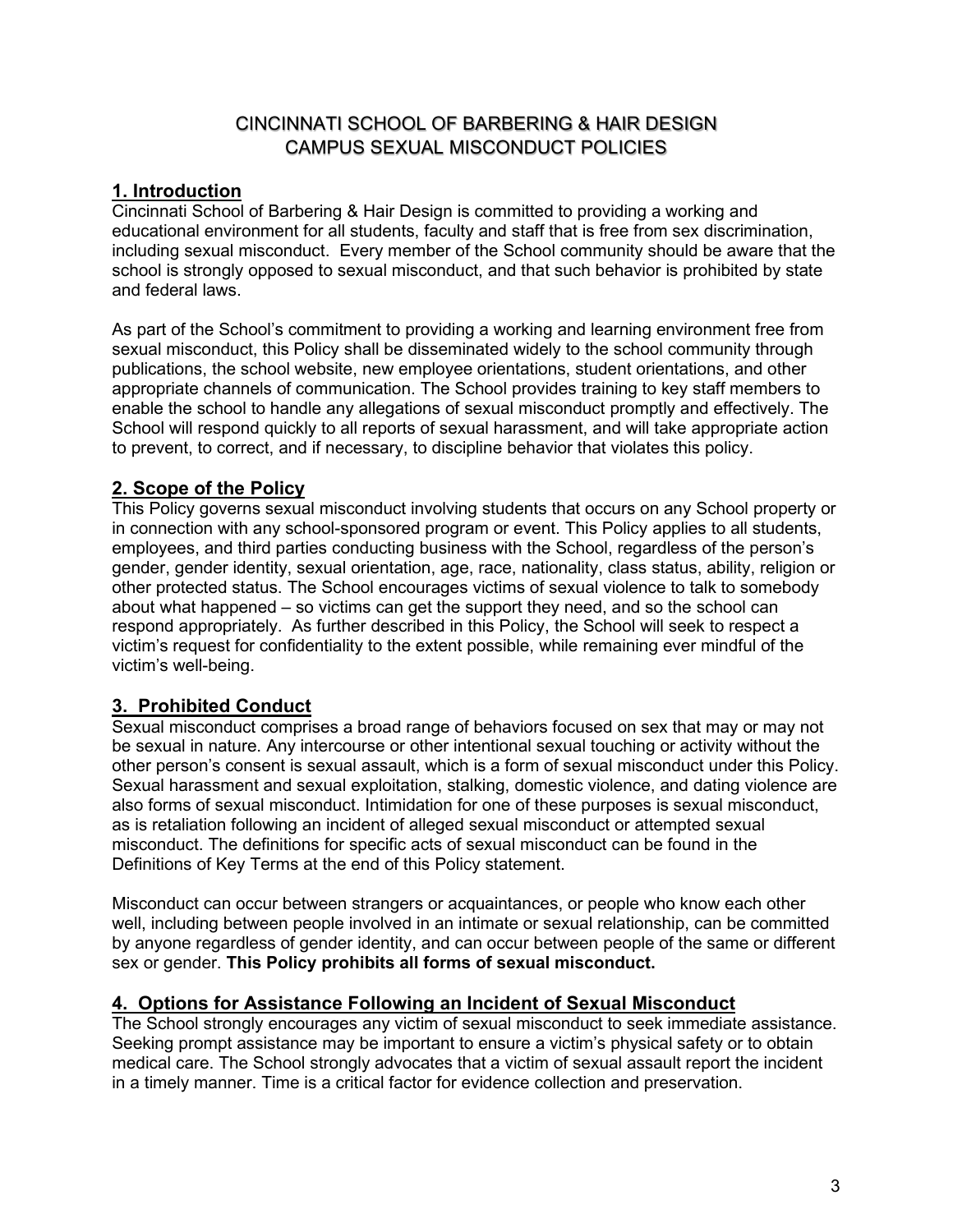## **Reporting Incidents of Sexual Misconduct.**

Victims of sexual misconduct may file a report with the Hamilton Township Sheriff Department, as applicable. Victims may also file a report with the school's Title IX Coordinator. More information about reporting an incident of sexual misconduct can be found in Section 6 of this Policy, below.

The victim of the sexual assault may choose for the investigation to be pursued through the criminal justice system and the School's disciplinary procedures. The school and the criminal justice system work independently from each other. Law enforcement officers do not determine whether a violation of this Policy has occurred. The Title IX Coordinator will guide the victim through the available options and support the victim in his or her decision.

### **Support Services Available.**

Counseling, advocacy and support services are available for victims of sexual misconduct, whether or not a victim chooses to make an official report or participate in the school's disciplinary or criminal process. The School does not provide counseling or health care services. Personal counseling offered by the School will be limited to initial crisis assessment and referral.

Sexual misconduct crisis and counseling options are available locally and nationally through a number of agencies, including:

### National Resources:

National Sexual Assault Hotline - 800-656-4673 National Domestic Violence Hotline - 800-799-7233

### Local Resources:

Department of Human Services: (513) 946-1000 Bethany House Homeless Services: (513) 381-7233 Mercy Health West Hospital: (513) 215-5000 Bethany House Homeless Shelter: (513) 557-2873

The Title IX Coordinator will work with all students affected by sexual misconduct to ensure their safety and support their wellbeing. This assistance may include providing accommodations to support or protect a student after an incident of sexual misconduct and while an investigation or disciplinary proceeding is pending. Such accommodations may include the ability to alter class schedules, withdraw from/retake a class without penalty, and access academic support (e.g., tutoring). The School may be able to provide additional interim measures to victims while an investigation is pending, such as no contact orders and changing the alleged perpetrator's class schedule.

## **5. Title IX Coordinator**

The Title IX Coordinator is responsible for monitoring and overseeing the School's compliance with Title IX and the prevention of sex harassment, sexual misconduct and discrimination. The Title IX Coordinator is:

- Knowledgeable and trained in the School's policies and procedures and relevant state and federal laws;
- Available to advise any individual, including a complainant, respondent, or a third party, about School and community resources and reporting options;
- Available to provide assistance to any School employee regarding how to respond appropriately to a report of Title IX-related prohibited conduct and related retaliation;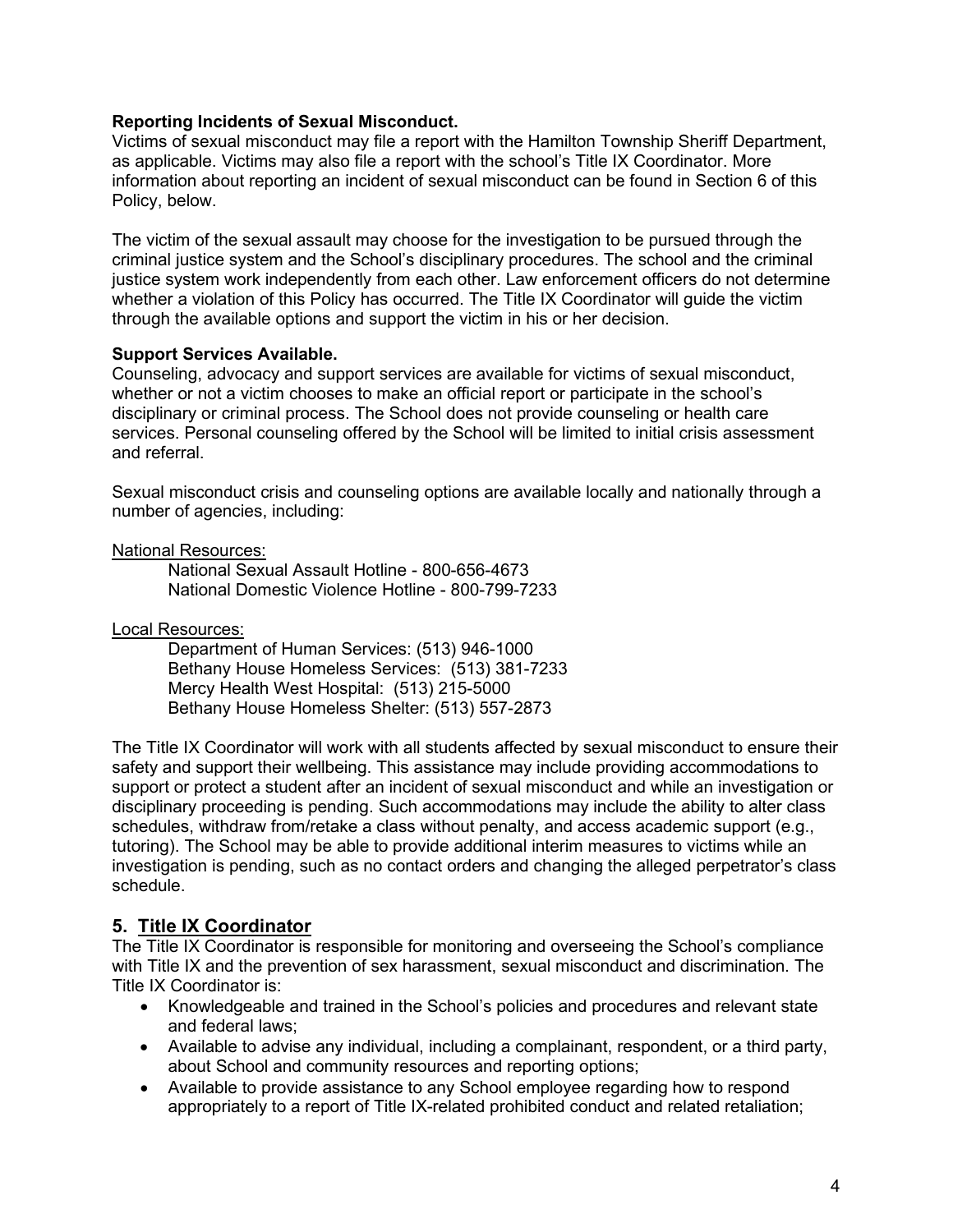- Participates in ensuring the effective implementation of this Policy, including monitoring compliance with all procedural requirements, record keeping, and timeframes; and
- Responsible for overseeing training, prevention, and education efforts and annual reviews of climate and culture.

Inquiries or concerns about Title IX may be referred to the school's Title IX Coordinator: Lisa Perdomo 6500 Colerain Avenue, Cincinnati, Ohio, 45239 Phone: (513) 923-3385 Email: lisap.csb@gmail.com

## **6. Reporting Policies and Protocols**

The School strongly encourages all members of the school community to report information about any incident of sexual misconduct as soon as possible, whether the incident occurred on or off campus. Reports can be made either to the school and/or to law enforcement.

### **Reporting to the School**

An incident of sexual misconduct may be reported directly to the Title IX Coordinator. If the Title IX Coordinator is the alleged perpetrator of the sexual misconduct, the report should be submitted to the School's Instructor. Filing a report with a school official will not obligate the victim to prosecute, nor will it subject the victim to scrutiny or judgmental opinions from officers.

An individual who has experienced an incident of sexual misconduct may report the incident at any time, regardless of how much time has elapsed since the incident occurred. The School is committed to supporting the rights of a person reporting an incident of sexual misconduct to make an informed choice among options and services available.

The School will respond to all reports in a manner that treats each individual with dignity and respect and will take prompt responsive action to end any misconduct, prevent its recurrence, and address its effects.

## **Reporting to Law Enforcement**

An incident of sexual misconduct can be reported to law enforcement at any time, 24 hours a day/7 days a week, by calling 911. At the complaintant's request, the School will assist the complainant in contacting law enforcement. If the complainant decides to pursue the criminal process, the school will cooperate with law enforcement agencies to the extent permitted by law. A complainant has the option to decide whether or not to participate in any investigation conducted by law enforcement. Filing a police report will:

- Ensure that a victim of sexual assault receives the necessary medical treatment and tests
- Provide the opportunity for collection of evidence helpful in prosecution, which cannot be obtained later (ideally a victim of sexual assault should not wash, douche, use the toilet, or change clothing prior to a medical/legal exam)
- Assure the victim has a referral to confidential counseling from counselors specifically trained in the area of sexual assault

## **Reporting of Crimes & Annual Security Reports**

Campus safety and security are important issues at the School. Our goal is to provide students with a safe environment in which to learn and to keep students, parents, and employees well informed about campus security. The Jeanne Clery Disclosure of Campus Security Policy and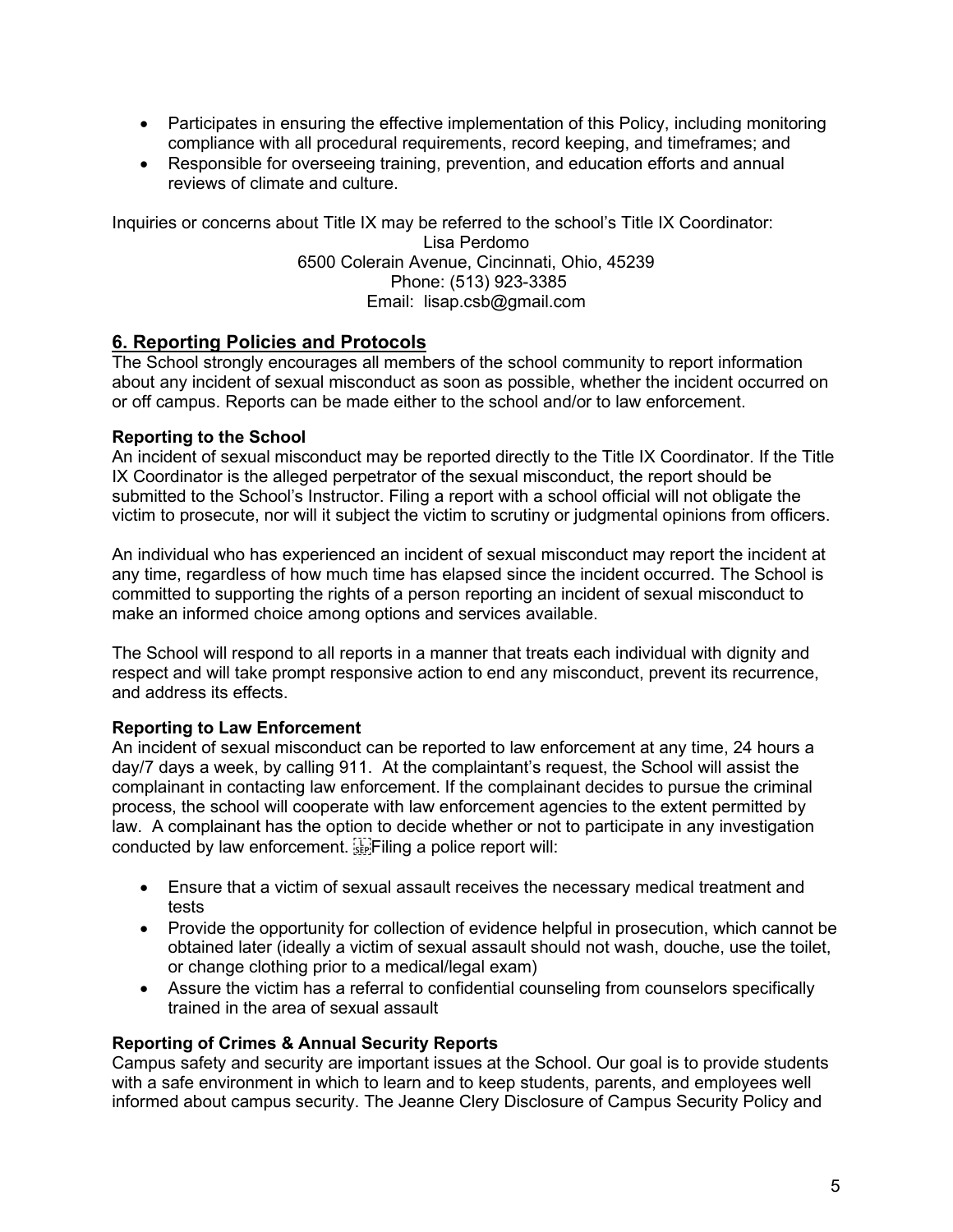Campus Crime Statistics Act, or Clery Act, requires institutions of higher education to record and report certain information about campus safety, including the number of incidents of certain crimes on or near campus, some of which constitute sexual misconduct under this Policy.

Each year the School prepares this report to comply with the Clery Act. The full text of this report can be located on the school's web site at [www.cincinnatischoolofbarbering.com](http://www.cincinnatischoolofbarbering.com/)

This report is prepared in cooperation with the local law enforcement agencies around our campus. Each year notification is made to all enrolled students and employees that provides the web site to access this report. Copies of the report may also be obtained in person from the Director or by calling (513) 923-3385. All prospective employees may obtain a copy from the Director.

## **Timely Warnings**

In the event that a situation arises, either on or off campus, that, in the judgment of the Director constitutes an ongoing or continuing threat, a campus wide "timely warning" will be issued. The warning will be issued through the most effective and efficient means available and may include instant messaging to students and School employees. Notices may also be posted in the common areas throughout the school. Anyone with information warranting a timely warning should report the circumstances to the Director by phone at (513) 923-3385 or in person at the school.

## **Third-Party and Anonymous Reporting**

In cases where sexual misconduct is reported to the Title IX Coordinator by someone other than the complainant (by an instructor, classmate or friend, for example), the Title IX Coordinator will promptly notify the complainant that a report has been received. This Policy and the Procedures will apply in the same manner as if the complainant had made the initial report. The Title IX Coordinator will make every effort to meet with the complainant to discuss available options and resources. Reports from an anonymous source will be treated in a similar fashion.

## **No Retaliation**

The School prohibits retaliation against those who file a complaint or third-party report, or otherwise participate in the investigative and/or disciplinary process (e.g., as a witness). The school will take strong responsive action if retaliation occurs. Any incident of retaliation should be promptly reported to the Title IX Coordinator or the School's Instructor.

## **Coordination With Drug Free School Policy**

Students may be reluctant to report instances of sexual misconduct because they fear being disciplined pursuant to the School's alcohol or drug policies. The School encourages students to report all instances of sexual misconduct and will take into consideration the importance of reporting sexual misconduct in addressing violations of the school's alcohol and drug policies. This means that, whenever possible, the School will respond educationally rather than punitively to student alcohol or drug policy violations associated with reported sexual misconduct.

## **7. School Policy on Confidentiality**

The School encourages victims of sexual misconduct to talk to somebody about what happened – so victims can get the support they need, and so the school can respond appropriately.

This policy is intended to make students aware of the various reporting and confidential disclosure options available to them – so they can make informed choices about where to turn should they become a victim of sexual misconduct. The School encourages victims to talk to someone identified in one or more of these groups.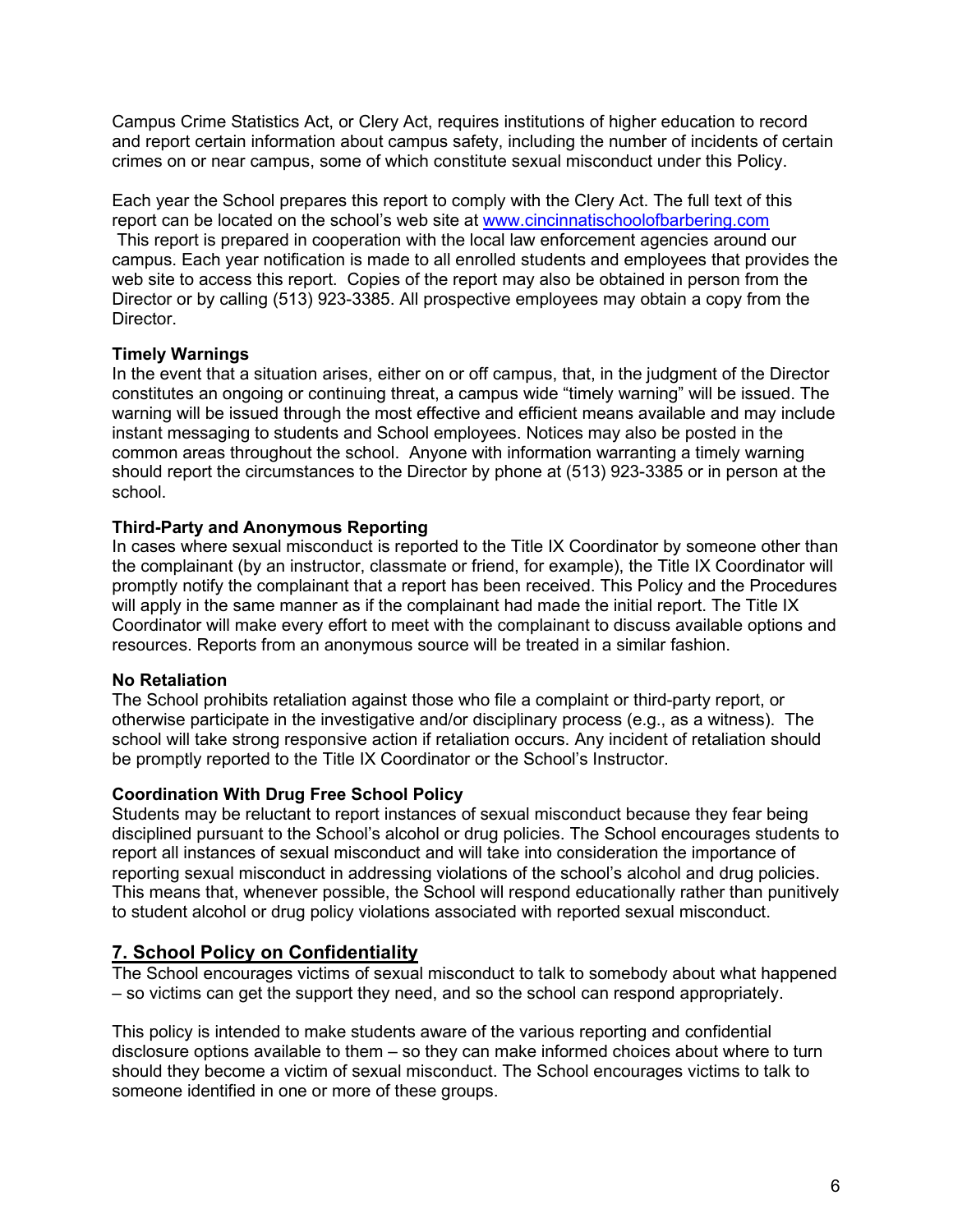### **Privileged and Confidential Communications – Professional & Pastoral Counselors**

Professional, licensed counselors and pastoral counselors who provide mental-health counseling to members of the community (and including those who act in that role under the supervision of a licensed counselor) are not required to report any information about an incident to the Title IX coordinator without a victim's permission. The School does not provide professional or pastoral counseling, but can assist a victim of sexual misconduct in obtaining support services from these groups or agencies. Contact information for these support organizations is listed in Section 4 of this Policy.

A victim who at first requests confidentiality may later decide to file a complaint with the School or report the incident to local law enforcement, and thus have the incident fully investigated.

**NOTE:** While these professional and pastoral counselors and advocates may maintain a victim's confidentiality vis-à-vis the School, they may have reporting or other obligations under state law.

**ALSO NOTE:** If the School determines that the alleged perpetrator(s) pose a serious and immediate threat to the school community, the Director may be called upon to issue a timely warning to the community. Any such warning should not include any information that identifies the victim.

### **Reporting to Title IX Coordinator**

When a victim tells the Title IX Coordinator about an incident of sexual misconduct, the victim has the right to expect the School to take immediate and appropriate steps to investigate what happened and to resolve the matter promptly and equitably.

To the extent possible, information reported to the Title IX Coordinator will be shared only with people responsible for handling the school's response to the report. The Title IX Coordinator should not share information with law enforcement without the victim's consent or unless the victim has also reported the incident to law enforcement.

Before a victim reveals any information to the Title IX Coordinator, the Coordinator should ensure that the victim understands the Coordinator's reporting obligations – and, if the victim wants to maintain confidentiality, direct the victim to confidential resources. If the victim wants to tell the Title IX Coordinator what happened but also maintain confidentiality, the Coordinator should tell the victim that the School will consider the request, but cannot guarantee that the school will be able to honor it.

The Title IX Coordinator will not pressure a victim to request confidentiality, but will honor and support the victim's wishes, including for the School to fully investigate an incident. By the same token, the Title IX Coordinator will not pressure a victim to make a full report if the victim is not ready to.

### **Requesting Confidentiality: How the School Will Weigh the Request and Respond.**

If a victim discloses an incident to the Title IX Coordinator but wishes to maintain confidentiality or requests that no investigation into a particular incident be conducted or disciplinary action taken, the School must weigh that request against the school's obligation to provide a safe, nondiscriminatory environment for all students, including the victim.

If the School honors the request for confidentiality, a victim must understand that the school's ability to meaningfully investigate the incident and pursue disciplinary action against the alleged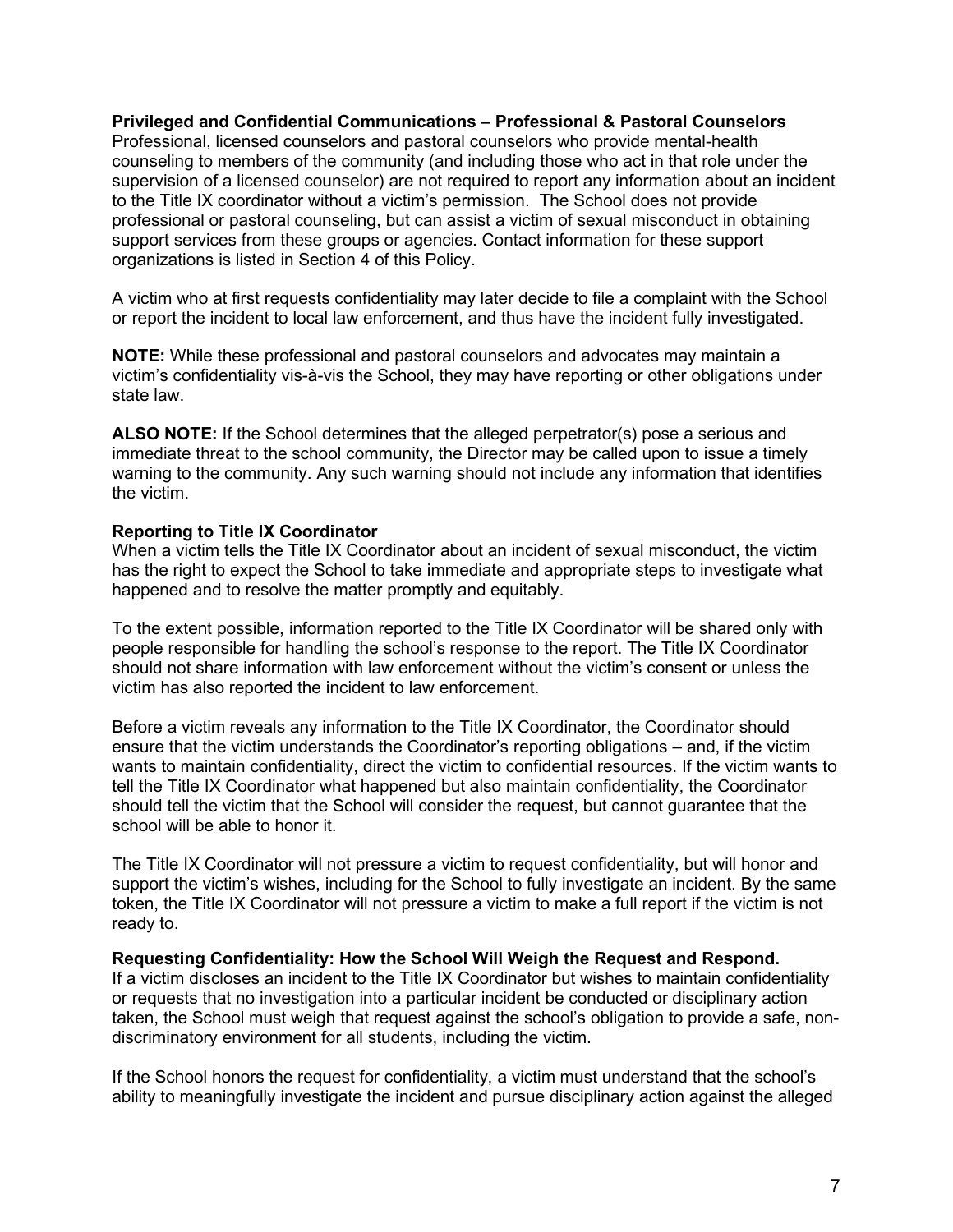perpetrator(s) may be limited.

Although rare, there are times when the School may not be able to honor a victim's request in order to provide a safe, non-discriminatory environment for all students.

The Title IX Coordinator will evaluate requests for confidentiality. When weighing a victim's request for confidentiality or that no investigation or discipline be pursued, the Title IX Coordinator will consider a range of factors, including the following:

- The increased risk that the alleged perpetrator will commit additional acts of sexual misconduct or other violence, such as:
	- $\circ$  whether there have been other sexual misconduct complaints about the same alleged perpetrator;
	- o whether the alleged perpetrator has a history of arrests or records from a prior school indicating a history of violence;
	- $\circ$  whether the alleged perpetrator threatened further sexual misconduct or other violence against the victim or others;
	- o whether the sexual misconduct was committed by multiple perpetrators;
- Whether the sexual misconduct was perpetrated with a weapon;
- Whether the victim is a minor;
- Whether the School possesses other means to obtain relevant evidence of the sexual  $\frac{1}{\text{SE}}$  misconduct (e.g., security cameras or personnel, physical evidence);
- Whether the victim's report reveals a pattern of perpetration (e.g., via illicit use of drugs  $\frac{1}{15}$  or alcohol) at a given location or by a particular group.  $\frac{1}{15}$

The presence of one or more of these factors could lead the School to investigate and, if appropriate, pursue disciplinary action. If none of these factors is present, the school will likely respect the victim's request for confidentiality.

**If the School determines that it cannot maintain a victim's confidentiality**, the school will inform the victim prior to starting an investigation and will, to the extent possible, only share information with people responsible for handling the school's response. Fight he School will remain ever mindful of the victim's well-being, and will take ongoing steps to protect the victim from retaliation or harm and work with the victim to create a safety plan. Retaliation against the victim, whether by students or school employees, will not be tolerated. The School will also:

- assist the victim in accessing other available victim advocacy, academic support, counseling, disability, health or mental health services, and legal assistance;
- provide other security and support, which could include issuing a no-contact order, helping arrange a change of course schedules (including for the alleged perpetrator pending the outcome of an investigation) or adjustments for assignments or tests; and
- inform the victim of the right to report a crime to local law enforcement and provide the victim with assistance if the victim wishes to do so.  $\frac{1}{15}$

The School may not require a victim to participate in any investigation or disciplinary proceeding.

Because the School is under a continuing obligation to address the issue of sexual violence campus-wide, reports of sexual violence (including non-identifying reports) will also prompt the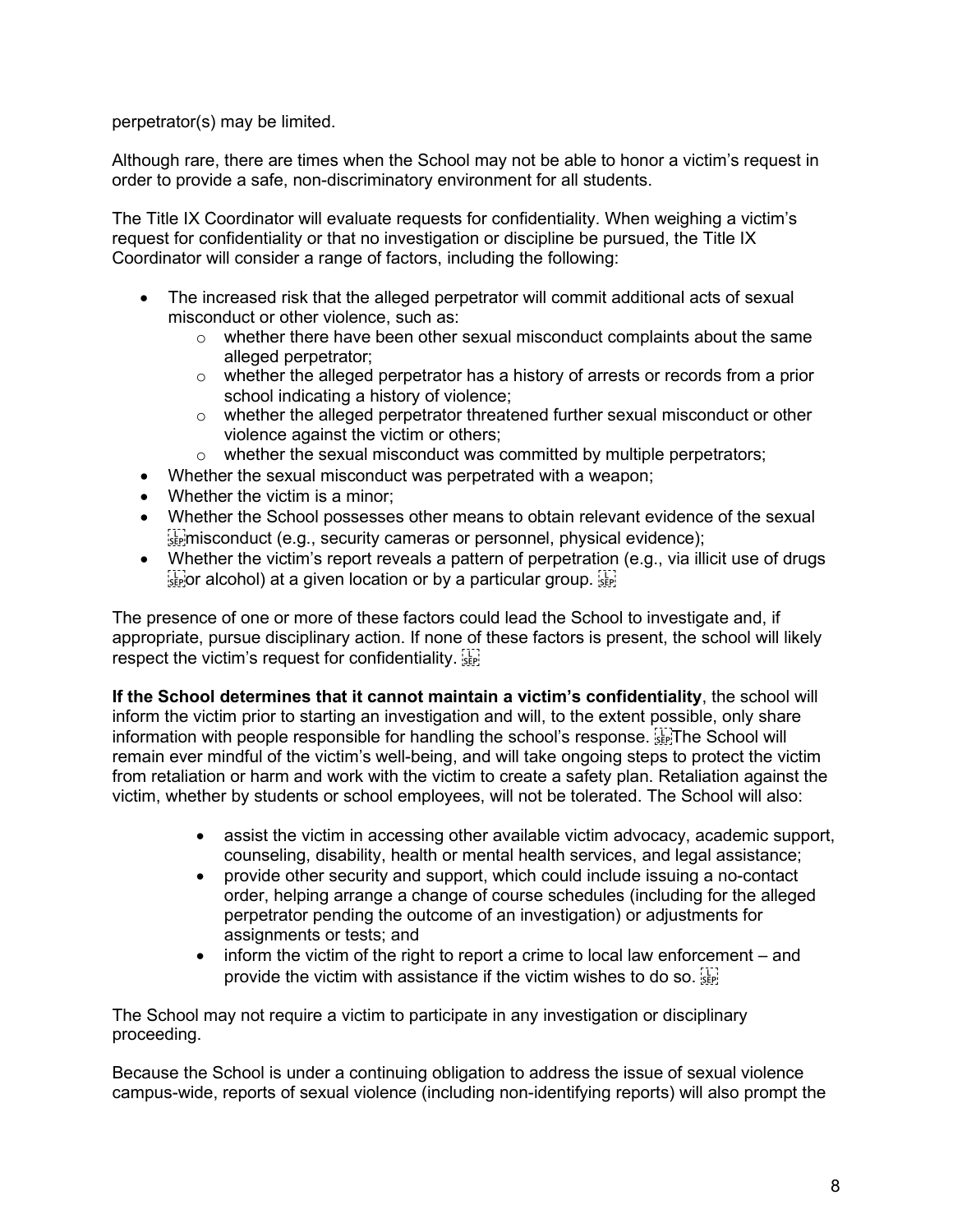school to consider broader remedial action – such as increased monitoring, supervision or security at locations where the reported sexual violence occurred; increasing education and prevention efforts, including to targeted population groups; conducting climate assessments/ victimization surveys; and/or revisiting its policies and practices.

**If the School determines that it can respect a victim's request for confidentiality**, the school will also take immediate action as necessary to protect and assist the victim.

## **Miscellaneous**

**Take Back the Night and other public awareness events.** Public awareness events such as "Take Back the Night," the Clothesline Project, candlelight vigils, protests, "survivor speak outs" or other forums in which students disclose incidents of sexual violence, are not considered notice to the School of sexual misconduct for purposes of triggering its obligation to investigate any particular incident(s). Such events may, however, inform the need for campus-wide education and prevention efforts.

**Off-campus Counselors and Advocates.** Off-campus counselors, advocates, and health care providers will also generally maintain confidentiality and not share information with the School unless the victim requests the disclosure and signs a consent or waiver form. Contact information for these off-campus resources can be found in Section 4 of this Policy.

## **8. Investigation Procedures and Protocols**

The Title IX Coordinator oversees the School's investigation, response to, and resolution of all reports of prohibited sexual misconduct, and of related retaliation, involving students, faculty, and staff. The Title IX Coordinator will designate a specially trained investigator (or team of investigators) to interview the complainant, respondent and any witnesses. The investigator will also gather pertinent documentary materials (if any) and other information.

## **Notice of Investigation**

The Title IX Coordinator will inform the complainant before starting an investigation. The complainant may request that an investigation not be undertaken. The Title IX Coordinator will consider such a request in light of the School's commitment to provide a safe and nondiscriminatory environment for all students. If the Title IX Coordinator determines not to investigate, she will notify the complainant in writing, including that the determination was made at the complainant's request. At the complainant's request, the Title IX Coordinator will also notify the respondent in writing, including that the complainant asked the School not to investigate.

The investigator will direct the complainant, respondent, witnesses and other interested individuals to preserve any relevant evidence.

If an investigation proceeds, the School will notify the respondent in writing that a report has been filed. The notice will describe the allegations in the report. The complainant and respondent will be given the opportunity to meet separately with the Title IX Coordinator to review the Policy and these Procedures.

## **Investigation Process**

The School's process for responding to, investigating and adjudicating sexual misconduct reports will continue during any law enforcement proceeding. The investigator may need to temporarily delay an investigation while the police are gathering evidence but will resume the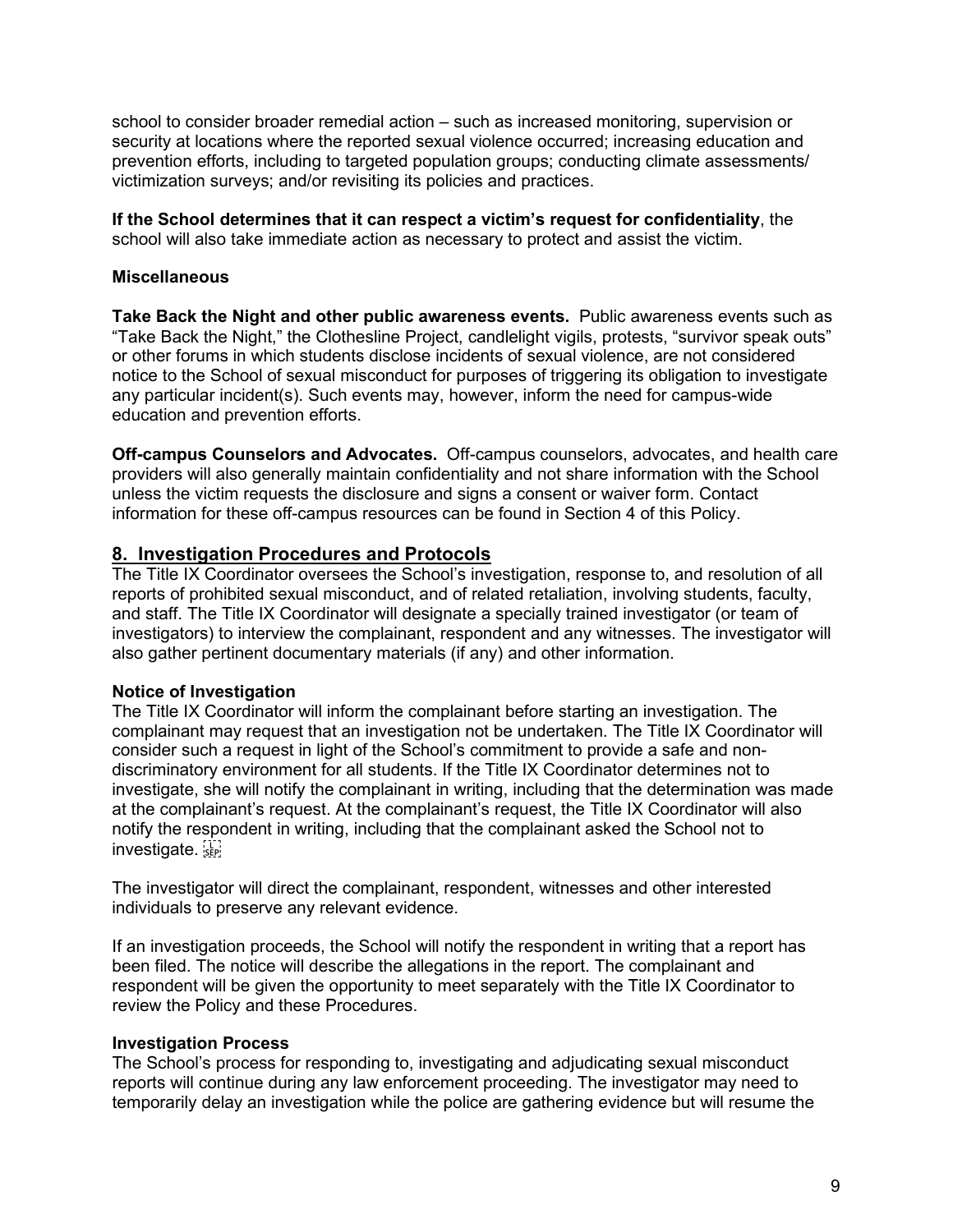investigation after learning that the police department has completed its evidence-gathering and will generally not wait for the conclusion of any related criminal proceeding.

The investigator will interview the complainant, respondent and any witnesses. They will also gather pertinent documentary materials (if any) and other information.

### **Investigation Report**

The investigator will prepare a report detailing the relevant content from the interviews and the documentation gathered. The report will include the assessment of individual credibility and recommended findings of responsibility.

The investigator will note that the accuser may not necessarily be the victim and a simultaneous notification, in writing, to both the accuser and the accused, will be provided of any of the following:

- institutional disciplinary proceeding that arises from an allegation of dating violence, domestic violence, sexual assault, or stalking
- The school's procedures for the accused and the victim to appeal the result of the institutional disciplinary proceeding, if such procedures are available
- Any change to the result
- When such results become final

The respondent and complainant will each have the opportunity to review a copy of the investigative report and any other information that will be used during the disciplinary proceedings. The names and other identifying information of other students will be redacted from such materials in accordance with the Family Educational Rights and Privacy Act (FERPA), except to the extent that doing so would interfere with the purpose of Title IX to eliminate sex-based discrimination. The Title IX Coordinator will supervise this review and ensure that reasonable time is afforded for review prior to the hearing.

### **Time Frame for Investigation**

Consistent with the goal to maximize educational opportunities and minimize the disruptive nature of the investigation and resolution, the Title IX Coordinator seeks to resolve all reports in a timely manner. In general, an investigation may last up to 30 days, from receipt of written notice from the complainant of the intent to proceed with an investigation. Adjudication will generally take up to 30 days from the date the investigative report is provided to both the complainant and the respondent. The Title IX Coordinator may set reasonable time frames for required actions under the Policy. Those time frames may be extended for good cause as necessary to ensure the integrity and completeness of the investigation, comply with a request by external law enforcement, accommodate the availability of witnesses, accommodate delays by the parties, account for school breaks or vacations, or address other legitimate reasons, including the complexity of the investigation (including the number of witnesses and volume of information provided by the parties) and the severity and extent of the alleged conduct. Any extension of the timeframes, and the reason for the extension, will be shared with the parties in writing. Best efforts will be made to complete the process in a timely manner by balancing principles of thoroughness and fundamental fairness with promptness.

Where necessary, the School will take immediate steps to protect complainants pending the final outcome of an investigation, including academic accommodations and other interim measures. These steps may include the ability to change class schedules; withdraw from/retake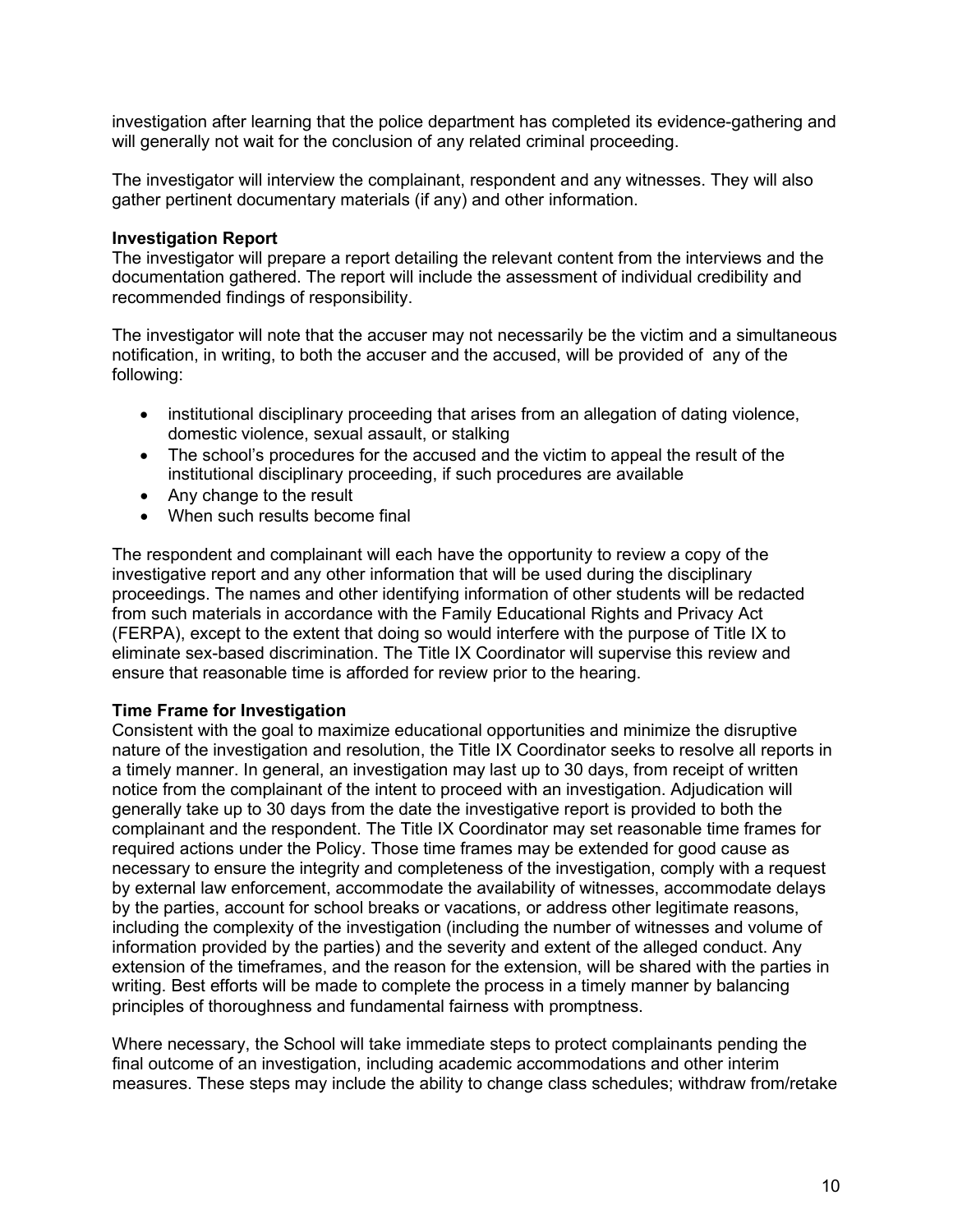a class without penalty; access academic support such as tutoring; issue no contact orders; and change the alleged perpetrator's class schedule.

### **Impact of Victim's Confidentiality Request**

A victim's request for confidentiality will likely limit the School's ability to investigate a particular matter. The school may take steps to limit the effects of the alleged sexual misconduct and prevent its recurrence without initiating formal action against the alleged perpetrator or revealing the identity of the student complainant. Examples include: providing increased monitoring, supervision, or security at locations or activities where the misconduct occurred; providing training and education materials for students and employees; revising and publicizing the School's policies on sexual misconduct; and conducting climate surveys regarding sexual misconduct.

### **Voluntary Resolution**

Voluntary resolution, when selected by the complainant and deemed appropriate by the Title IX Coordinator, is a path designed to eliminate the conduct at issue, prevent its recurrence, and remedy its effects in a manner that meets the expressed preference of the complainant and the safety and welfare of the School community. Voluntary resolution is not appropriate for all forms of conduct under the Policy.

The School retains the discretion to determine, when selected by the complainant, which cases are appropriate for voluntary resolution. If a complainant requests voluntary resolution, and the Title IX Coordinator concludes that voluntary resolution is appropriate, then the Title IX Coordinator will take appropriate action by imposing remedies designed to maximize the complainant's access to all employment, educational, and extracurricular opportunities and benefits at the school and to eliminate a potential hostile environment. A complainant may request and decide to pursue voluntary resolution at any time. In those cases in which the voluntary resolution involves either the notification to or participation by the respondent, it is the respondent's decision whether to accept voluntary resolution.

Voluntary resolution may include: conducting targeted or broad-based educational programming or training for relevant individuals or groups; providing increased monitoring, supervision, or security at locations or activities where the misconduct occurred; facilitating a meeting with the respondent with the complainant present (in cases that do not involve sexual assault); and any other remedy that can be tailored to the involved individuals to achieve the goals of the Policy. In some forms of voluntary resolution, the remedies imposed will focus on supporting the complainant with no participation or involvement by the respondent. In other forms of voluntary resolution, the respondent may agree to participate. Depending on the type of remedy used, it may be possible for a complainant to maintain anonymity.

Voluntary resolution may also include restorative principles that are designed to allow a respondent to accept responsibility for misconduct and acknowledge harm to the complainant or to the School community. Restorative models will be used only with the consent of both parties, and following a determination by the Title IX Coordinator that the matter is appropriate for a restorative approach.

The School will not compel a complainant to engage in mediation, to confront directly the respondent, or to participate in any particular form of informal resolution. Mediation, even if voluntary, is never appropriate in sexual assault cases and will not be used in such cases. As the title implies, participation in voluntary resolution is a choice, and either party can request to end this manner of resolution and pursue an investigation and adjudication at any time,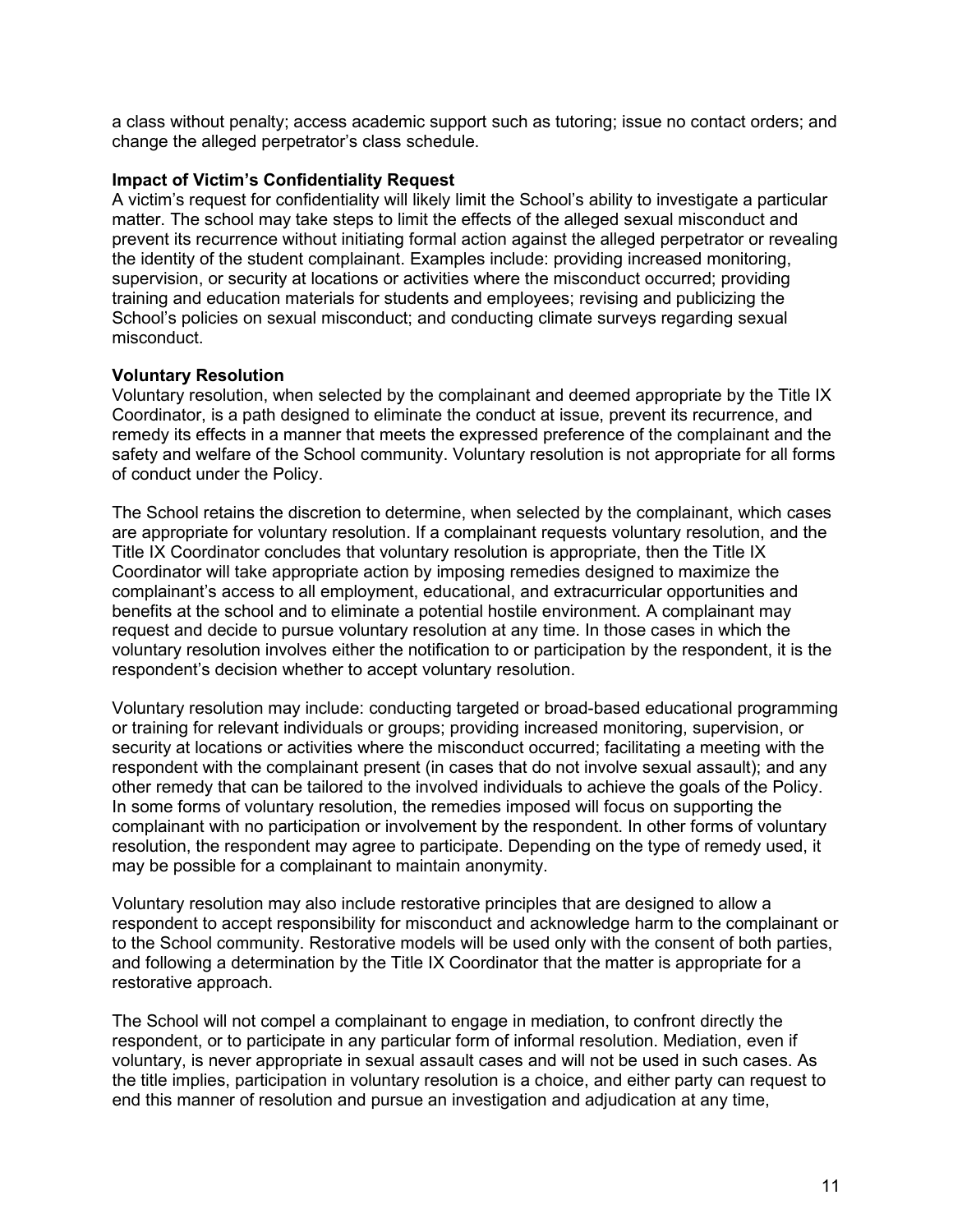including if voluntary resolution is unsuccessful at resolving the report. Similarly, a complainant can request to end an investigation and pursue voluntary resolution at any time.

The time frame for completion of voluntary resolution may vary, but the School will seek to complete the process within 15 days of the complainant's request.

## **9. Grievance/Adjudication Procedures**

### **Hearing Panel**

If voluntary resolution is not available, the School will convene a hearing panel following the end of the investigation. The hearing panel determines whether the respondent is responsible or not responsible for a violation of the Policy. If the respondent is determined to be responsible, the matter proceeds to the sanctions stage.

The hearing panel will generally include the Title IX Coordinator and two additional members who will be individuals associated with the School. These additional hearing panel members may include administrators, officers, lawyers or other individuals with relevant experience and special training. Panel members may participate remotely so long as the hearing room is equipped with telephone equipment that allows the panel member to hear all the participants and to be heard by all the participants throughout the hearing proceedings. All panelists will receive training from experts in the field at least once a year. In addition to training on how the adjudicatory process works, the training will include specific instruction about how to approach students about sensitive issues that may arise in the context of sexual misconduct. The complainant and respondent will be informed of the panel's membership before the hearing process begins.

### **Advisors**

Both the complainant and the respondent are entitled to be accompanied to any meeting or proceeding relating to the allegation of sexual misconduct by an advisor or support person of their choice, provided the involvement of such advisor or support person does not result in the postponement or delay of such meeting as scheduled.

### **Written Submissions**

Both the complainant and respondent will have the opportunity to submit written responses to the investigation report and other relevant information to the hearing panel. Each of the complainant and respondent will have the opportunity to review any written submissions by the other. The hearing panel may set reasonable parameters for these written submissions. The hearing panel will review the investigation report and written submissions.

### **Hearing Procedures**

The Title IX Coordinator will, whenever possible, give the complainant and respondent at least five days' advance notice of the hearing. The Title IX Coordinator will arrange to hold the hearing at an off-campus location. The hearing is a closed proceeding, meaning that no one other than the panel members, the complainant and respondent, their respective advisors, witnesses (when called), and necessary School personnel may be present during the proceeding. The Director will work with school staff so that any student whose presence is required may participate in the hearing.

In general, hearings will proceed as follows:

• The Title IX Coordinator may set reasonable time limits for any part of the hearing. Each of the complainant and respondent will have the opportunity to present witnesses and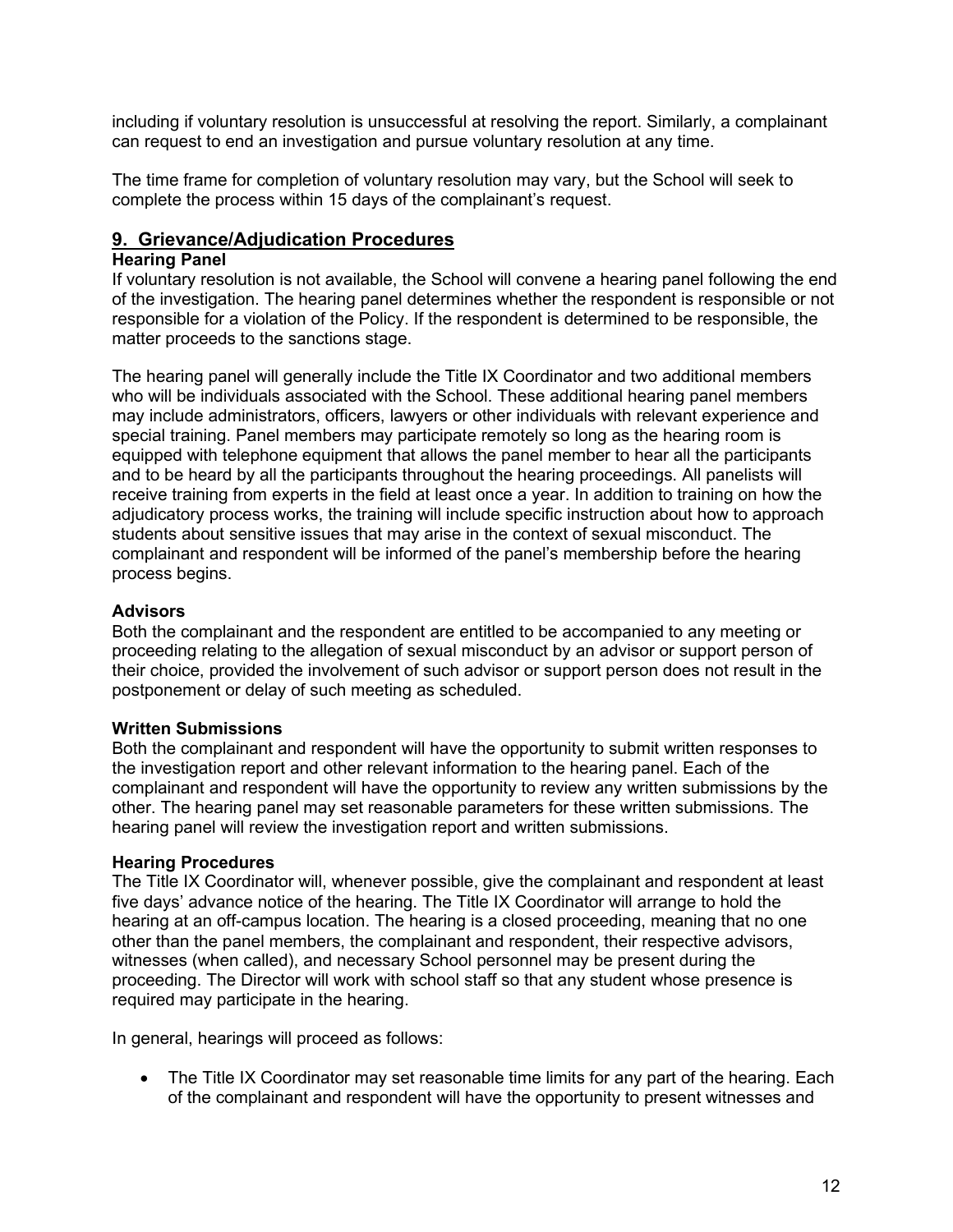other information consistent with the Policy and these Procedures. The panel may determine the relevance of, place restrictions on, or exclude any witnesses or information. When the complainant and respondent are not able to be present for the hearing panel, arrangements will be made for participation via alternate means.

- In cases where either the complainant or respondent opts not to participate in the hearing, the panel may still hear from the other.
- Additional hearing rules include:
	- o Questioning. Only the panel may ask questions of the complainant and respondent and any witnesses. Both the complainant and respondent will have the opportunity to suggest questions of the other and of witnesses by submitting suggested questions to the panel in writing. The panel may revise or not ask any or all submitted questions.
	- o Information Regarding Romantic or Sexual History. The panel will not consider the romantic or sexual history of either the complainant or respondent in cases involving allegations of sexual misconduct, except for testimony offered by one or the other about the complainant's and respondent's shared sexual history that the panel deems relevant. If such information is offered by the complainant or respondent, the other has the right to respond. The existence of a prior consensual dating or sexual relationship between the complainant and respondent by itself does not support an inference of consent to alleged sexual misconduct.
	- $\circ$  Prior Conduct Violations. The hearing panel will not consider the respondent's prior conduct violations, unless the investigator provided that information to the hearing panel because the respondent was previously found to be responsible, and the previous incident was substantially similar to the present allegation(s) and/or the information indicates a pattern of behavior by the respondent.  $\frac{17}{366}$

The School will keep an audio recording of the hearing for the use of the panel, for sanctioning, and for purposes of appeal. The panelists may request a transcript of the recording. Cell phones and recording devices may not be used in the hearing room(s) unless approved by the panel in advance.

## **Panel Determinations/Standard of Proof**

The panel will use "preponderance of the evidence" as the standard of proof to determine whether a violation of the Policy occurred. Preponderance of the evidence means that a panel must be convinced based on the information it considers that the respondent was more likely than not to have engaged in the conduct at issue in order to find the respondent responsible for violating the Policy. The panel will find a student responsible, or not responsible, based on a majority vote. The panel will generally render a decision within 10 days after the conclusion of a hearing. The panel's decision will include an explanation of the basis for the decision. If the panel finds the respondent responsible, the matter will proceed to the sanctions stage.

## **10. Sanctions and Other Remedies**

The Title IX Coordinator, with the advice and counsel of the other hearing panel members, shall be responsible for imposing sanctions that are:

- Fair and appropriate given the facts of the particular case;
- Consistent with the School's handling of similar cases;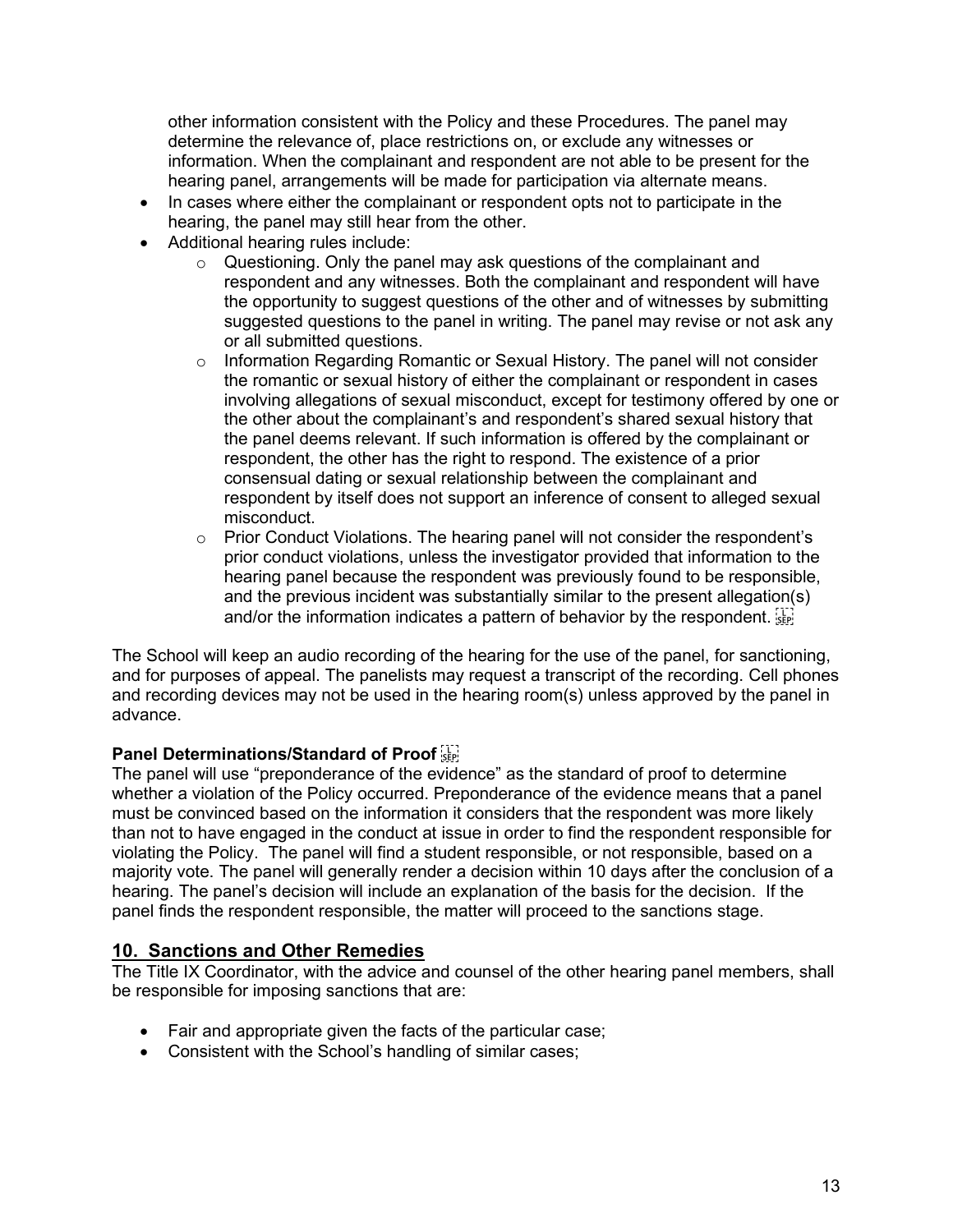- Adequate to protect the safety of the campus community; and
- Reflective of the seriousness of sexual misconduct.

The Title IX Coordinator will consider relevant factors, including if applicable: (1) the specific sexual misconduct at issue (such as penetration, touching under clothing, touching over clothing, unauthorized recording, etc.); (2) the circumstances accompanying the lack of consent (such as force, threat, coercion, intentional incapacitation, etc.); (3) the respondent's state of mind (intentional, knowing, bias-motivated, reckless, negligent, etc.); (4) the impact of the offense on the complainant; (5) the respondent's prior disciplinary history; (6) the safety of the School community; and (7) the respondent's conduct during the disciplinary process.

The Title IX Coordinator will render a sanctioning decision within three days following the receipt of the panel's determination. The sanctioning decision will be communicated in writing to the complainant and the respondent.

The School may impose any one or more of the following sanctions on a student determined to have violated the Policy:

- Reprimand/warning
- Changing the respondent's academic schedule
- Disciplinary probation
- Restricting access to School facilities or activities
- Community service
- Issuing a "no contact" order to the respondent or requiring that such an order remain in place
- Dismissal or restriction from School employment
- Suspension (limited time or indefinite)
- Expulsion

In addition to any other sanction (except where the sanction is expulsion), the School will require any student determined to be responsible for a violation of the Policy to receive appropriate education and/or training related to the sexual misconduct violation at issue. The School may also recommend counseling or other support services for the student.

Whatever the outcome of the hearing process, a complainant may request ongoing or additional accommodations and the Title IX Coordinator will determine whether such measures are appropriate. Potential ongoing accommodations include:

- Providing an escort for the complainant
- Changing the complainant's academic schedule
- Allowing the complainant to withdraw from or retake a class without penalty
- Providing access to tutoring or other academic support, such as extra time to complete or re-take a class

The School may also determine that additional measures are appropriate to respond to the effects of the incident on the school community. Additional responses for the benefit of the School community may include:

• Increased monitoring, supervision, or security at locations or activities where the misconduct occurred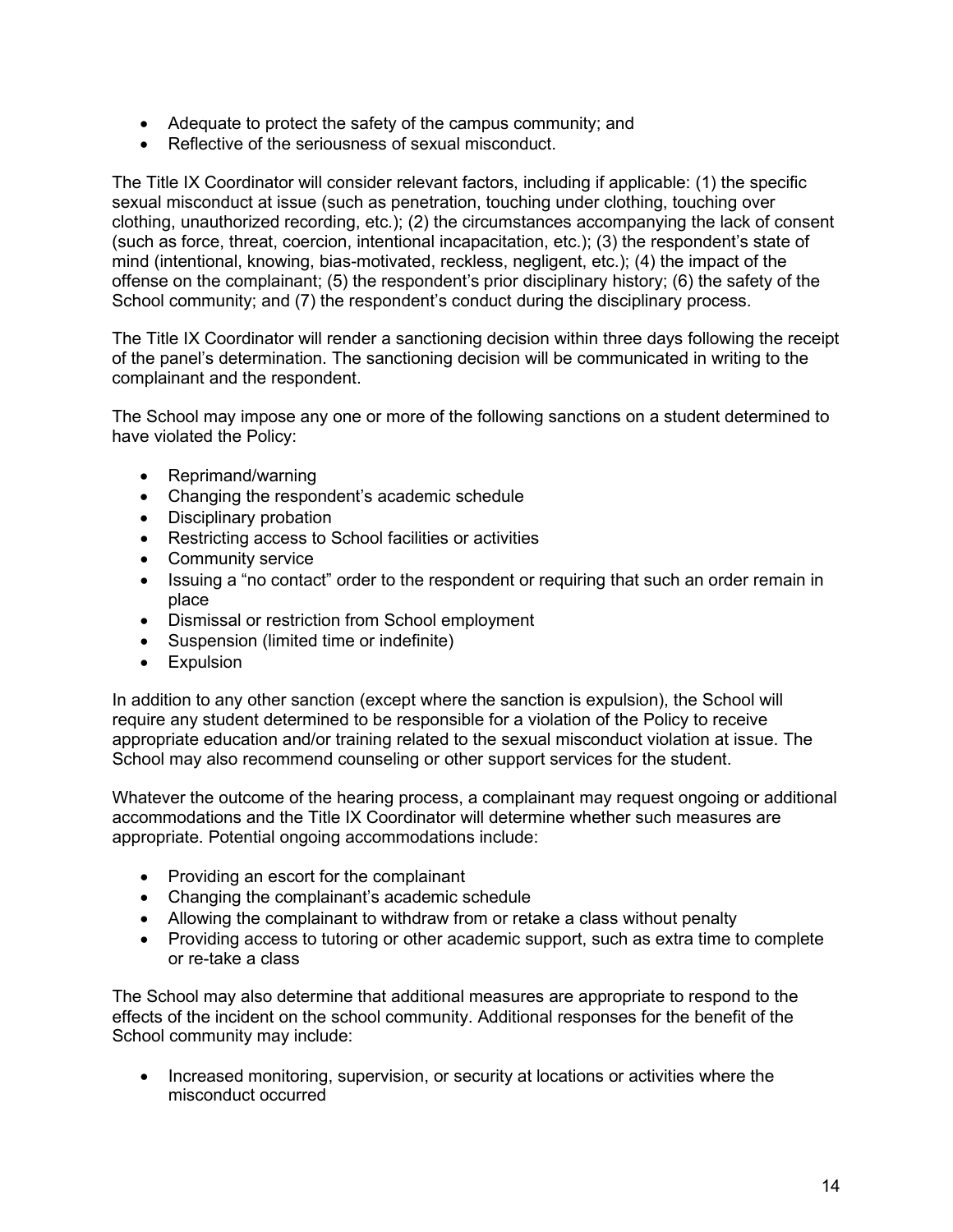- Additional training and educational materials for students and employees
- Revision of the School's policies relating to sexual misconduct
- Climate surveys regarding sexual misconduct

## **11. Appeals**

Either the respondent or the complainant or both may appeal the determination of the hearing panel and/or the sanctions. Appeals are decided by the President of the School. The three grounds for appeal are:

- 1. A procedural error affecting the determination or sanction;
- 2. New information that was not available at the time of the investigation or hearing and that may change the determination or sanction; and
- 3. Excessiveness or insufficiency of the sanction.

Disagreement with the finding or sanctions is not, by itself, grounds for appeals.

The appealing student must submit the appeal in writing to the President of the School within five days after receiving the sanctioning notice. If either the complainant or respondent submits an appeal, the Title IX Coordinator will notify the other that an appeal has been filed and the grounds of the appeal. The non-appealing student may submit a written response within five days after notice of an appeal.

If the President concludes that a change in the hearing panel's determination is warranted, the President may enter a revised determination, reconvene the panel to reconsider the determination, or return the matter for additional investigation. After consultation with the Title IX Coordinator, the President may also change the sanction. If both the complainant and respondent appeal, the appeals will be considered concurrently.

The President will notify the complainant and respondent of the final decision in writing. Appeals decisions will be rendered within 10 days after the receipt of the written appeal. All appeal decisions are final.

## **12. Records Disclosure**

Disciplinary proceedings conducted by the School are subject to the Family Educational Records and Privacy Act (FERPA), a federal law governing the privacy of student information. FERPA generally limits disclosure of student information outside the School without the student's consent, but it does provide for release of student disciplinary information without a student's consent in certain circumstances.

Any information gathered in the course of an investigation may be subpoenaed by law enforcement authorities as part of a parallel investigation into the same conduct, or required to be produced through other compulsory legal process.

Additional information about FERPA can be found on the School's website at www.cincinnatischoolofbarbering.com.

## **13. Education and Prevention Programs 34 CFR 668.46(j)(1)**

As set forth in Section 3 of this Policy statement, Sexual Assault, Sexual Harassment, Sexual Exploitation, Dating Violence, Domestic Violence, and Stalking are all forms of Prohibited Conduct.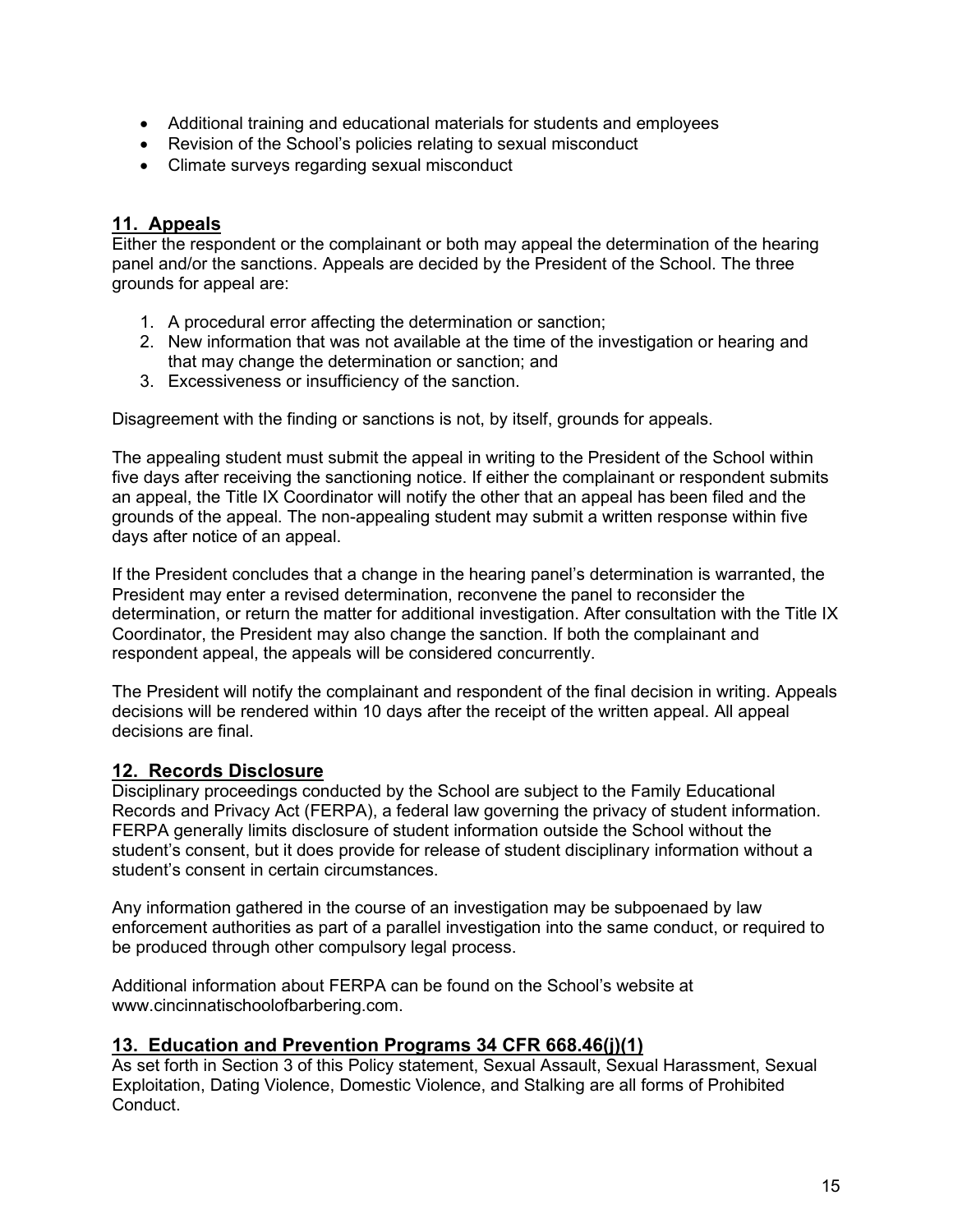The School is committed to offering educational programs to promote awareness and prevention of Prohibited Conduct. Educational programs include an overview of the School's policies and procedures; relevant definitions, including prohibited conduct; discussion of the impact of alcohol and illegal drug use; consent; safe and positive options for bystander intervention; review of resources and reporting options available for students, faculty, and staff; and information about risk reduction. Incoming students and new employees will receive primary prevention and awareness programming as part of their orientation. The Title IX Coordinator maintains an education and prevention calendar and tailors programming to campus needs and climate.

As part of the School's commitment to provide an educational and work environment free from Prohibited Conduct, this Policy will be disseminated widely to the school community through email communication, publications, websites, new employee orientations, student orientations, and other appropriate channels of communication.

The Title IX Coordinator, hearing panel members, and anyone else who is involved in responding to, investigating, or adjudicating sexual misconduct will receive annual training from experts in the field. In addition to training on how the adjudicatory process works, the training will include specific instruction about how to approach students about sensitive issues that may arise in the context of sexual misconduct.

**ENDEFINITIONS OF Sexual Misconduct under the Ohio Revised Code** 

Sexual Assault is any unwanted physical contact of a sexual nature that occurs either without the consent of each participant or when a participant is unable to give consent freely. Sexual assault can occur either forcibly and/or against a person's will, or when a person is unable to give consent freely. Non-consensual sexual intercourse is any form of sexual intercourse (vaginal, anal or oral) with any object without consent. Non-consensual sexual contact is any intentional sexual touching, however slight, with any object without a person's consent.

The Ohio Legislature provides the following definitions with respect to incidents of sexual assault:

### **2907.01 Sex offenses general definitions.**

As used in sections 2907.01 to [2907.38](http://codes.ohio.gov/orc/2907.38) of the Revised Code:

(A) "Sexual conduct" means vaginal intercourse between a male and female; anal intercourse, fellatio, and cunnilingus between persons regardless of sex; and, without privilege to do so, the insertion, however slight, of any part of the body or any instrument, apparatus, or other object into the vaginal or anal opening of another. Penetration, however slight, is sufficient to complete vaginal or anal intercourse. (B) "Sexual contact" means any touching of an erogenous zone of another, including without limitation the thigh, genitals, buttock, pubic region, or, if the person is a female, a breast, for the purpose of sexually arousing or gratifying either person.

(C) "Sexual activity" means sexual conduct or sexual contact, or both.

(D) "Prostitute" means a male or female who promiscuously engages in sexual activity for hire, regardless of whether the hire is paid to the prostitute or to another.

(E) "Harmful to juveniles" means that quality of any material or performance describing or representing nudity, sexual conduct, sexual excitement, or sado-masochistic abuse in any form to which all of the following apply:

(1) The material or performance, when considered as a whole, appeals to the prurient interest of juveniles in sex.

(2) The material or performance is patently offensive to prevailing standards in the adult community as a whole with respect to what is suitable for juveniles.

(3) The material or performance, when considered as a whole, lacks serious literary, artistic, political, and scientific value for juveniles.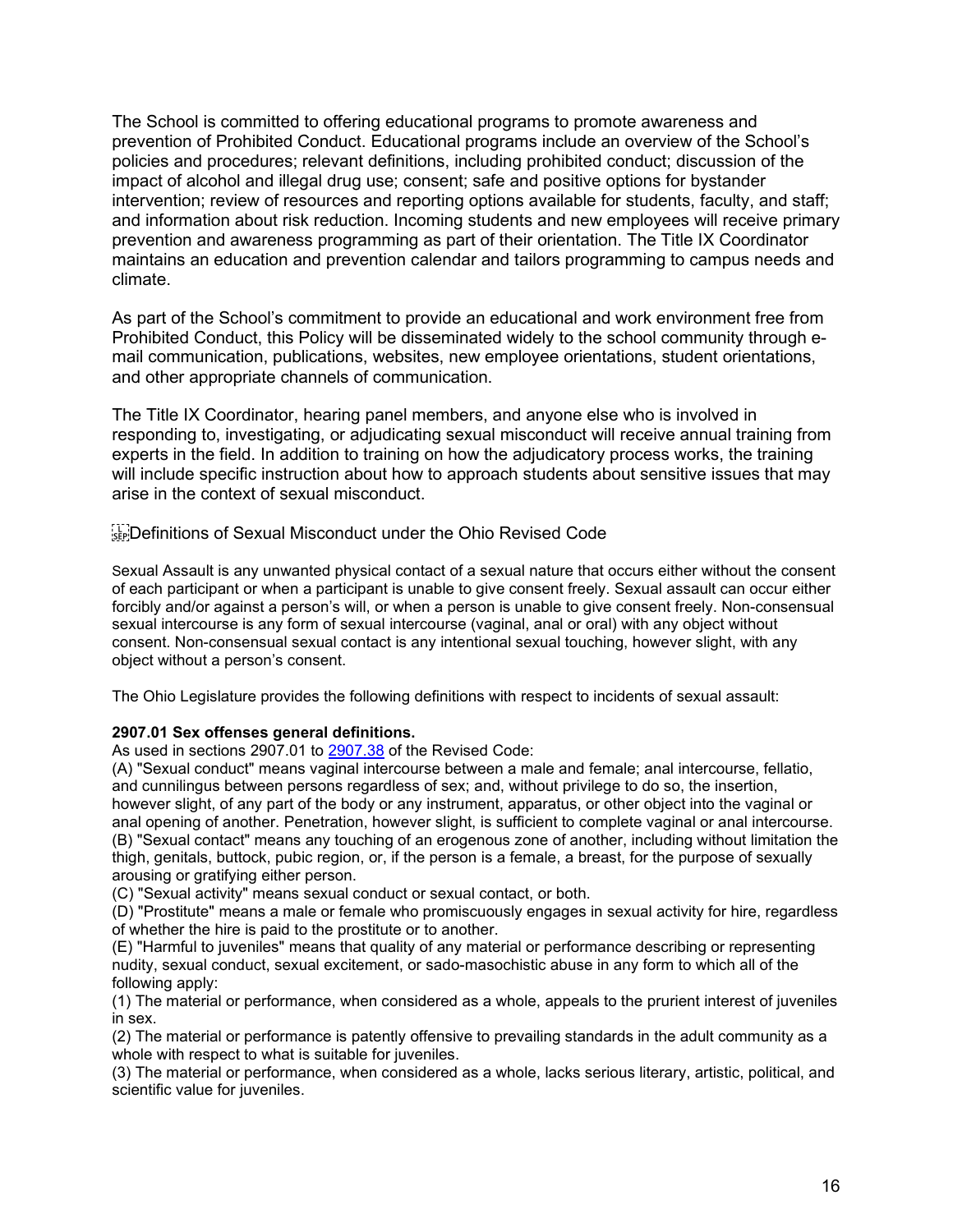(F) When considered as a whole, and judged with reference to ordinary adults or, if it is designed for sexual deviates or other specially susceptible group, judged with reference to that group, any material or performance is "obscene" if any of the following apply:

(1) Its dominant appeal is to prurient interest;

(2) Its dominant tendency is to arouse lust by displaying or depicting sexual activity, masturbation, sexual excitement, or nudity in a way that tends to represent human beings as mere objects of sexual appetite; (3) Its dominant tendency is to arouse lust by displaying or depicting bestiality or extreme or bizarre violence, cruelty, or brutality;

(4) Its dominant tendency is to appeal to scatological interest by displaying or depicting human bodily functions of elimination in a way that inspires disgust or revulsion in persons with ordinary sensibilities, without serving any genuine scientific, educational, sociological, moral, or artistic purpose;

(5) It contains a series of displays or descriptions of sexual activity, masturbation, sexual excitement, nudity, bestiality, extreme or bizarre violence, cruelty, or brutality, or human bodily functions of elimination, the cumulative effect of which is a dominant tendency to appeal to prurient or scatological interest, when the appeal to such an interest is primarily for its own sake or for commercial exploitation, rather than primarily for a genuine scientific, educational, sociological, moral, or artistic purpose.

(G) "Sexual excitement" means the condition of human male or female genitals when in a state of sexual stimulation or arousal.

(H) "Nudity" means the showing, representation, or depiction of human male or female genitals, pubic area, or buttocks with less than a full, opaque covering, or of a female breast with less than a full, opaque covering of any portion thereof below the top of the nipple, or of covered male genitals in a discernibly turgid state.

(I) "Juvenile" means an unmarried person under the age of eighteen.

(J) "Material" means any book, magazine, newspaper, pamphlet, poster, print, picture, figure, image, description, motion picture film, phonographic record, or tape, or other tangible thing capable of arousing interest through sight, sound, or touch and includes an image or text appearing on a computer monitor, television screen, liquid crystal display, or similar display device or an image or text recorded on a computer hard disk, computer floppy disk, compact disk, magnetic tape, or similar data storage device. (K) "Performance" means any motion picture, preview, trailer, play, show, skit, dance, or other exhibition performed before an audience.

(L) "Spouse" means a person married to an offender at the time of an alleged offense, except that such person shall not be considered the spouse when any of the following apply:

(1) When the parties have entered into a written separation agreement authorized by section [3103.06](http://codes.ohio.gov/orc/3103.06) of the Revised Code;

(2) During the pendency of an action between the parties for annulment, divorce, dissolution of marriage, or legal separation;

(3) In the case of an action for legal separation, after the effective date of the judgment for legal separation.

(M) "Minor" means a person under the age of eighteen.

(N) "Mental health client or patient" has the same meaning as in section [2305.51](http://codes.ohio.gov/orc/2305.51) of the Revised Code.

(O) "Mental health professional" has the same meaning as in section [2305.115](http://codes.ohio.gov/orc/2305.115) of the Revised Code.

(P) "Sado-masochistic abuse" means flagellation or torture by or upon a person or the condition of being fettered, bound, or otherwise physically restrained.

Effective Date: 01-01-2004; 08-03-2006; 08-17-2006; 2007 SB10 01-01-2008 .

#### **2907.02 Rape.**

(A)

(1) No person shall engage in sexual conduct with another who is not the spouse of the offender or who is the spouse of the offender but is living separate and apart from the offender, when any of the following applies:

(a) For the purpose of preventing resistance, the offender substantially impairs the other person's judgment or control by administering any drug, intoxicant, or controlled substance to the other person surreptitiously or by force, threat of force, or deception.

(b) The other person is less than thirteen years of age, whether or not the offender knows the age of the other person.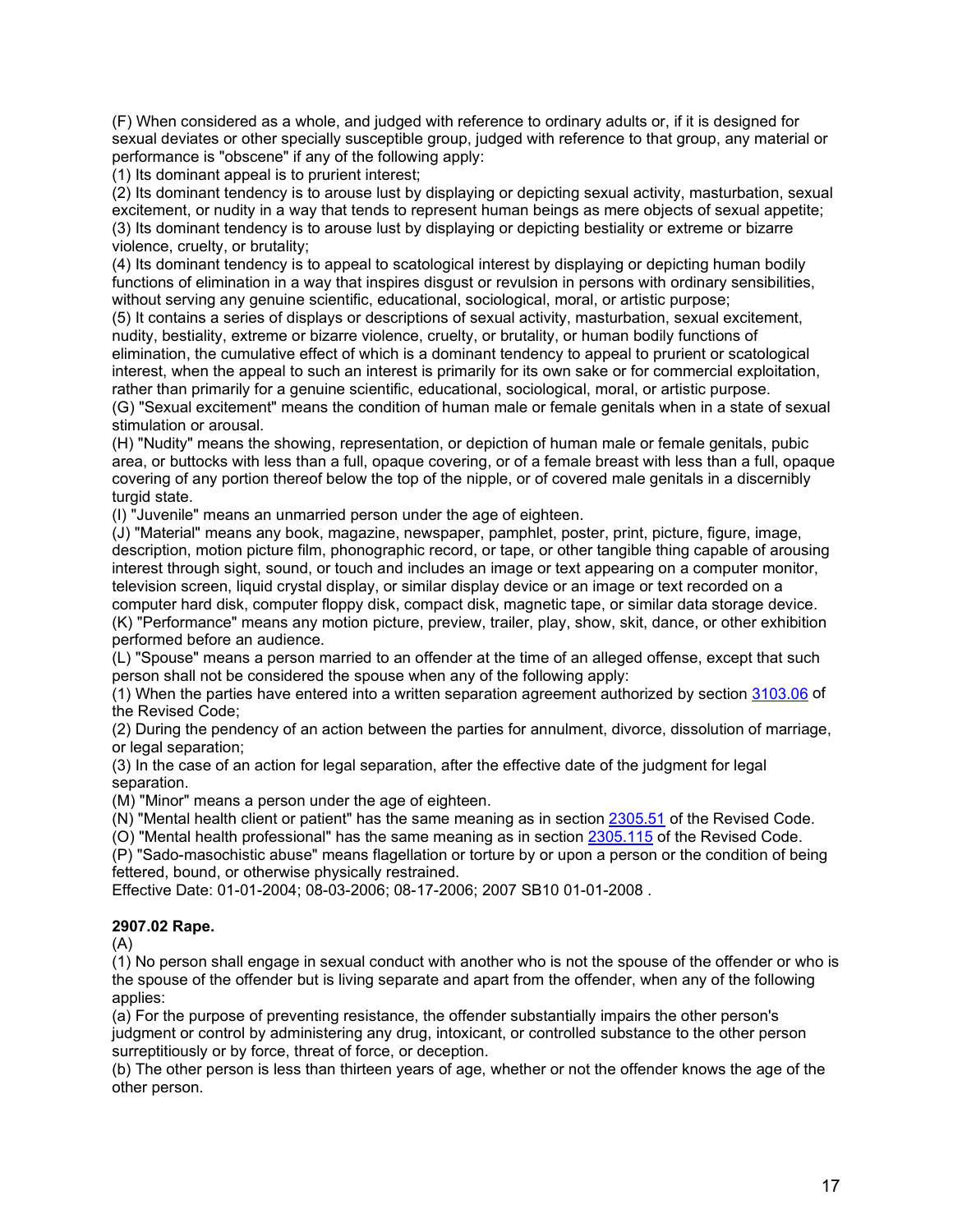(c) The other person's ability to resist or consent is substantially impaired because of a mental or physical condition or because of advanced age, and the offender knows or has reasonable cause to believe that the other person's ability to resist or consent is substantially impaired because of a mental or physical condition or because of advanced age.

(2) No person shall engage in sexual conduct with another when the offender purposely compels the other person to submit by force or threat of force.

(B) Whoever violates this section is guilty of rape, a felony of the first degree. If the offender under division (A)(1)(a) of this section substantially impairs the other person's judgment or control by administering any controlled substance described in section [3719.41](http://codes.ohio.gov/orc/3719.41) of the Revised Code to the other person surreptitiously or by force, threat of force, or deception, the prison term imposed upon the offender shall be one of the prison terms prescribed for a felony of the first degree in section [2929.14](http://codes.ohio.gov/orc/2929.14) of the Revised Code that is not less than five years. Except as otherwise provided in this division, notwithstanding sections [2929.11](http://codes.ohio.gov/orc/2929.11) to [2929.14](http://codes.ohio.gov/orc/2929.14) of the Revised Code, an offender under division (A)(1)(b) of this section shall be sentenced to a prison term or term of life imprisonment pursuant to section [2971.03](http://codes.ohio.gov/orc/2971.03) of the Revised Code. If an offender is convicted of or pleads guilty to a violation of division (A)(1)(b) of this section, if the offender was less than sixteen years of age at the time the offender committed the violation of that division, and if the offender during or immediately after the commission of the offense did not cause serious physical harm to the victim, the victim was ten years of age or older at the time of the commission of the violation, and the offender has not previously been convicted of or pleaded guilty to a violation of this section or a substantially similar existing or former law of this state, another state, or the United States, the court shall not sentence the offender to a prison term or term of life imprisonment pursuant to section [2971.03](http://codes.ohio.gov/orc/2971.03) of the Revised Code, and instead the court shall sentence the offender as otherwise provided in this division. If an offender under division (A)(1)(b) of this section previously has been convicted of or pleaded guilty to violating division (A)(1)(b) of this section or to violating an existing or former law of this state, another state, or the United States that is substantially similar to division (A)(1)(b) of this section, if the offender during or immediately after the commission of the offense caused serious physical harm to the victim, or if the victim under division (A)(1)(b) of this section is less than ten years of age, in lieu of sentencing the offender to a prison term or term of life imprisonment pursuant to section [2971.03](http://codes.ohio.gov/orc/2971.03) of the Revised Code, the court may impose upon the offender a term of life without parole. If the court imposes a term of life without parole pursuant to this division, division (F) of section [2971.03](http://codes.ohio.gov/orc/2971.03) of the Revised Code applies, and the offender automatically is classified a tier III sex offender/child-victim offender, as described in that division.

(C) A victim need not prove physical resistance to the offender in prosecutions under this section. (D) Evidence of specific instances of the victim's sexual activity, opinion evidence of the victim's sexual activity, and reputation evidence of the victim's sexual activity shall not be admitted under this section unless it involves evidence of the origin of semen, pregnancy, or disease, or the victim's past sexual activity with the offender, and only to the extent that the court finds that the evidence is material to a fact at issue in the case and that its inflammatory or prejudicial nature does not outweigh its probative value. Evidence of specific instances of the defendant's sexual activity, opinion evidence of the defendant's sexual activity, and reputation evidence of the defendant's sexual activity shall not be admitted under this section unless it involves evidence of the origin of semen, pregnancy, or disease, the defendant's past sexual activity with the victim, or is admissible against the defendant under section [2945.59](http://codes.ohio.gov/orc/2945.59) of the Revised Code, and only to the extent that the court finds that the evidence is material to a fact at issue in the case and that its inflammatory or prejudicial nature does not outweigh its probative value. (E) Prior to taking testimony or receiving evidence of any sexual activity of the victim or the defendant in a proceeding under this section, the court shall resolve the admissibility of the proposed evidence in a hearing in chambers, which shall be held at or before preliminary hearing and not less than three days

(F) Upon approval by the court, the victim may be represented by counsel in any hearing in chambers or other proceeding to resolve the admissibility of evidence. If the victim is indigent or otherwise is unable to obtain the services of counsel, the court, upon request, may appoint counsel to represent the victim without cost to the victim.

before trial, or for good cause shown during the trial.

(G) It is not a defense to a charge under division (A)(2) of this section that the offender and the victim were married or were cohabiting at the time of the commission of the offense. Effective Date: 06-13-2002; 01-02-2007; 2007 SB10 01-01-2008.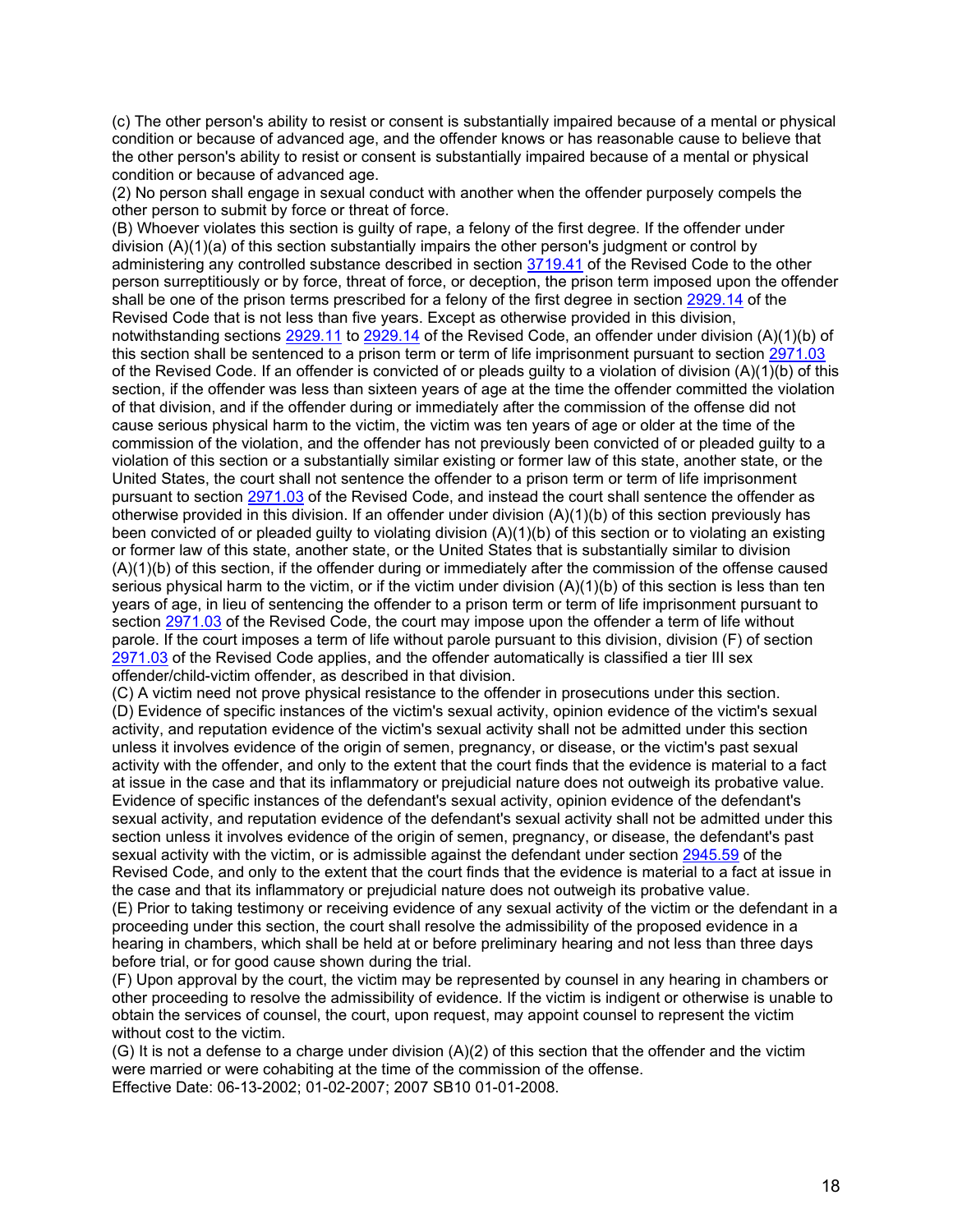#### **2907.03 Sexual battery.**

(A) No person shall engage in sexual conduct with another, not the spouse of the offender, when any of the following apply:

(1) The offender knowingly coerces the other person to submit by any means that would prevent resistance by a person of ordinary resolution.

(2) The offender knows that the other person's ability to appraise the nature of or control the other person's own conduct is substantially impaired.

(3) The offender knows that the other person submits because the other person is unaware that the act is being committed.

(4) The offender knows that the other person submits because the other person mistakenly identifies the offender as the other person's spouse.

(5) The offender is the other person's natural or adoptive parent, or a stepparent, or guardian, custodian, or person in loco parentis of the other person.

(6) The other person is in custody of law or a patient in a hospital or other institution, and the offender has supervisory or disciplinary authority over the other person.

(7) The offender is a teacher, administrator, coach, or other person in authority employed by or serving in a school for which the state board of education prescribes minimum standards pursuant to division (D) of section [3301.07](http://codes.ohio.gov/orc/3301.07) of the Revised Code, the other person is enrolled in or attends that school, and the offender is not enrolled in and does not attend that school.

(8) The other person is a minor, the offender is a teacher, administrator, coach, or other person in authority employed by or serving in an institution of higher education, and the other person is enrolled in or attends that institution.

(9) The other person is a minor, and the offender is the other person's athletic or other type of coach, is the other person's instructor, is the leader of a scouting troop of which the other person is a member, or is a person with temporary or occasional disciplinary control over the other person.

(10) The offender is a mental health professional, the other person is a mental health client or patient of the offender, and the offender induces the other person to submit by falsely representing to the other person that the sexual conduct is necessary for mental health treatment purposes.

(11) The other person is confined in a detention facility, and the offender is an employee of that detention facility.

(12) The other person is a minor, the offender is a cleric, and the other person is a member of, or attends, the church or congregation served by the cleric.

(13) The other person is a minor, the offender is a peace officer, and the offender is more than two years older than the other person.

(B) Whoever violates this section is guilty of sexual battery. Except as otherwise provided in this division, sexual battery is a felony of the third degree. If the other person is less than thirteen years of age, sexual battery is a felony of the second degree, and the court shall impose upon the offender a mandatory prison term equal to one of the prison terms prescribed in section [2929.14](http://codes.ohio.gov/orc/2929.14) of the Revised Code for a felony of the second degree.

(C) As used in this section:

(1) "Cleric" has the same meaning as in section [2317.02](http://codes.ohio.gov/orc/2317.02) of the Revised Code.

(2) "Detention facility" has the same meaning as in section [2921.01](http://codes.ohio.gov/orc/2921.01) of the Revised Code.

(3) "Institution of higher education" means a state institution of higher education defined in section [3345.011](http://codes.ohio.gov/orc/3345.011) of the Revised Code, a private nonprofit college or university located in this state that possesses a certificate of authorization issued by the Ohio board of regents pursuant to Chapter 1713. of the Revised Code, or a school certified under Chapter 3332. of the Revised Code.

(4) "Peace officer" has the same meaning as in section [2935.01](http://codes.ohio.gov/orc/2935.01) of the Revised Code.

Effective Date: 03-31-2003; 08-03-2006; 2008 HB209 04-07-2009 .

#### **2907.04 Unlawful sexual conduct with minor.**

(A) No person who is eighteen years of age or older shall engage in sexual conduct with another, who is not the spouse of the offender, when the offender knows the other person is thirteen years of age or older but less than sixteen years of age, or the offender is reckless in that regard.

(B) Whoever violates this section is guilty of unlawful sexual conduct with a minor.

 $(1)$  Except as otherwise provided in divisions  $(B)(2)$ ,  $(3)$ , and  $(4)$  of this section, unlawful sexual conduct with a minor is a felony of the fourth degree.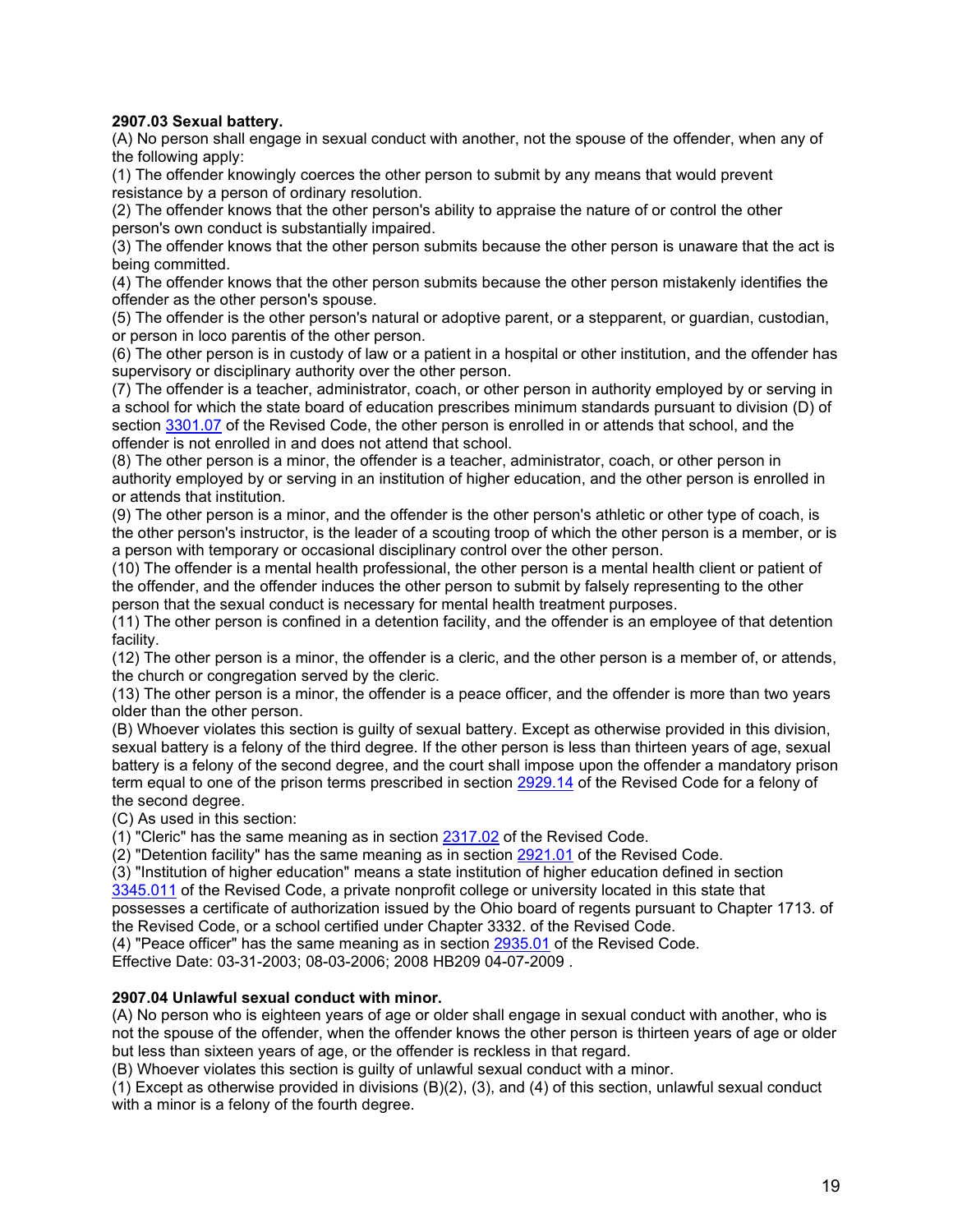(2) Except as otherwise provided in division (B)(4) of this section, if the offender is less than four years older than the other person, unlawful sexual conduct with a minor is a misdemeanor of the first degree. (3) Except as otherwise provided in division (B)(4) of this section, if the offender is ten or more years older than the other person, unlawful sexual conduct with a minor is a felony of the third degree.

(4) If the offender previously has been convicted of or pleaded guilty to a violation of section [2907.02,](http://codes.ohio.gov/orc/2907.02) [2907.03,](http://codes.ohio.gov/orc/2907.03) or 2907.04 of the Revised Code or a violation of former section [2907.12](http://codes.ohio.gov/orc/2907.12) of the Revised Code, unlawful sexual conduct with a minor is a felony of the second degree. Effective Date: 10-17-2000.

#### **2907.05 Gross sexual imposition.**

(A) No person shall have sexual contact with another, not the spouse of the offender; cause another, not the spouse of the offender, to have sexual contact with the offender; or cause two or more other persons to have sexual contact when any of the following applies:

(1) The offender purposely compels the other person, or one of the other persons, to submit by force or threat of force.

(2) For the purpose of preventing resistance, the offender substantially impairs the judgment or control of the other person or of one of the other persons by administering any drug, intoxicant, or controlled substance to the other person surreptitiously or by force, threat of force, or deception.

(3) The offender knows that the judgment or control of the other person or of one of the other persons is substantially impaired as a result of the influence of any drug or intoxicant administered to the other person with the other person's consent for the purpose of any kind of medical or dental examination, treatment, or surgery.

(4) The other person, or one of the other persons, is less than thirteen years of age, whether or not the offender knows the age of that person.

(5) The ability of the other person to resist or consent or the ability of one of the other persons to resist or consent is substantially impaired because of a mental or physical condition or because of advanced age, and the offender knows or has reasonable cause to believe that the ability to resist or consent of the other person or of one of the other persons is substantially impaired because of a mental or physical condition or because of advanced age.

(B) No person shall knowingly touch the genitalia of another, when the touching is not through clothing, the other person is less than twelve years of age, whether or not the offender knows the age of that person, and the touching is done with an intent to abuse, humiliate, harass, degrade, or arouse or gratify the sexual desire of any person.

(C) Whoever violates this section is guilty of gross sexual imposition.

(1) Except as otherwise provided in this section, gross sexual imposition committed in violation of division (A)(1), (2), (3), or (5) of this section is a felony of the fourth degree. If the offender under division (A)(2) of this section substantially impairs the judgment or control of the other person or one of the other persons by administering any controlled substance described in section [3719.41](http://codes.ohio.gov/orc/3719.41) of the Revised Code to the person surreptitiously or by force, threat of force, or deception, gross sexual imposition committed in violation of division (A)(2) of this section is a felony of the third degree.

(2) Gross sexual imposition committed in violation of division (A)(4) or (B) of this section is a felony of the third degree. Except as otherwise provided in this division, for gross sexual imposition committed in violation of division (A)(4) or (B) of this section there is a presumption that a prison term shall be imposed for the offense. The court shall impose on an offender convicted of gross sexual imposition in violation of division (A)(4) or (B) of this section a mandatory prison term equal to one of the prison terms prescribed in section [2929.14](http://codes.ohio.gov/orc/2929.14) of the Revised Code for a felony of the third degree if either of the following applies: (a) Evidence other than the testimony of the victim was admitted in the case corroborating the violation; (b) The offender previously was convicted of or pleaded guilty to a violation of this section, rape, the former offense of felonious sexual penetration, or sexual battery, and the victim of the previous offense was less than thirteen years of age.

(D) A victim need not prove physical resistance to the offender in prosecutions under this section. (E) Evidence of specific instances of the victim's sexual activity, opinion evidence of the victim's sexual activity, and reputation evidence of the victim's sexual activity shall not be admitted under this section unless it involves evidence of the origin of semen, pregnancy, or disease, or the victim's past sexual activity with the offender, and only to the extent that the court finds that the evidence is material to a fact at issue in the case and that its inflammatory or prejudicial nature does not outweigh its probative value.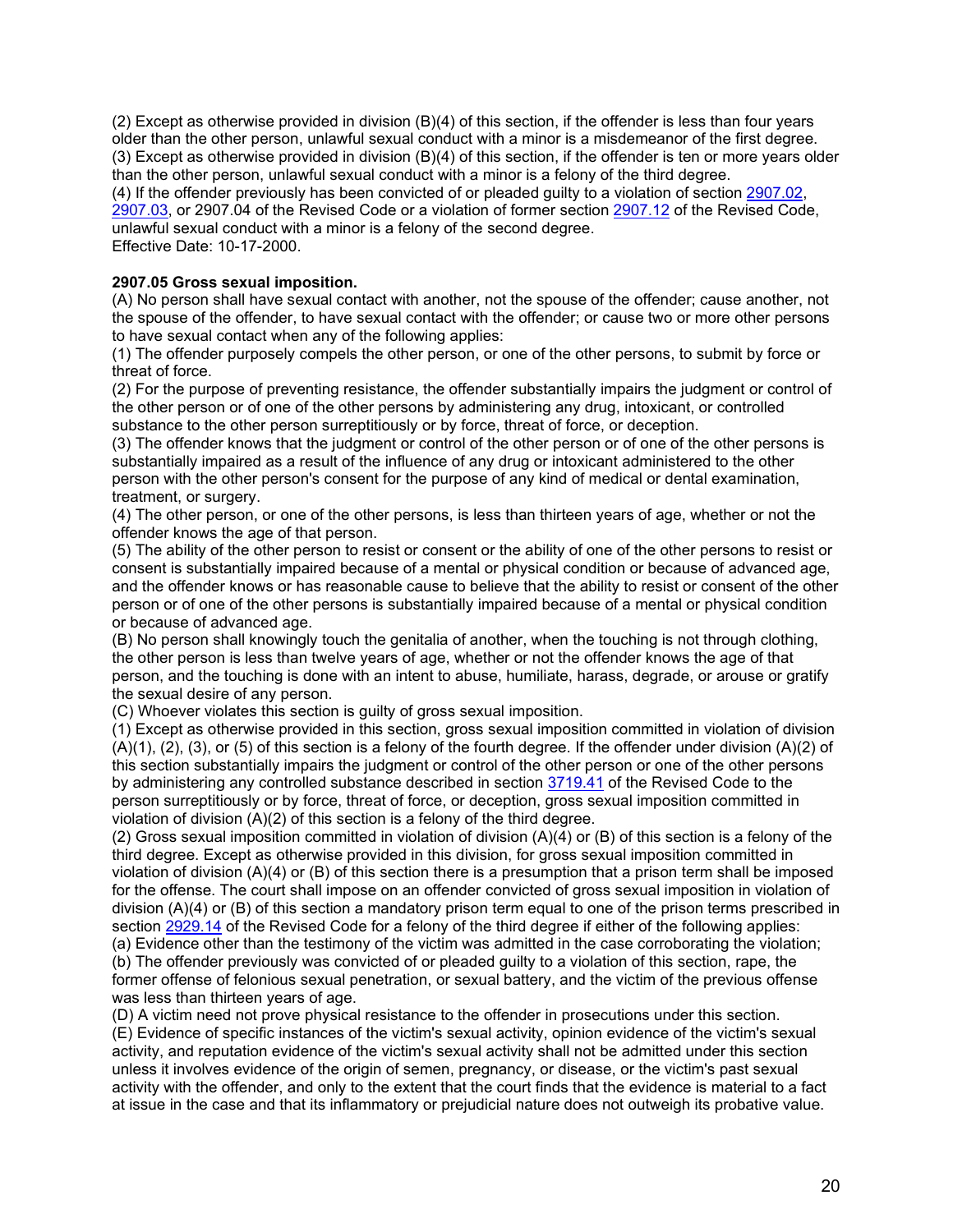Evidence of specific instances of the defendant's sexual activity, opinion evidence of the defendant's sexual activity, and reputation evidence of the defendant's sexual activity shall not be admitted under this section unless it involves evidence of the origin of semen, pregnancy, or disease, the defendant's past sexual activity with the victim, or is admissible against the defendant under section [2945.59](http://codes.ohio.gov/orc/2945.59) of the Revised Code, and only to the extent that the court finds that the evidence is material to a fact at issue in the case and that its inflammatory or prejudicial nature does not outweigh its probative value.

(F) Prior to taking testimony or receiving evidence of any sexual activity of the victim or the defendant in a proceeding under this section, the court shall resolve the admissibility of the proposed evidence in a hearing in chambers, which shall be held at or before preliminary hearing and not less than three days before trial, or for good cause shown during the trial.

(G) Upon approval by the court, the victim may be represented by counsel in any hearing in chambers or other proceeding to resolve the admissibility of evidence. If the victim is indigent or otherwise is unable to obtain the services of counsel, the court, upon request, may appoint counsel to represent the victim without cost to the victim.

Effective Date: 03-10-1998; 08-03-2006; 2007 SB10 01-01-2008.

### **2907.06 Sexual imposition.**

(A) No person shall have sexual contact with another, not the spouse of the offender; cause another, not the spouse of the offender, to have sexual contact with the offender; or cause two or more other persons to have sexual contact when any of the following applies:

(1) The offender knows that the sexual contact is offensive to the other person, or one of the other persons, or is reckless in that regard.

(2) The offender knows that the other person's, or one of the other person's, ability to appraise the nature of or control the offender's or touching person's conduct is substantially impaired.

(3) The offender knows that the other person, or one of the other persons, submits because of being unaware of the sexual contact.

(4) The other person, or one of the other persons, is thirteen years of age or older but less than sixteen years of age, whether or not the offender knows the age of such person, and the offender is at least eighteen years of age and four or more years older than such other person.

(5) The offender is a mental health professional, the other person or one of the other persons is a mental health client or patient of the offender, and the offender induces the other person who is the client or patient to submit by falsely representing to the other person who is the client or patient that the sexual contact is necessary for mental health treatment purposes.

(B) No person shall be convicted of a violation of this section solely upon the victim's testimony unsupported by other evidence.

(C) Whoever violates this section is guilty of sexual imposition, a misdemeanor of the third degree. If the offender previously has been convicted of a violation of this section or of section [2907.02,](http://codes.ohio.gov/orc/2907.02) [2907.03,](http://codes.ohio.gov/orc/2907.03) [2907.04,](http://codes.ohio.gov/orc/2907.04) [2907.05,](http://codes.ohio.gov/orc/2907.05) or [2907.12](http://codes.ohio.gov/orc/2907.12) of the Revised Code, a violation of this section is a misdemeanor of the first degree.

Effective Date: 05-14-2002.

### **2907.07 Importuning.**

(A) No person shall solicit a person who is less than thirteen years of age to engage in sexual activity with the offender, whether or not the offender knows the age of such person.

(B)

(1) No person shall solicit another, not the spouse of the offender, to engage in sexual conduct with the offender, when the offender is eighteen years of age or older and four or more years older than the other person, and the other person is thirteen years of age or older but less than sixteen years of age, whether or not the offender knows the age of the other person.

(2) No person shall solicit another, not the spouse of the offender, to engage in sexual conduct with the offender, when the offender is eighteen years of age or older and four or more years older than the other person, the other person is sixteen or seventeen years of age and a victim of a violation of section [2905.32](http://codes.ohio.gov/orc/2905.32) of the Revised Code, and the offender knows or has reckless disregard of the age of the other person.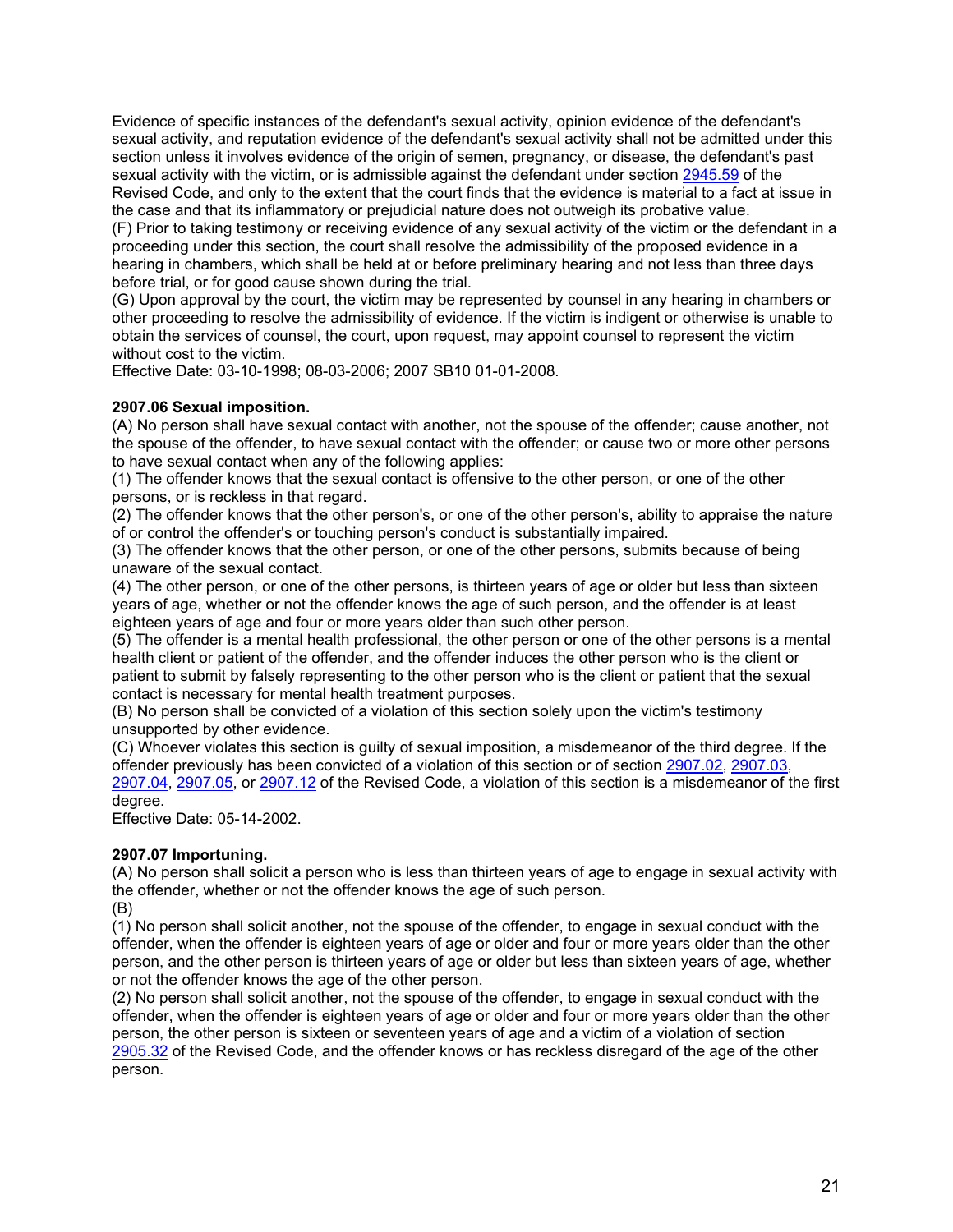(C) No person shall solicit another by means of a telecommunications device, as defined in section [2913.01](http://codes.ohio.gov/orc/2913.01) of the Revised Code, to engage in sexual activity with the offender when the offender is eighteen years of age or older and either of the following applies:

(1) The other person is less than thirteen years of age, and the offender knows that the other person is less than thirteen years of age or is reckless in that regard.

(2) The other person is a law enforcement officer posing as a person who is less than thirteen years of age, and the offender believes that the other person is less than thirteen years of age or is reckless in that regard.

(D) No person shall solicit another by means of a telecommunications device, as defined in section [2913.01](http://codes.ohio.gov/orc/2913.01) of the Revised Code, to engage in sexual activity with the offender when the offender is eighteen years of age or older and either of the following applies:

(1) The other person is thirteen years of age or older but less than sixteen years of age, the offender knows that the other person is thirteen years of age or older but less than sixteen years of age or is reckless in that regard, and the offender is four or more years older than the other person.

(2) The other person is a law enforcement officer posing as a person who is thirteen years of age or older but less than sixteen years of age, the offender believes that the other person is thirteen years of age or older but less than sixteen years of age or is reckless in that regard, and the offender is four or more years older than the age the law enforcement officer assumes in posing as the person who is thirteen years of age or older but less than sixteen years of age.

(E) Divisions (C) and (D) of this section apply to any solicitation that is contained in a transmission via a telecommunications device that either originates in this state or is received in this state.  $(F)$ 

(1) Whoever violates this section is guilty of importuning.

(2) Except as otherwise provided in this division, a violation of division (A) or (C) of this section is a felony of the third degree on a first offense, and, notwithstanding division (C) of section [2929.13](http://codes.ohio.gov/orc/2929.13) of the Revised Code, there is a presumption that a prison term shall be imposed as described in division (D) of section [2929.13](http://codes.ohio.gov/orc/2929.13) of the Revised Code. If the offender previously has been convicted of a sexually oriented offense or a child-victim oriented offense, a violation of division (A) or (C) of this section is a felony of the second degree, and the court shall impose upon the offender as a mandatory prison term one of the prison terms prescribed in section [2929.14](http://codes.ohio.gov/orc/2929.14) of the Revised Code for a felony of the second degree.

(3) A violation of division (B) or (D) of this section is a felony of the fifth degree on a first offense, and, notwithstanding division (B) of section [2929.13](http://codes.ohio.gov/orc/2929.13) of the Revised Code, there is a presumption that a prison term shall be imposed as described in division (D) of section [2929.13](http://codes.ohio.gov/orc/2929.13) of the Revised Code. If the offender previously has been convicted of a sexually oriented offense or a child-victim oriented offense, a violation of division (B) or (D) of this section is a felony of the fourth degree, and the court shall impose upon the offender as a mandatory prison term one of the prison terms prescribed in section [2929.14](http://codes.ohio.gov/orc/2929.14) of the Revised Code for a felony of the fourth degree that is not less than twelve months in duration.

Amended by 129th General AssemblyFile No.142, HB 262, §1, eff. 6/27/2012.

Effective Date: 07-31-2003; 01-02-2007; 2008 SB183 09-11-2008.

### **2907.08 Voyeurism.**

(A) No person, for the purpose of sexually arousing or gratifying the person's self, shall commit trespass or otherwise surreptitiously invade the privacy of another, to spy or eavesdrop upon another.

(B) No person, for the purpose of sexually arousing or gratifying the person's self, shall commit trespass or otherwise surreptitiously invade the privacy of another to videotape, film, photograph, or otherwise record the other person in a state of nudity.

(C) No person, for the purpose of sexually arousing or gratifying the person's self, shall commit trespass or otherwise surreptitiously invade the privacy of another to videotape, film, photograph, otherwise record, or spy or eavesdrop upon the other person in a state of nudity if the other person is a minor.

(D) No person shall secretly or surreptitiously videotape, film, photograph, or otherwise record another person under or through the clothing being worn by that other person for the purpose of viewing the body of, or the undergarments worn by, that other person.

(E)

 $(1)$  Whoever violates this section is guilty of voyeurism.

(2) A violation of division (A) of this section is a misdemeanor of the third degree.

(3) A violation of division (B) of this section is a misdemeanor of the second degree.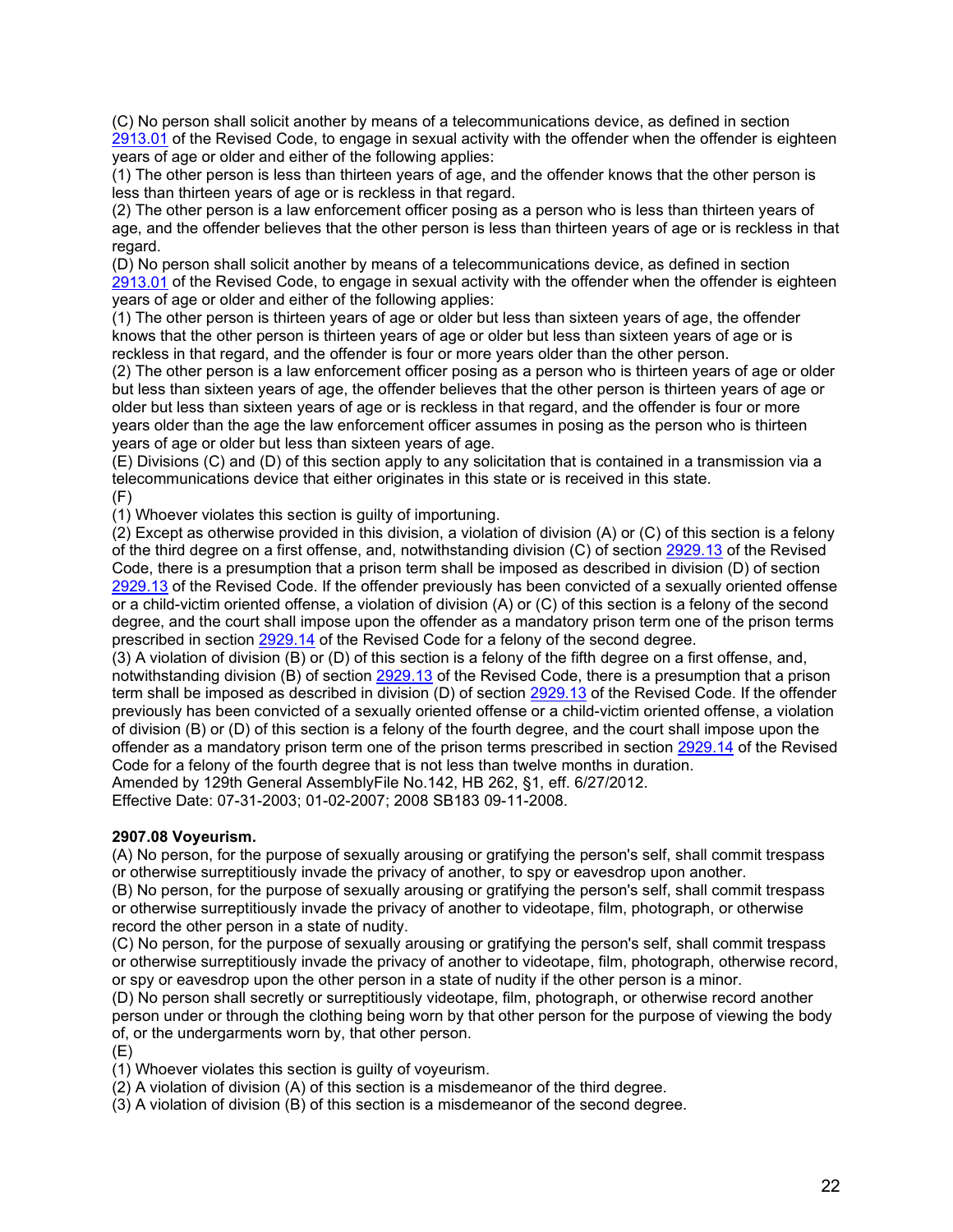(4) A violation of division (D) of this section is a misdemeanor of the first degree.

(5) A violation of division (C) of this section is a felony of the fifth degree.

Effective Date: 01-01-2001; 06-15-2006; 2008 HB74 04-07-2009 .

### **2907.09 Public indecency.**

(A) No person shall recklessly do any of the following, under circumstances in which the person's conduct is likely to be viewed by and affront others who are in the person's physical proximity and who are not members of the person's household:

(1) Expose the person's private parts;

(2) Engage in sexual conduct or masturbation;

(3) Engage in conduct that to an ordinary observer would appear to be sexual conduct or masturbation.

(B) No person shall knowingly do any of the following, under circumstances in which the person's conduct is likely to be viewed by and affront another person who is a minor, who is not the spouse of the offender, and who resides in the person's household:

(1) Engage in masturbation;

(2) Engage in sexual conduct;

(3) Engage in conduct that to an ordinary observer would appear to be sexual conduct or masturbation;

(4) Expose the person's private parts with the purpose of personal sexual arousal or gratification or to lure the minor into sexual activity.

#### (C)

(1) Whoever violates this section is guilty of public indecency and shall be punished as provided in divisions  $(C)(2)$ ,  $(3)$ ,  $(4)$ , and  $(5)$  of this section.

(2) Except as otherwise provided in division  $(C)(2)$  of this section, a violation of division  $(A)(1)$  of this section is a misdemeanor of the fourth degree. If the offender previously has been convicted of or pleaded guilty to one violation of this section, a violation of division (A)(1) of this section is a misdemeanor of the third degree or, if any person who was likely to view and be affronted by the offender's conduct was a minor, a misdemeanor of the second degree. If the offender previously has been convicted of or pleaded guilty to two violations of this section, a violation of division (A)(1) of this section is a misdemeanor of the second degree or, if any person who was likely to view and be affronted by the offender's conduct was a minor, a misdemeanor of the first degree. If the offender previously has been convicted of or pleaded guilty to three or more violations of this section, a violation of division (A)(1) of this section is a misdemeanor of the first degree or, if any person who was likely to view and be affronted by the offender's conduct was a minor, a felony of the fifth degree.

(3) Except as otherwise provided in division (C)(3) of this section, a violation of division (A)(2) or (3) of this section is a misdemeanor of the third degree. If the offender previously has been convicted of or pleaded guilty to one violation of this section, a violation of division (A)(2) or (3) of this section is a misdemeanor of the second degree or, if any person who was likely to view and be affronted by the offender's conduct was a minor, a misdemeanor of the first degree. If the offender previously has been convicted of or pleaded guilty to two or more violations of this section, a violation of division (A)(2) or (3) of this section is a misdemeanor of the first degree or, if any person who was likely to view and be affronted by the offender's conduct was a minor, a felony of the fifth degree.

(4) Except as otherwise provided in division (C)(4) of this section, a violation of division (B)(1), (2), or (3) of this section is a misdemeanor of the second degree. If the offender previously has been convicted of or pleaded guilty to one violation of this section, a violation of division (B)(1), (2), or (3) of this section is a misdemeanor of the first degree. If the offender previously has been convicted of or pleaded guilty to two or more violations of this section, a violation of division (B)(1), (2), or (3) of this section is a felony of the fifth degree.

(5) Except as otherwise provided in division (C)(5) of this section, a violation of division (B)(4) of this section is a misdemeanor of the first degree. If the offender previously has been convicted of or pleaded guilty to any violation of this section, a violation of division (B)(4) of this section is a felony of the fifth degree.

Effective Date: 07-01-1996; 09-26-2005; 04-04-2007.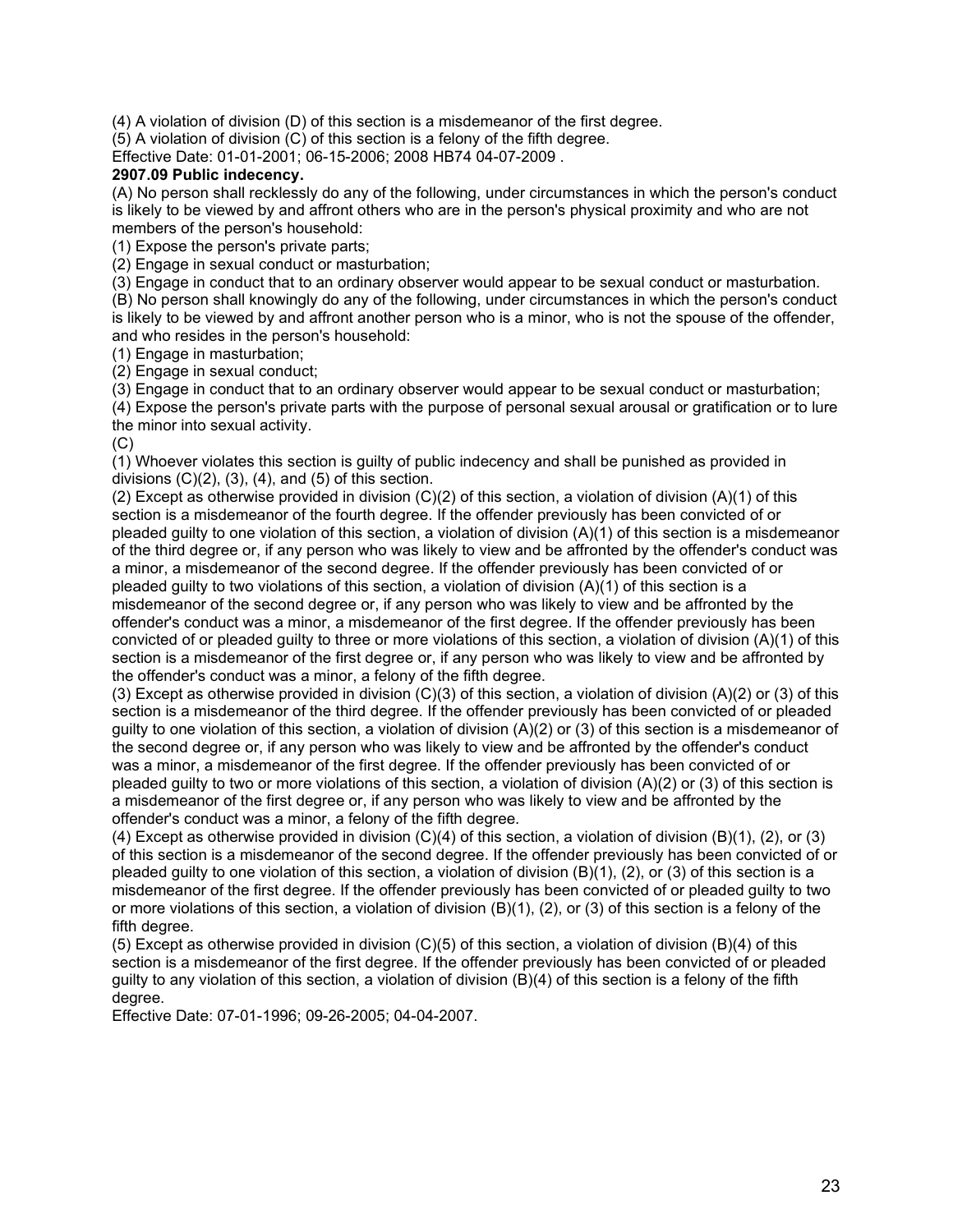**Adam Walsh Child Protection and Safety Act** is a federal statute that was signed into law by [U.S.](https://en.wikipedia.org/wiki/U.S._President)  [President](https://en.wikipedia.org/wiki/U.S._President) [George W. Bush](https://en.wikipedia.org/wiki/George_W._Bush) on July 27, 2006. The Walsh Act organizes [sex offenders](https://en.wikipedia.org/wiki/Sex_offender) into three tiers according to the crime committed, and mandates that Tier 3 offenders (the most serious tier) update their whereabouts every three months with lifetime registration requirements. Tier 2 offenders must update their whereabouts every six months with 25 years of registration, and Tier 1 offenders must update their whereabouts every year with 15 years of registration. Failure to register and update information is a [felony](https://en.wikipedia.org/wiki/Felony) under the law. States are required to publicly disclose information of Tier 2 and Tier 3 offenders, at minimum. It also contains [civil commitment](https://en.wikipedia.org/wiki/Civil_commitment) provisions for [sexually dangerous people.](https://en.wikipedia.org/wiki/Sexually_violent_predator_laws)

The Act also creates a national [sex offender registry](https://en.wikipedia.org/wiki/Sex_offender_registries_in_the_United_States) and instructs each state and territory to apply identical criteria for posting offender data on the internet (i.e., offender's name, address, date of birth, place of employment, photograph, etc.).<sup>[3]</sup> The Act was named after [Adam Walsh,](https://en.wikipedia.org/wiki/Murder_of_Adam_Walsh) an American boy who was abducted from a Florida [shopping mall](https://en.wikipedia.org/wiki/Shopping_mall) and later found murdered.

As of April 2014, the Justice Department reports that 17 states, three territories and 63 tribes had substantially implemented requirements of the Adam Walsh Act.

Ohio's Sex Offender Registration & Notification Law (Sorn Law) is governed by Ohio Revised Code Title 29 Chapter 2950. Despite many debates to move the system to a risk-based registry, Ohio still uses an offense-based registry system. That means convictions for certain sex offenses can land a person on the registry, even in cases where they'd be considered "no- or low-risk" offenders under risk-based models.

Today, Ohio's sex offender registry has more than 20,000 listed offenders who have been convicted of various levels of sex crimes, including sexually oriented offenses, and crimes committed by individuals deemed habitual sex offenders, sexual predators, and sexually violent predators.

By law, individuals convicted of qualifying sex crimes are required to provide their local sheriff's office with personal information to be made publically accessible though the eSORN database, including information regarding their:

•Home address;

•Work address;

- •Identifying characteristics;
- •Criminal history;
- •Photo / fingerprints; and
- •Vehicle information

Ohio law also requires the collection of other supplemental information from registrants – including phone numbers, e-mail accounts, and online screen names / handles – which are not made public. Information entered into the registry by any of Ohio's 88 County Sheriff offices can be looked up online through Ohio.gov's sex offender search tool.

<https://ohio.gov/wps/portal/gov/site/residents/resources/sex-offender-search>

[http://www.icrimewatch.net/index.php?AgencyID=55149&disc=](http://www.icrimewatch.net/index.php?AgencyID=55149&disc)

Users may also use a reverse lookup feature where they can input phone numbers, e-mails, and internet screen names into a database to determine if they belong to a registered offender. Although the feature won't reveal an offender's identity, it will alert the person who performed the search to contact local law enforcement.

### **Bystander Intervention**

The School's primary prevention and awareness program includes a description of safe and positive options for bystander intervention. Active bystanders take the initiative to help someone who may be targeted for a sexual assault. They do this in ways that are intended to avoid verbal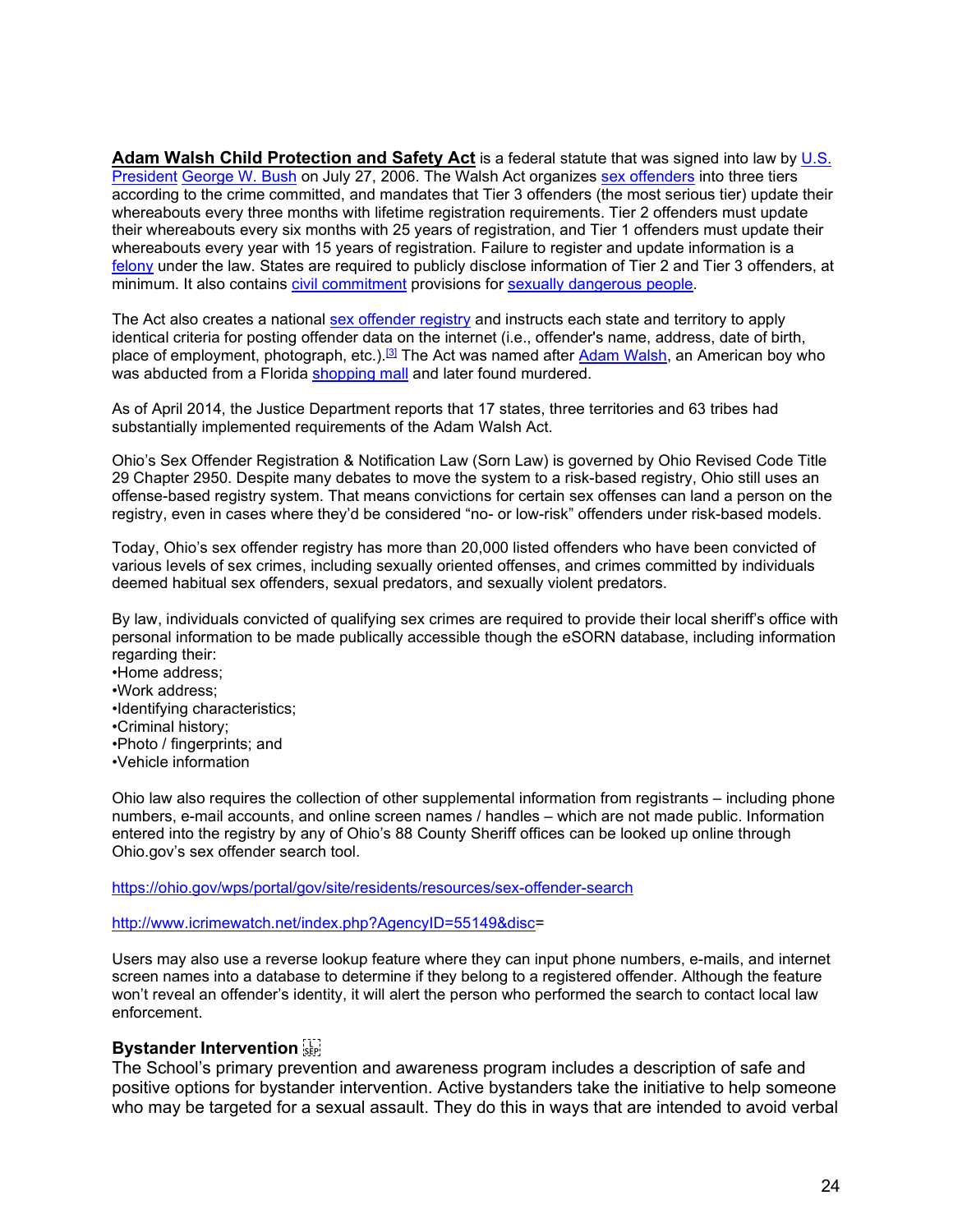or physical conflict. Active bystanders also take the initiative to help friends, who are not thinking clearly, from becoming offenders of crime. Intervention does not mean that you directly intervene to stop a crime in progress; rather, these steps are "early intervention" – before a crime begins to occur. There are three important components to consider before taking action that we refer to as the ABCs:

- **A**ssess for safety. Ensure that all parties are safe, and whether the situation requires calling authorities. When deciding to intervene, your personal safety should be the #1 priority. When in doubt, call for help.
- **B**e with others. If it is safe to intervene, you are likely to have a greater influence on the parties involved when you work together with someone or several people. Your safety is increased when you stay with a group of friends that you know well.
- **C**are for the person. Ask if the target of the unwanted sexual advance/attention/behavior is okay – does he or she need medical care? Ask if someone they trust can help them get safely home.

*Information on Bystander Intervention was provided by the Department of Defense Sexual Assault Prevention and Response Office from: [www.sapr.mil](http://www.sapr.mil/)*

## **Risk Reduction**

The School's primary prevention and awareness program includes information on risk reduction. This includes:

*Avoiding Dangerous Situations.* While you can never completely protect yourself from sexual assault, there are some things you can do to help reduce your risk of being assaulted.

- Be aware of your surroundings. Knowing where you are and who is around you may help you to find a way to get out of a bad situation.
- Try to avoid isolated areas. It is more difficult to get help if no one is around.
- Walk with purpose. Even if you don't know where you are going, act like you do.
- Trust your instincts. If a situation or location feels unsafe or uncomfortable, it probably isn't the best place to be.
- Try not to load yourself down with packages or bags as this can make you appear more vulnerable.
- Make sure your cell phone is with you and charged and that you have cab money.
- Don't allow yourself to be isolated with someone you don't trust or someone you don't know.
- Avoid putting music headphones in both ears so that you can be more aware of your surroundings, especially if you are walking alone.

*Safety Planning.* Things to think about:

- How to get away if there is an emergency? Be conscious of exits or other escape routes. Think about options for transportation (car, bus, subway, etc.).
- Who can help? Friends and/or family, or support centers in your area. Please see Section 4 of this Policy for a list of support organizations.
- Where to go? Options may include a friend's house or relative's house, or you may consider going to a domestic violence or homeless shelter. You may also go to the police. **Important Safety Note:** If the dangerous situation involves a partner, go to the police or a shelter first.
- What to bring? This may include important papers and documents such birth certificate, social security card, license, passport, medical records, lease, bills, etc. This will also include house keys, car keys, cash, credit cards, medicine, important numbers, and your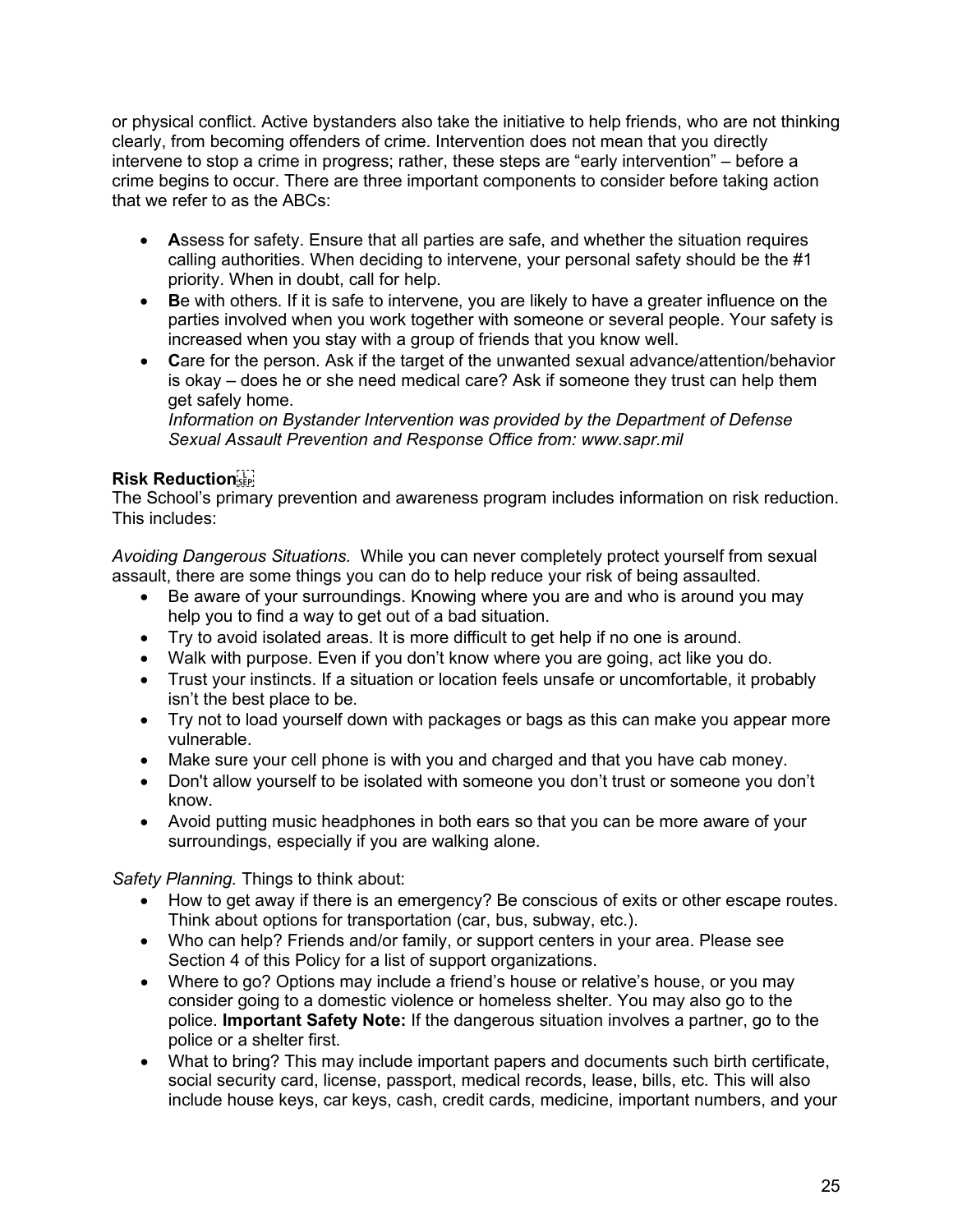cell phone. If you are bringing children with you, remember to bring their important papers and legal documents. You can keep all of these things in an emergency bag. You should hide the bag—it is best if it is not in your house or car. If the bag is discovered, you can call it a "tornado" or "fire" bag.

*Protecting Your Friends.* You have a crucial role to play in keeping your friends safe. No matter what the setting, if you see something that doesn't feel quite right or see someone who might be in trouble, there are some simple things you can do to help out a friend.

- Distract. If you see a friend in a situation that doesn't feel quite right, create a distraction to get your friend to safety. This can be as simple as joining or redirecting the conversation: suggest to your friend that you leave the party, or ask them to walk you home. Try asking questions like: "Do you want to head to the bathroom with me?" or "Do you want to head to another party – or grab pizza?"
- Step in. If you see someone who looks uncomfortable or is at risk, step in. If you feel safe, find a way to de-escalate the situation and separate all parties involved. Don't be shy about directly asking the person if they need help or if they feel uncomfortable.
- Enlist others. You don't have to go it alone. Call in friends or other people in the area as reinforcements to help defuse a dangerous situation and get the at-risk person home safely. There is safety in numbers.
- Keep an eye out. Use your eyes and ears to observe your surroundings. If you see someone who has had too much to drink or could be vulnerable, try to get them to a safe place. Enlist friends to help you. Even if you weren't around when the assault occurred, you can still support a friend in the aftermath.

*Social Situations.* While you can never completely protect yourself from sexual assault, there are some things you can do to help reduce your risk of being assaulted in social situations.

- When you go to a social gathering, go with a group of friends. Arrive together, check in with each other throughout the evening, and leave together. Knowing where you are and who is around you may help you to find a way out of a bad situation.
- Trust your instincts. If you feel unsafe in any situation, go with your gut. If you see something suspicious, contact law enforcement immediately.
- Don't leave your drink unattended while talking, dancing, using the restroom, or making a phone call. If you've left your drink alone, just get a new one.
- Don't accept drinks from people you don't know or trust. If you choose to accept a drink, go with the person to the bar to order it, watch it being poured, and carry it yourself. At parties, don't drink from the punch bowls or other large, common open containers.
- Watch out for your friends, and vice versa. If a friend seems out of it, is way too intoxicated for the amount of alcohol they've had, or is acting out of character, get him or her to a safe place immediately.
- If you suspect you or a friend has been drugged, contact law enforcement immediately. Be explicit with doctors so they can give you the correct tests (you will need a urine test and possibly others).

*Information on Risk Reduction was provided by RAINN: Rape, Abuse & Incest National Network: www.rainn.org.*

## **14. Amendments**

The School may amend the Policy or the Procedures from time to time. Nothing in the Policy or Procedures shall affect the inherent authority of the School to take such actions as it deems appropriate to further the educational mission or to protect the safety and security of the school community.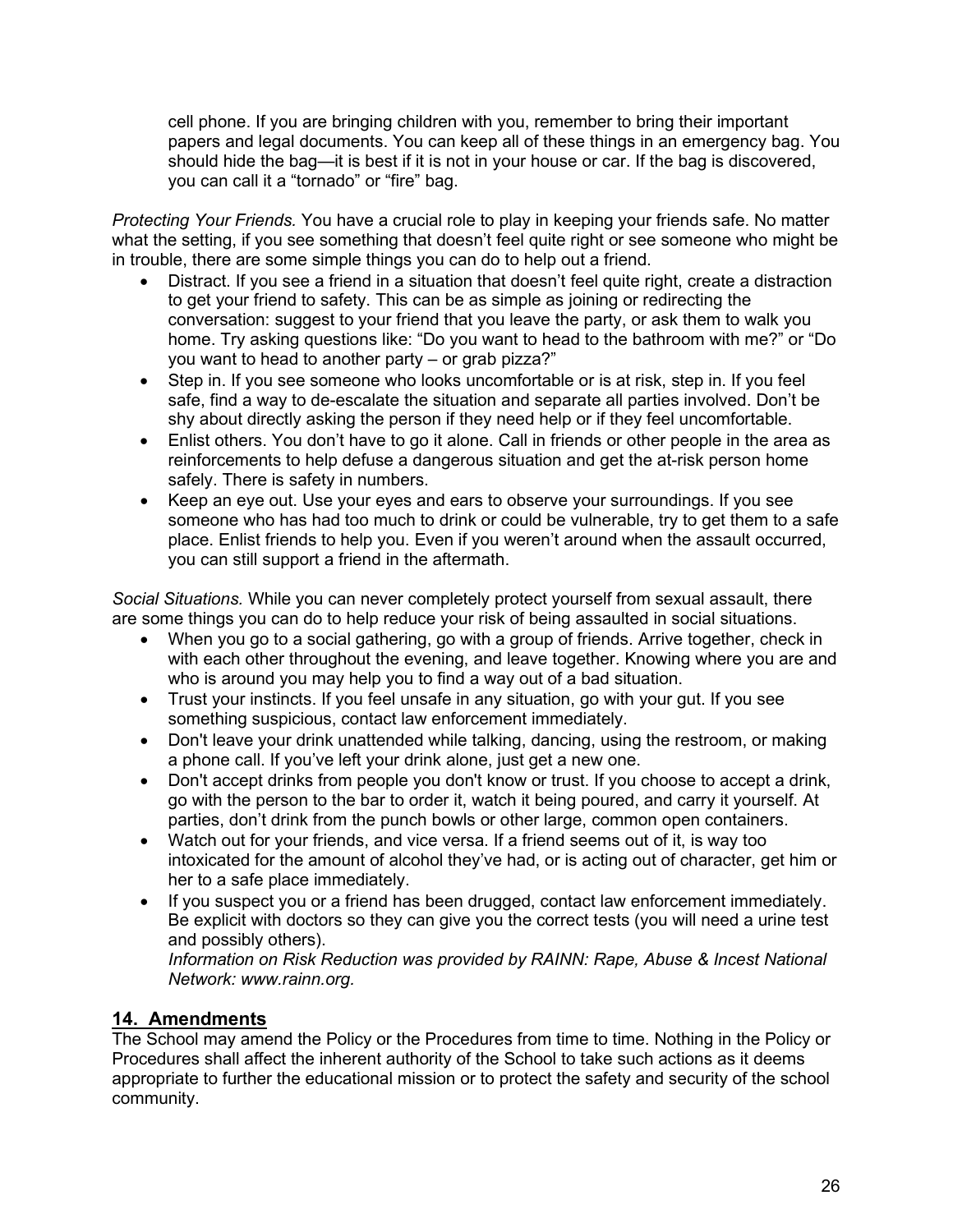## **Definitions of Key Terms**

- Sexual Harassment Unwelcome sexual advances, requests for sexual favors, and other verbal or physical conduct of a sexual nature constitute sexual harassment when (i) submission to such conduct is made either explicitly or implicitly a term or condition of an individual's education or employment, (ii) submission to or rejection of such conduct by an individual is used as the basis for education or employment decisions affecting such individuals, or (iii) such conduct has the purpose or effect of unreasonably interfering with an individual's school or work performance or creating an intimidating, hostile, or offensive educational or working environment.
	- $\circ$  Hostile Environment Caused By Sexual Harassment refers to a situation where students and/or [employees](http://encyclopedia.thefreedictionary.com/Employment) are subject to a pattern of exposure to unwanted sexual behavior that is so severe, persistent, or pervasive that it alters the conditions of education, employment, or participation in a school program or activity, thereby creating an environment that a reasonable person in similar circumstances and with similar identities would find hostile, intimidating, or abusive. An isolated incident, unless sufficiently severe, does not amount to a hostile environment caused by sexual harassment.
	- o Quid Pro Quo Harassment refers to a situation where students and/or employees are subject to unwanted sexual behavior where submission or rejection of such conduct is used, explicitly or implicitly, as the basis for decisions affecting an individual's education, employment, or participation in a school program or activity.
- Sexual Assault is any unwanted physical contact of a sexual nature that occurs either without the consent of each participant or when a participant is unable to give consent freely. Sexual assault can occur either forcibly and/or against a person's will, or when a person is unable to give consent freely. Non-consensual sexual intercourse is any form of sexual intercourse (vaginal, anal or oral) with any object without consent. Nonconsensual sexual contact is any intentional sexual touching, however slight, with any object without a person's consent.
- Domestic Violence A felony or misdemeanor crime of violence committed (i) by a current or former spouse or intimate partner of the victim; (ii) by a person with whom the victim shares a child in common; (iii) by a person who is cohabitating with, or has cohabitated with, the victim as a spouse or intimate partner; (iv) by a person similarly situated to a spouse of the victim under the domestic or family violence laws of the jurisdiction in which the crime of violence occurred, or (v) by any other person against an adult or youth victim who is protected from that person's acts under the domestic or family violence laws of the jurisdiction in which the crime of violence occurred.
- Dating Violence Violence committed by a person who is or has been in a social relationship of a romantic or intimate nature with the victim. The existence of such a relationship shall be determined based on the reporting party's statement and with consideration of the length of the relationship, the type of relationship, and the frequency of interaction between the persons involved in the relationship. For the purpose of this definition dating violence includes, but is not limited to, sexual or physical abuse or the threat of such abuse. Dating violence does not include acts covered under the definition of domestic violence.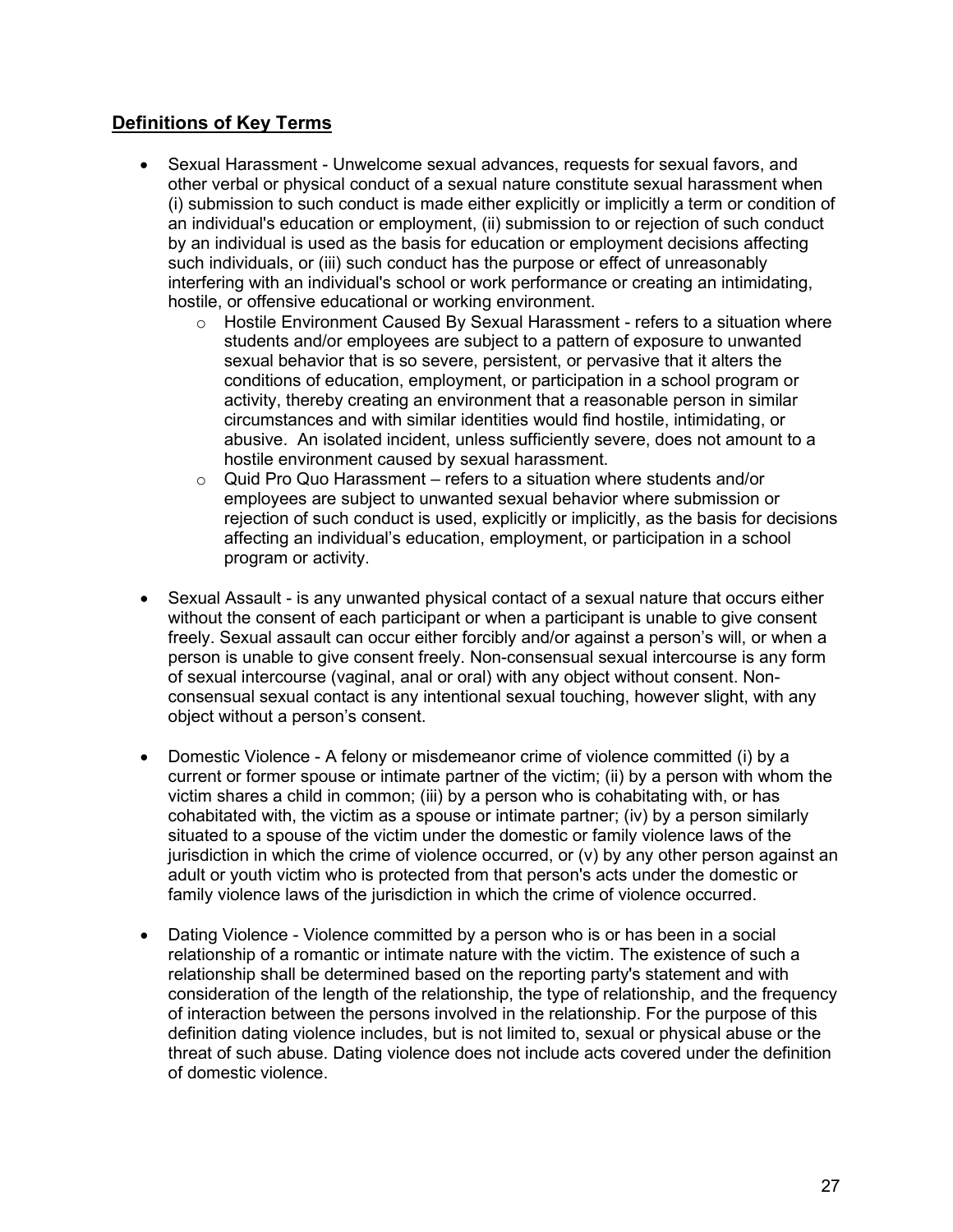- Prohibited Conduct The School prohibits the crimes of Sexual Assault, Sexual Harassment, Sexual Exploitation, Dating Violence, Domestic Violence, and Stalking as defined in these Definitions of Key Terms.
- Sexual Exploitation sexual misconduct that occurs when a person takes unjust or abusive sexual advantage of another for his or her own advantage or benefit or for the benefit or advantage of anyone other than the exploited party; and that behavior does not otherwise constitute sexual assault. Examples of sexual exploitation include, but are not limited to, videotaping or photographing of any type (web-cam, camera, Internet exposure, etc.) without knowledge and consent of all persons; prostituting another person; knowingly transmitting HIV or a sexually transmitted disease to an unknowing person or to a person who has not consented to the risk; or inducing incapacitation with the intent to commit sexual assault, without regard to whether sexual activity actually takes place.
- Stalking Engaging in a course of conduct directed at a specific person that would cause a reasonable person to fear for the person's safety or the safety of others, or suffer substantial emotional distress. Course of conduct means two or more acts, including, but not limited to, acts in which the stalker directly, indirectly, or through third parties, by any action, method, device, or means, follows, monitors, observes, surveils, threatens, or communicates to or about a person, or interferes with a person's property. Substantial emotional distress means significant mental suffering or anguish that may, but does not necessarily, require medical or other professional treatment or counseling. Reasonable person means a reasonable person under similar circumstances and with similar identities to the victim.
- Retaliation means any adverse action, or attempted adverse action, against an individual or group of individuals because of their participation in any manner in an investigation, proceeding, or hearing under this Policy.
- Intimidation To unlawfully place another person in reasonable fear of bodily harm through the use of threatening words and/or other conduct, but without displaying a weapon or subjecting the victim to actual physical attack.
- Consent is a voluntary agreement to engage in sexual activity.
	- o Past consent does not imply future consent.
	- o Silence or an absence of resistance does not imply consent.
	- $\circ$  Consent to engage in sexual activity with one person does not imply consent to engage in sexual activity with another.
	- $\circ$  Consent can be withdrawn at any time.
	- o Coercion, force, or threat of either invalidates consent.

Someone who is incapacitated cannot consent. Incapacitation refers to a situation in which a person is not capable of providing consent because the person lacks the ability to understand her or his decision. This situation may occur due to the use of drugs or alcohol, when a person is asleep or unconscious, or because of an intellectual or other disability that prevents the student from having the capacity to give consent.

- Complainant means the person making the allegation(s) of sexual misconduct.
- Respondent means the person alleged to have committed sexual misconduct.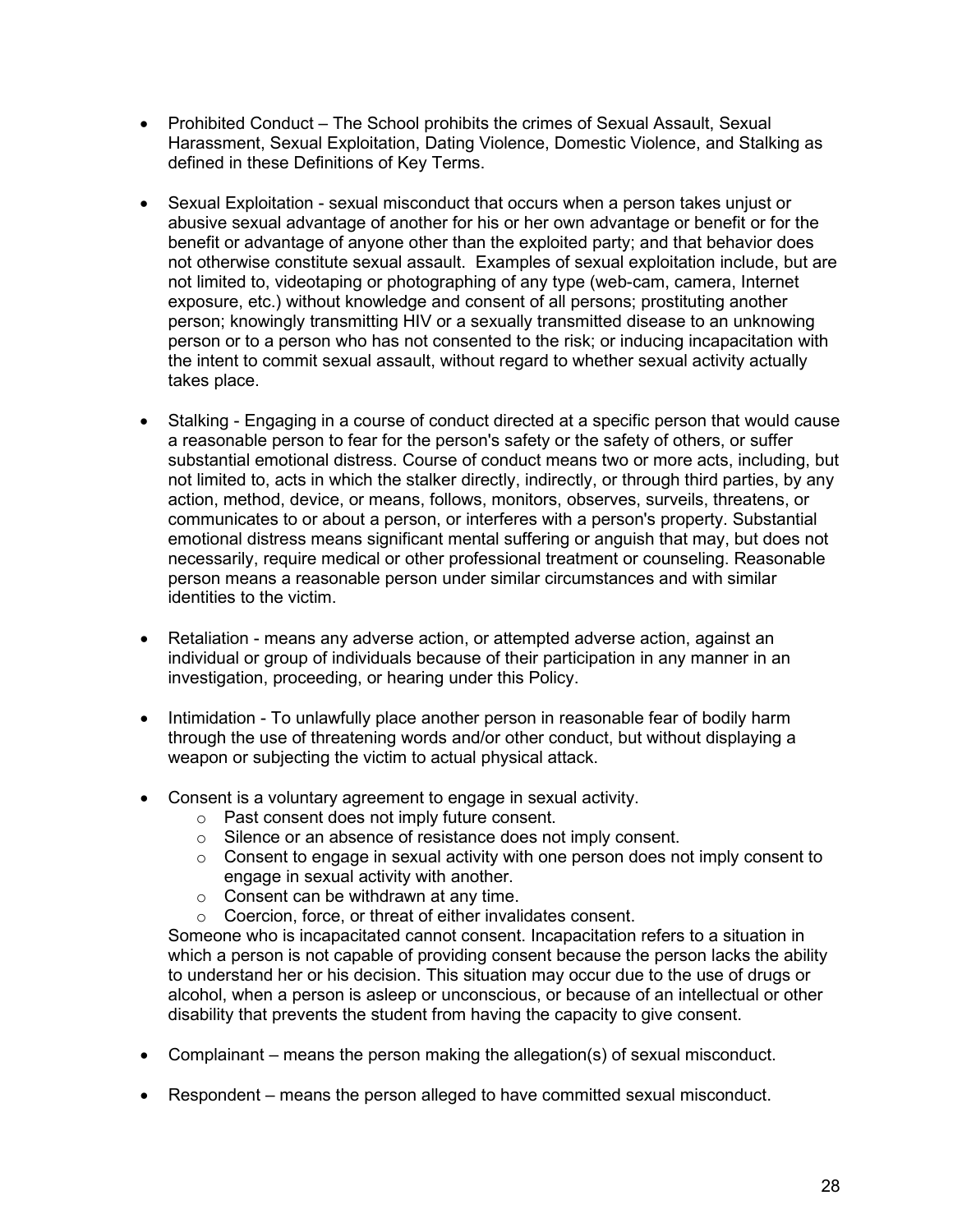### **CAMPUS SAFETY AND SECURITY DISCLOSURE**

**Campus Security Act Information Disclosure** - Under the Crime Awareness Campus Security Act of 1990 (Title II of Public Law 101-542), which amended the Higher Education Act of 1965 HEA. This act required all postsecondary institutions participating in HEA's Title IV student financial assistance programs to disclose campus crime statistics and security information. The act was amended in 1992, 1998 and 2000. The 1998 amendments renamed the law the Jeanne Clery Disclosure of Campus Security Policy and Campus Crime Statistics Act in memory of a student who was slain in her dorm room in 1986. It is generally referred to as the Clery Act. On Aug. 14, 2008, the Higher Education Opportunity Act or HEOA (Public Law 110-315) reauthorized and expanded the Higher Education Act of 1965, as amended. HEOA amended the Clery Act and created additional safety- and security-related requirements for institutions.

The Cincinnati School of Barbering is committed to providing safety to all of its students, faculty, and staff. If a crime happens to the student or the student's property or if there is an emergency occurring on campus, report the incident to an educator, director or owner immediately. That individual will assist the student or guest in reporting the crime to the local police or other appropriate security force.

The Cincinnati School of Barbering will provide students, faculty, and staff with an annual security report from the previous calendar year by October 1st of the following year. Statistics will be gathered from the local police and compiled in the annual report.

The report will show the number of incidents on campus, including The School parking lot and adjacent streets. At any time, statistics can be accessed from The School Financial Aid Office.

Although The School does not employ security officers, The Cincinnati School of Barbering has a working relationship with the local police who are able to support and provide services promptly in the event of an incident. We encourage accurate and prompt reporting of all crimes to the local police.

The facilities are open Tuesday through Saturday according to assigned class/salon area schedules. The building may also be open for educational classes for licensed professionals in cosmetology or to groups securing the use of the facilities through the owner. Only educators and owners have keys to the building thus preventing internal crimes to as great an extent as possible.

We encourage students and employees to be responsible for their own security and the security of others.

The Cincinnati School of Barbering does not provide any programs on campus regarding security or prevention of crimes. If students wish to learn more about personal security or prevention of crimes, contact the local Police Department.

• The Cincinnati School of Barbering does not have any off-campus locations and therefore all monitoring and recording of any criminal activity is conducted on campus and the surrounding accessible areas. (See Campus Geography)

### **Timely Warning**

In addition to the required annual campus security report, The Cincinnati School of Barbering will provide a timely warning to students of any occurrences of the following crimes that are reported to local police agencies and are considered to represent a serious or continuing threat to students and employees. As soon as the school becomes aware of the crimes, students and employees will be notified via SMS notification.

• These crimes include: Murder/Non-negligent manslaughter, manslaughter by negligence, rape, fondling, incest, statutory rape, robbery, burglary, aggravated assault, simple assault, intimidation, vandalism, motor vehicle theft, larceny-theft, arson, hate crimes including crimes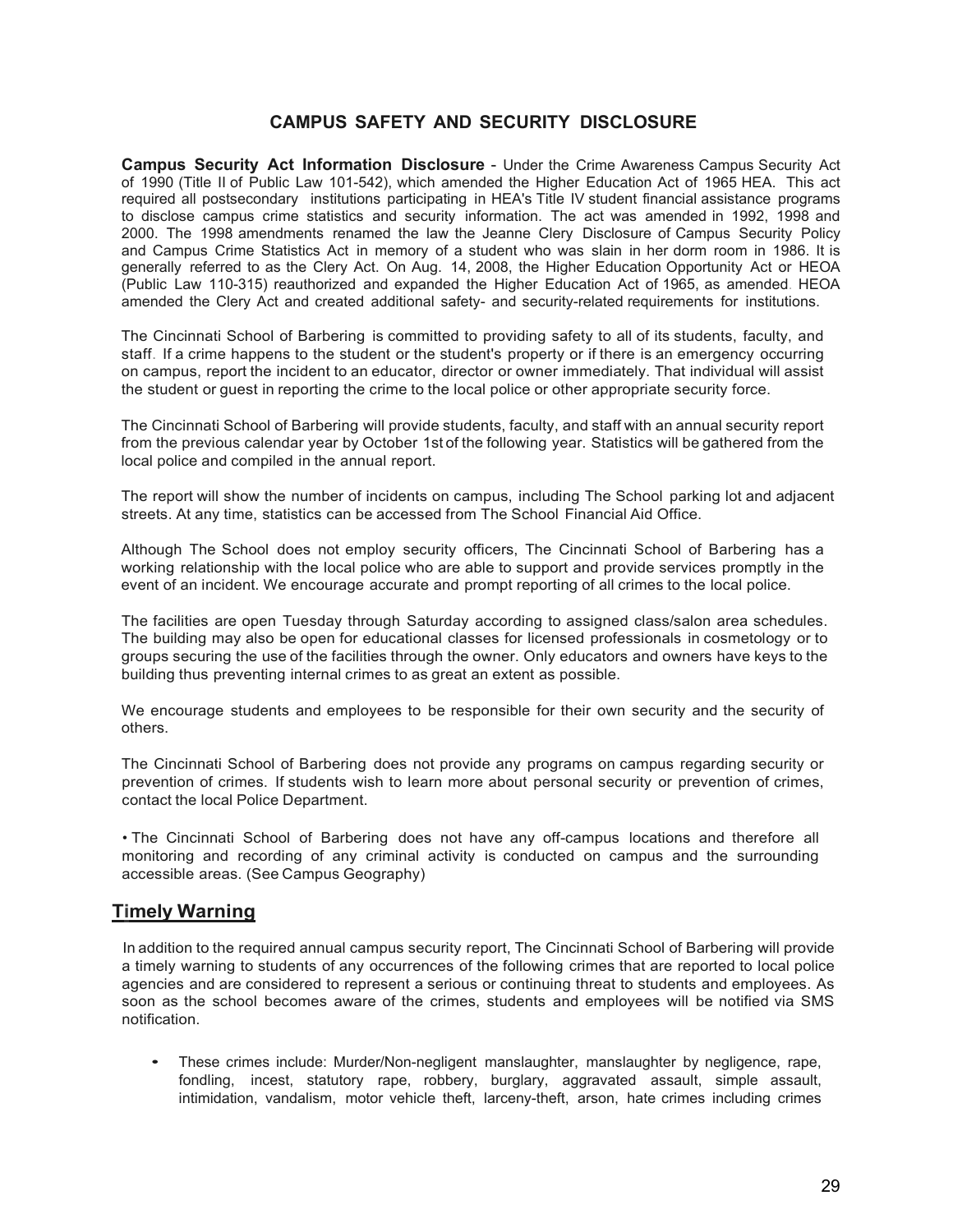involving bodily injury reported to local police agencies that show evidence of prejudice based on race, religion, sexual orientation, gender, gender identity, ethnicity, national origin or disability, arrests for violations of liquor and drug abuse violations, and illegal weapons possession, and persons not arrested but referred for disciplinary action for liquor, drug, and weapons law violations. Other reported statistics include Domestic Violence, Dating Violence and Stalking.



## **If a student wishes to report crimes on a voluntary, confidential basis for inclusion in the annual disclosure of crime statistics, contact Mark Greene.**

### **Emergency Decision Team Procedures**

**The responsible members of the EDT consist of:**

**1) Financial Aid – Lisa Perdomo**

**2) Operations – Mark Greene**

**1) TheSchool Owner–Mark Greene**

#### **Emergency Notification**

Immediate notification of an unforeseen combination of circumstances that calls for immediate action. Emergency Notification will be in written form, posted on the front and back door of The School as well as distributed by SMS to staff members and students.

The verbal/written communication will include:

1) Type of emergency

2) Steps to be taken for the emergency situation

#### **Emergency Response Procedures**

At the time of an urgent unanticipated event, staff members will assess the situation to determine the significance of an emergency. In the event of an emergency, staff and students will be notified by either verbal communication (for students currently in the building), or written communication/ SMS (for students not in attendance) to notify them of the particular situation. A count for all staff, students and guests will be taken as soon as reasonably possible to ensure all are accounted for at the time of the emergency. Without delay, all students will receive notification of the emergency by written communication in the form of a text message from the **Emergency Decision Team.**

Emergency procedures will be **tested twice a year.** Owners and staff will evaluate the testing results and implement improvements needed to secure the safety of all concerned.

#### **Emergency Procedures Due to Criminal or Terrorists Threats:**

Upon receipt of information pertaining to a threat during business hours, the person receiving the information should notify a staff member of the impending or occurring emergency. The staff member will respond to the immediate situation when necessary and will contact civil authorities to determine appropriate action which may include evacuation of entire campus for a length of time to be determined based on the situation at hand. If necessary, The School will post on outside doors the time class will resume. In the event that staff, students and guest would be safer inside the building the EDT will direct everyone to an internal room in the school.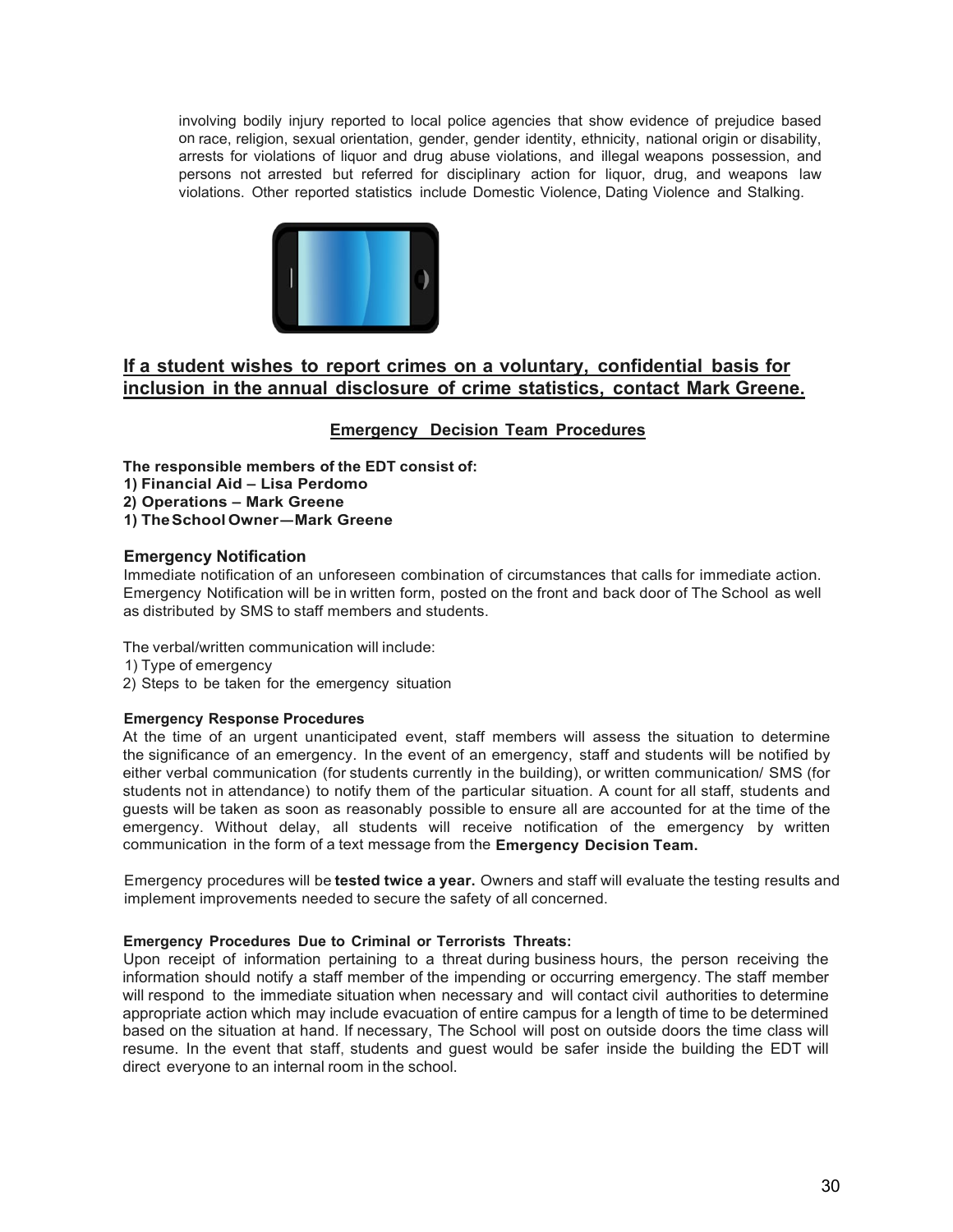#### **TornadoWarning**

When a tornado warning is issued:

- A tornado has actually been sighted
- Or has been indicated by radar
- Public warning will come over the radio.

### **Tornado Warning Procedure**

- DO NOT leave the building
- Move away from the perimeter and exterior of the building
- Report to the **Reception Area.** The EDT will direct those in need of shelter to the **School class room** marked by the **Tornado Safety Area** sign.
- Take shelter under tables, if possible.
- Go to the center of the room.
- Sit down and cover your head.
- Make every effort to remain calm and encourage those around you to do likewise.
- Remain in the shelter location until instructed to return to your previous activities.
- A tornado safety map may be found in the student lounge and near the front desk

#### **Fire Drills**

Fire evacuation plans will be practiced with each class start and require your most serious cooperation and consideration. All exits must be in working condition and unobstructed.

#### **In A Fire Emergency**

• If you smell smoke or see fire, report it immediately to an educator. A warning will then be given over the intercom system. Do not panic. Proceed as follows:

- Students in the salon area exit single file out the front doors. **If you have a guest at the time, the guest is your responsibility.**
- If exiting out the front doors of the building, please report to the school parking lot across the street from the school and **remain there until a member of the EDT is able to take an accurate count of staff, students and guests.**
- If in a classroom, exit out the nearest emergency exit; **If possible join the others at the school parking lot and remain there until a member of the EDT is able to take an accurate count of staff, students and guests.**
- An evacuation map may be found in the student lounge and near the front desk.

VIOLATION OF FIRE SAFETY RULES PUTS LIVES IN JEOPARDY. TAMPERING WITH FIRE ALARMS OR FIRE EQUIPMENT CAN RESULT IN FINES AND POSSIBLE INCARCERATION ACCORDING TO STATE LAW.

- An educator will then take count. After going through the client roll call twice, clients may leave if necessary.
- Students are not to leave the area unless given the okay by a member of the EDT.

#### **Reporting Crimes**

- If a student reports a crime, a member of the EDT is to first, take necessary actions to immediately address the situation. If immediate action is not necessary, record all details involving the crime then report to financial aid office. The crime then must be reported to the Police Department and recorded in the crime log (located in the financial aid office).
- Any crime involving <sup>a</sup> bias must be recorded as such under hate crimes.
- If <sup>a</sup> student wishes to report <sup>a</sup> crime confidentially direct the student to financial aid office.
- The School is committed to providing <sup>a</sup> working and educational environment for all students, faculty and staff that is free from sex discrimination, including sexual misconduct. Every member of the school community should be aware that the School is strongly opposed to sexual misconduct, and that such behavior is prohibited by state and federal laws.
- The School's Sexual Misconduct Policy describes the school's programs to prevent sexual misconduct, and the procedures that the school will follow once an incident of sexual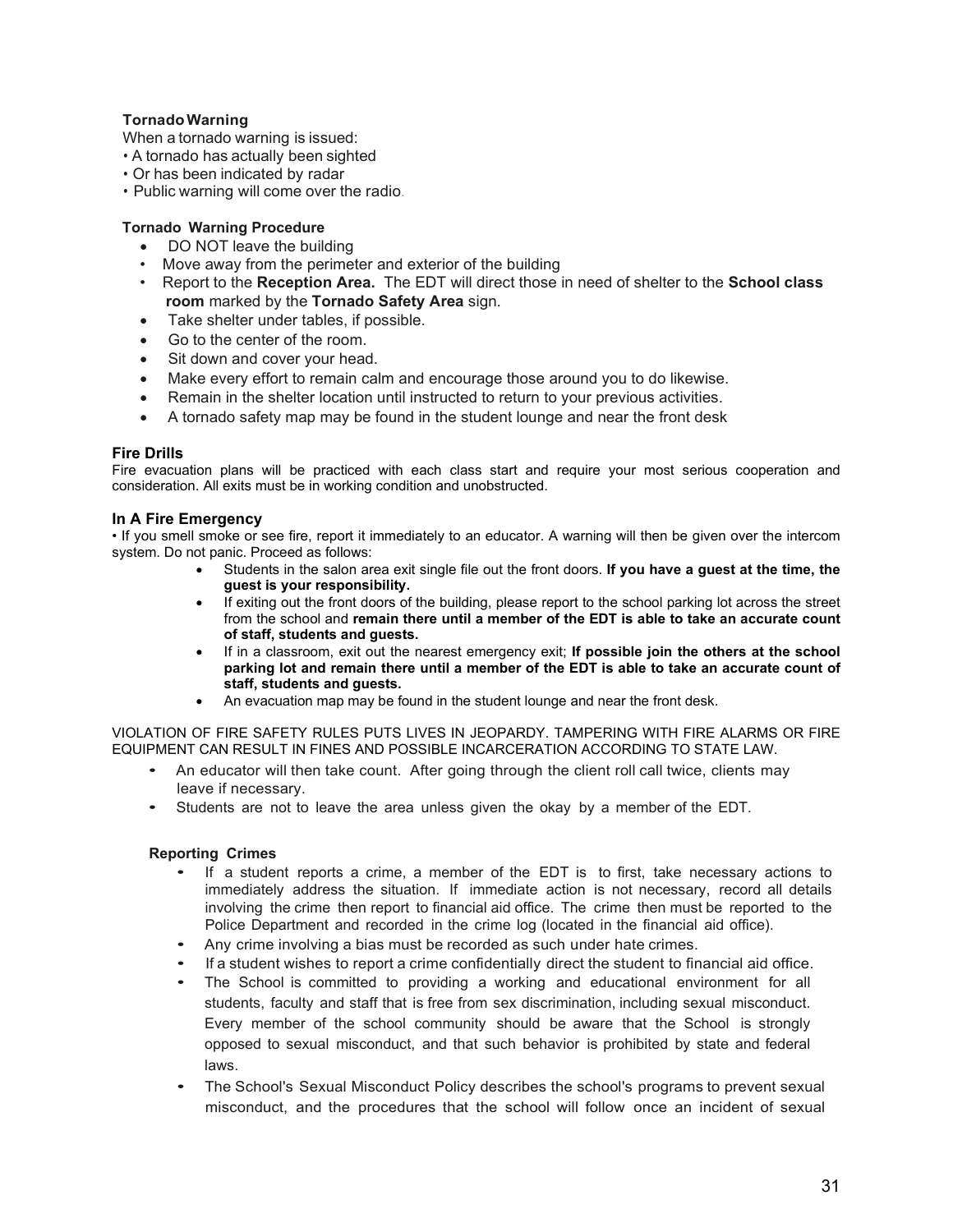misconduct has been reported. This Policy is disseminated widely to the School community through publications, the school website, new employee orientations, student orientations, and other appropriate channels of communication. Copies of the Policy can be obtained from the Director on-site or by calling (513) 923-3385, or from the school's website at www.cincinnatischoolofbarbering.com. The School provides training to key staff members to enable the school to handle any allegations of sexual misconduct promptly and effectively. The School will respond quickly to all reports of sexual misconduct, and will take appropriate action to prevent, to correct, and if necessary, to discipline behavior that violates this policy.

- The School's Sexual Misconduct Policy governs sexual misconduct involving students that occurs on any school property or in connection with any School-sponsored program or event.
- This Policy applies to all students, employees, and third parties conducting business with the School, regardless of the person's gender, gender identity, sexual orientation, age, race, nationality, class status, ability, religion or other protected status. The School encourages victims of sexual violence to talk to somebody about what happened so victims can get the support they need, and so the school can respond appropriately. As further described in the Policy, the School will seek to respect a victim's request for confidentiality to the extent possible, while remaining ever mindful of the victim's well-being.

#### **In case of serious accident or illness:**

·Call 9-1-1

- Do not move sick or injured person(s).
- Be careful to avoid personal contact with any body fluids such as blood, vomit, or saliva.
- Stay with the victim and reassure her/him that help is on the way.

#### **Power Failure:**

- Remain calm
- ·Do not move
- Await instructions from staff personnel.
- If instructed to evacuate, use designated emergency exits ONLY.

The following is the Crime Report log for Cincinnati School of Barbering campus located at 6500 Colerain Avenue, in Cincinnati Ohio.

**Hate Crimes:** 

2018; 2019; 2020: There were no reported Hate Crimes for the year.

Unfounded Crimes:

2018; 2019; 2020: There were no reported Unfounded Crimes for the year.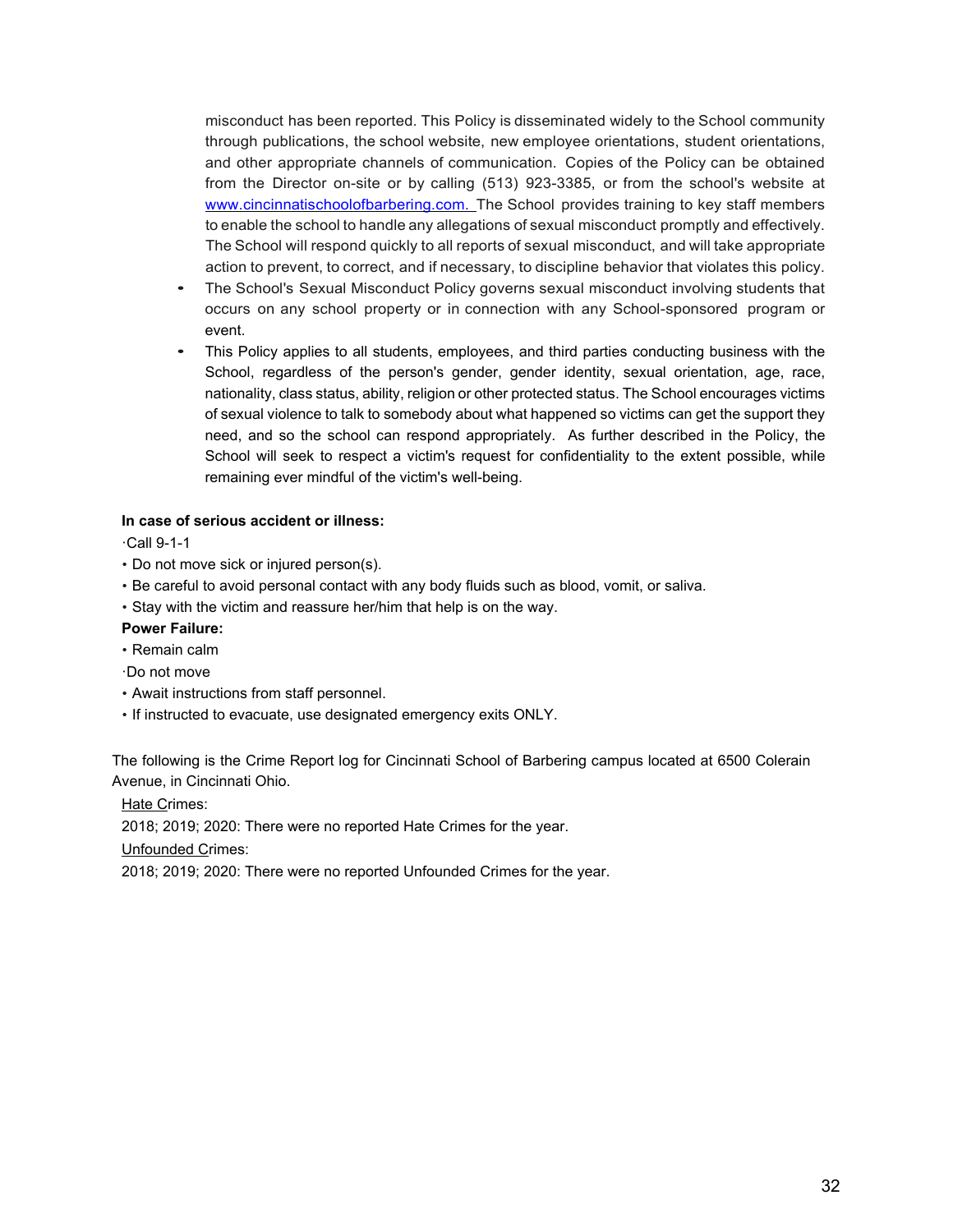| <b>Crime Log Report</b>                                    |                  |                        |                    |                     |                            |                     |                  |                            |                    |  |
|------------------------------------------------------------|------------------|------------------------|--------------------|---------------------|----------------------------|---------------------|------------------|----------------------------|--------------------|--|
|                                                            | 2018             |                        |                    | 2019                |                            |                     | 2020             |                            |                    |  |
| Offense                                                    | On-Campus        | Non-campus<br>Property | Public<br>Property | On-<br>Campus       | Non-<br>campus<br>Property | Public<br>Property  | On-<br>Campus    | Non-<br>campus<br>Property | Public<br>Property |  |
| Criminal homicide                                          | $\mathbf{0}$     | $\mathbf{0}$           | $\mathbf{0}$       | $\mathbf{0}$        | $\overline{0}$             | $\boldsymbol{0}$    | $\overline{0}$   | $\overline{0}$             | $\overline{0}$     |  |
| Murder/Non-Negligent<br>Manslaughter                       | $\boldsymbol{0}$ | $\boldsymbol{0}$       | $\mathbf{0}$       | $\boldsymbol{0}$    | $\mathbf{0}$               | $\overline{0}$      | $\boldsymbol{0}$ | $\overline{0}$             | a                  |  |
| Negligent Manslaughter                                     | $\boldsymbol{0}$ | $\boldsymbol{0}$       | $\boldsymbol{0}$   | $\overline{0}$      | $\mathbf{0}$               | $\boldsymbol{0}$    | $\boldsymbol{0}$ | $\overline{0}$             | $\overline{0}$     |  |
| Sex Offenses Forcible                                      | $\boldsymbol{0}$ | $\boldsymbol{0}$       | $\boldsymbol{0}$   | $\mathbf{0}$        | $\mathbf{0}$               | $\boldsymbol{0}$    | $\mathbf 0$      | $\mathsf{O}\xspace$        | 0                  |  |
| Rape                                                       | $\mathbf{0}$     | $\boldsymbol{0}$       | $\mathbf{0}$       | $\mathbf 0$         | $\mathbf 0$                | $\mathbf 0$         | $\overline{0}$   | $\mathbf{0}$               | $\overline{0}$     |  |
| Fondling                                                   | $\boldsymbol{0}$ | $\boldsymbol{0}$       | $\mathbf{0}$       | $\mathbf 0$         | $\mathbf 0$                | $\mathbf 0$         | $\overline{0}$   | $\mathbf{0}$               | $\boldsymbol{0}$   |  |
| Sex Offenses Non-Force                                     | $\boldsymbol{0}$ | $\boldsymbol{0}$       | $\mathbf{0}$       | $\mathbf{0}$        | $\boldsymbol{0}$           | $\boldsymbol{0}$    | $\mathbf 0$      | $\mathsf{O}\xspace$        | $\mathbf 0$        |  |
| Incest                                                     | $\boldsymbol{0}$ | $\boldsymbol{0}$       | $\mathbf{0}$       | $\mathbf{0}$        | $\overline{0}$             | $\mathbf{0}$        | $\boldsymbol{0}$ | $\overline{0}$             | $\overline{0}$     |  |
| <b>Statutory Rape</b>                                      | $\mathbf{0}$     | $\boldsymbol{0}$       | $\mathbf{0}$       | $\mathbf{0}$        | $\overline{0}$             | $\mathbf{0}$        | $\boldsymbol{0}$ | $\overline{0}$             | $\boldsymbol{0}$   |  |
| Robbery                                                    | $\mathbf{0}$     | $\mathbf{0}$           | $\mathbf{0}$       | $\mathbf{0}$        | $\overline{0}$             | $\overline{0}$      | $\mathbf{0}$     | $\mathbf{0}$               | $\overline{0}$     |  |
| <b>Aggravated Assault</b>                                  | $\boldsymbol{0}$ | $\boldsymbol{0}$       | $\mathbf{0}$       | $\mathbf{0}$        | $\overline{0}$             | $\mathbf{0}$        | $\mathbf{0}$     | $\boldsymbol{0}$           | $\boldsymbol{0}$   |  |
| <b>Burglary</b>                                            | $\boldsymbol{0}$ | $\boldsymbol{0}$       | $\mathbf{0}$       | $\mathbf{0}$        | $\boldsymbol{0}$           | $\overline{0}$      | $\mathbf{0}$     | $\overline{0}$             | $\boldsymbol{0}$   |  |
| Motor Vehicle Theft                                        | $\boldsymbol{0}$ | $\boldsymbol{0}$       | $\mathbf{0}$       | $\mathbf{0}$        | $\boldsymbol{0}$           | $\mathbf{0}$        | $\mathbf{0}$     | $\boldsymbol{0}$           | $\boldsymbol{0}$   |  |
| Arson                                                      | $\mathbf{0}$     | $\overline{0}$         | $\mathbf{0}$       | $\mathbf{0}$        | $\mathbf{0}$               | $\overline{0}$      | $\mathbf{0}$     | $\theta$                   | $\boldsymbol{0}$   |  |
| <b>Arrests &amp; Disciplinary</b><br><b>Referrals</b>      | 2018             |                        |                    | 2019                |                            |                     | 2020             |                            |                    |  |
|                                                            |                  | Non-Campus<br>Property | Public             | On-                 | Non-<br>Campus             | Public              | On-              | Non-<br>Campus             | Public             |  |
| Action<br>Arrests: <i>Illegal</i> Weapons: Carrying        | On-Campus        |                        | Property           | Campus              | Property                   | Property            | Campus           | Property                   | Property           |  |
| Possessing, Etc                                            | $\boldsymbol{0}$ | $\mathbf{0}$           | $\mathbf{0}$       | $\boldsymbol{0}$    | $\boldsymbol{0}$           | $\mathbf{0}$        | $\mathbf{0}$     | $\overline{0}$             | $\boldsymbol{0}$   |  |
| <b>Disciplinary Referrals:</b><br>llegal Weapons Carrying, | $\boldsymbol{0}$ | $\mathbf{0}$           | $\overline{0}$     | $\boldsymbol{0}$    | $\mathbf{0}$               | $\mathbf{0}$        | $\overline{0}$   | $\boldsymbol{0}$           | $\overline{0}$     |  |
| Arrests: Drug Abuse Violations                             | $\mathbf{0}$     | $\mathbf{0}$           | $\overline{0}$     | $\boldsymbol{0}$    | $\mathbf{0}$               | $\mathbf{0}$        | $\boldsymbol{0}$ | $\mathbf{0}$               | $\boldsymbol{0}$   |  |
| Discipline Referrals: Drug Abuse<br>Violations             | $\boldsymbol{0}$ | $\mathbf{0}$           | $\mathbf{0}$       | $\boldsymbol{0}$    | $\mathbf{0}$               | $\mathbf{0}$        | $\mathbf{0}$     | $\boldsymbol{0}$           | $\overline{0}$     |  |
| Arrests: Liquor Law Violations                             | $\mathbf{0}$     | $\boldsymbol{0}$       | $\mathbf{0}$       | $\boldsymbol{0}$    | $\boldsymbol{0}$           | $\mathbf{0}$        | $\mathbf{0}$     | $\overline{0}$             | $\overline{0}$     |  |
|                                                            |                  |                        |                    |                     |                            |                     |                  |                            |                    |  |
| Disciplinary Referrals: Liquor Law<br>Violations           | $\boldsymbol{0}$ | $\boldsymbol{0}$       | $\theta$           | $\mathbf{0}$        | $\mathbf{0}$               | $\boldsymbol{0}$    | $\boldsymbol{0}$ | $\mathbf{0}$               | $\boldsymbol{0}$   |  |
| <b>VAWA Offenses</b>                                       |                  | 2018                   |                    |                     | 2019                       |                     |                  | 2020                       |                    |  |
| Action                                                     | On-Campus        | Non-Campus<br>Property | Public<br>Property | On-<br>Campus       | Non-<br>Campus<br>Property | Public<br>Property  | On-<br>Campus    | Non-<br>Campus<br>Property | Public<br>Property |  |
| Domestic Violence                                          | n/a              | n/a                    | n/a                | $\mathbf 0$         | $\mathsf{O}\xspace$        | $\mathsf{0}$        | $\boldsymbol{0}$ | $\boldsymbol{0}$           | $\overline{0}$     |  |
| Dating Violence                                            | n/a              | n/a                    | n/a                | $\mathsf{O}\xspace$ | 0                          | $\mathsf{O}\xspace$ | $\overline{0}$   | $\overline{0}$             | $\overline{0}$     |  |
| Stalking                                                   | n/a              | n/a                    | n/a                | $\mathsf{O}\xspace$ | $\mathsf{O}$               | $\mathbf 0$         | $\mathbf{0}$     | $\overline{0}$             | $\overline{0}$     |  |
| <b>Hate Crimes Offenses</b>                                |                  | 2018                   |                    |                     | 2019                       |                     | 2020             |                            |                    |  |
| Action                                                     | On-Campus        | Non-Campus<br>Property | Public<br>Property | On-<br>Campus       | Non-<br>Campus<br>Property | Public<br>Property  | On-<br>Campus    | Non-<br>Campus<br>Property | Public<br>Property |  |
| Larceny Theft                                              | n/a              | n/a                    | n/a                | $\boldsymbol{0}$    | $\mathsf{O}\xspace$        | 0                   | $\boldsymbol{0}$ | $\boldsymbol{0}$           | $\overline{0}$     |  |
| Simple Assault                                             | n/a              | n/a                    | n/a                | $\mathbf 0$         | $\mathsf{O}\xspace$        | $\mathsf{O}\xspace$ | $\overline{0}$   | $\boldsymbol{0}$           | $\overline{0}$     |  |
| Intimidation                                               | n/a              | n/a                    | n/a                | $\mathbf 0$         | $\mathsf{O}\xspace$        | $\mathsf{O}\xspace$ | $\boldsymbol{0}$ | $\boldsymbol{0}$           | $\boldsymbol{0}$   |  |
| Destruction/damage/vandalism of<br>property                | n/a              | n/a                    | n/a                | $\mathbf 0$         | $\mathsf{O}\xspace$        | $\mathsf{O}\xspace$ | $\overline{0}$   | $\boldsymbol{0}$           | $\overline{0}$     |  |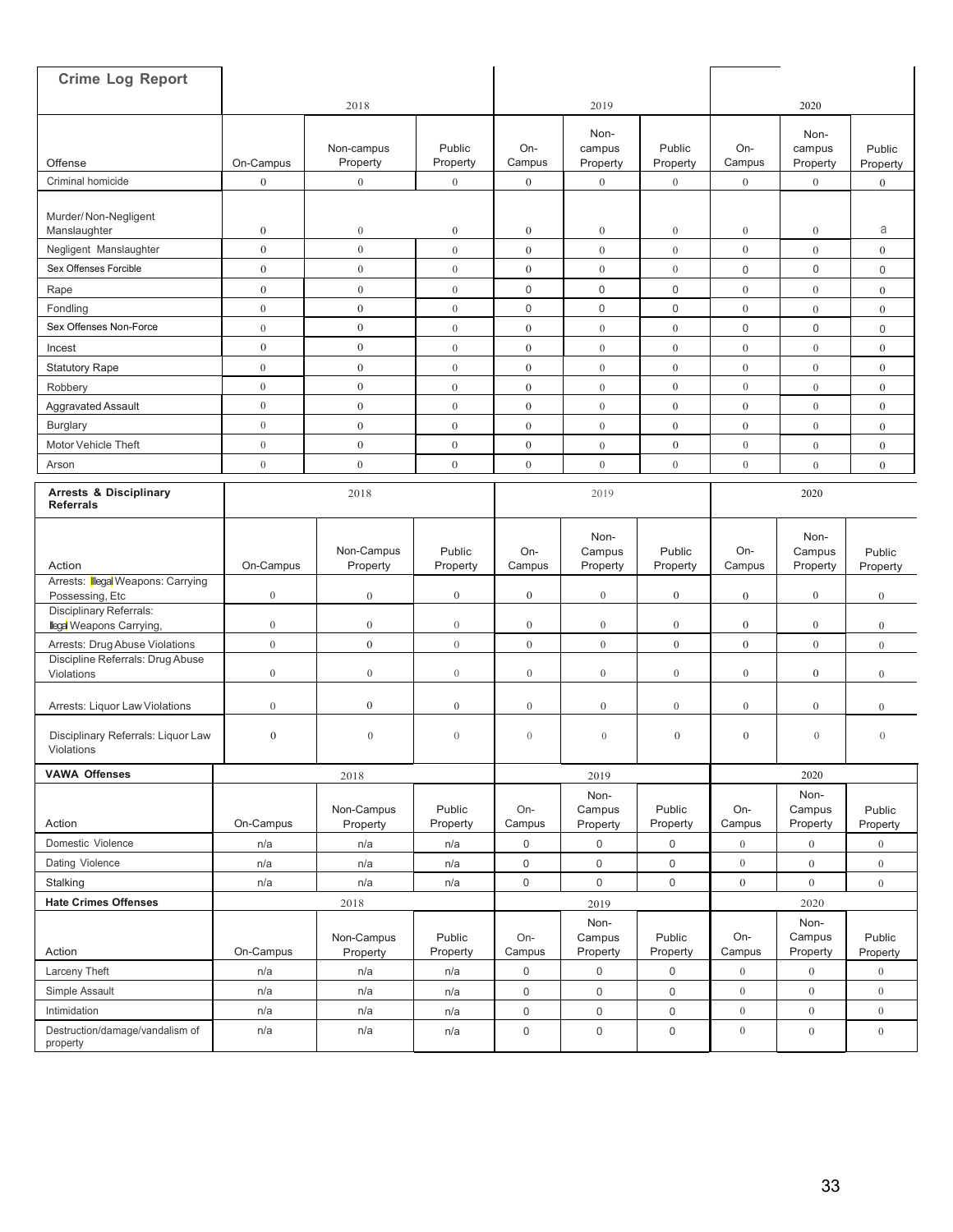#### Below is a picture of our Campus



#### **Crime Definitions**

The definitions listed below are taken from the Federal Bureau of Investigation's Uniform Crime Reporting Handbook, and are used to classify the criminal offenses listed in the statistics

Criminal Homicide-- Murder and non-negligent manslaughter: The willful (non-negligent) killing of one human being by another.

Criminal Homicide-negligent manslaughter: The killing of another person through gross negligence. Forcible Sex Offenses: Any sexual act directed against another person, forcibly and/or against the person's will; or not forcibly or against the person's will, where the victim is incapable of giving consent. Reported sexual offenses may include forcible rape, forcible sodomy, sexual assault with an object and forcible fondling.

Non-Forcible Sex Offenses: Unlawful, non-forcible sexual intercourse. Reported offense may include incest and statutory rape.

Robbery: The taking or attempting to take anything of value from the care, custody, or control of a person or persons by force or threat of force or violence and/or making the victim fearful.

Aggravated Assault/Battery: An unlawful attack by one person upon another for the purpose of inflicting severe or substantial bodily injury. This type of assault may be accompanied by the use of a weapon or other means likely to produce death or great bodily harm.

Simple Assault/Battery: All assaults and attempted assaults which are not of an aggravated nature and do not result in serious injury to the victim.

Burglary: The unlawful entry of a structure to commit a felony or theft. Motor Vehicle Theft: The theft or attempted theft of a motor vehicle.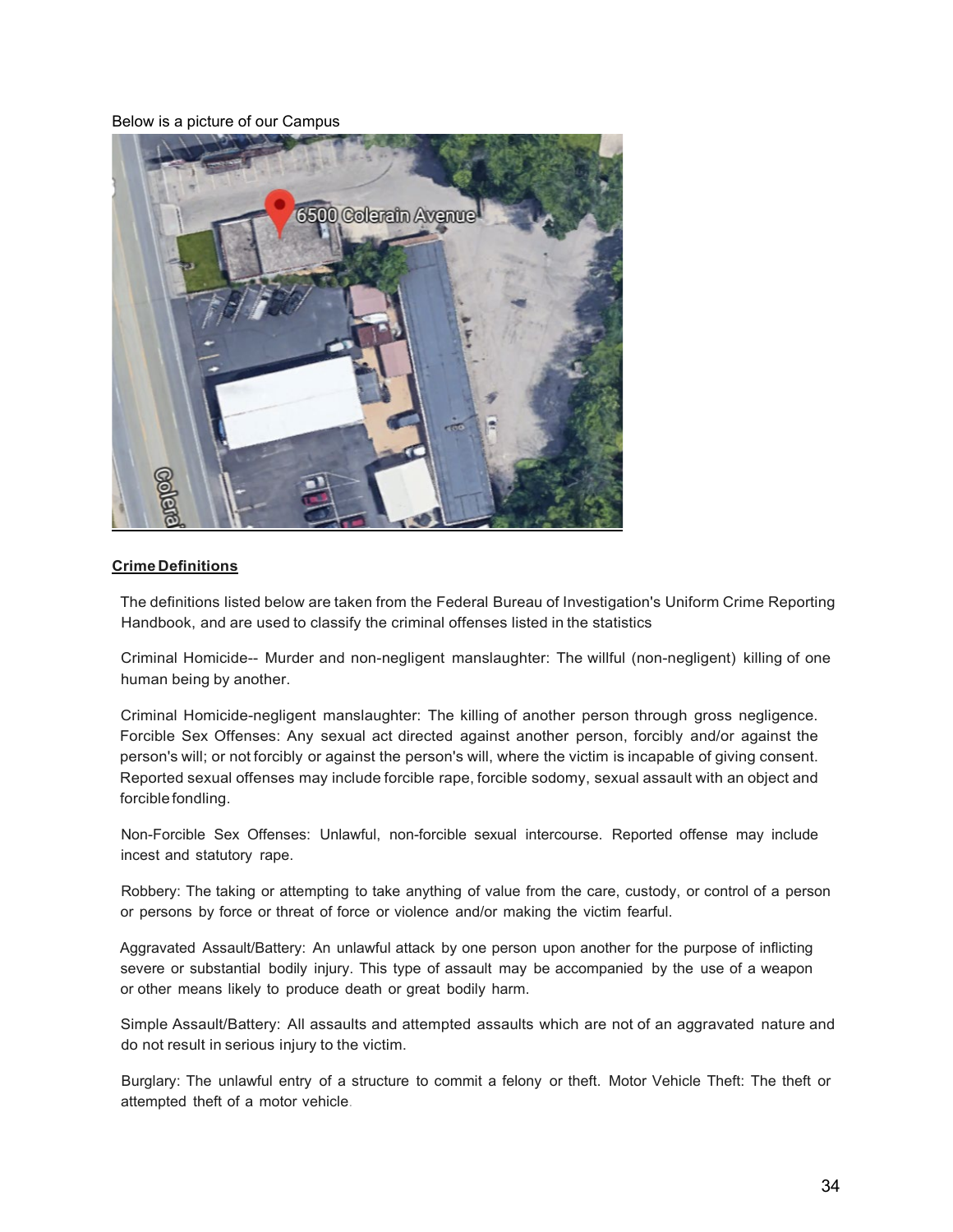Destruction, Damage Or Vandalism To Property: To willfully or maliciously destroy, injure, disfigure, or deface any public or private property, real or personal, without the consent of the owner or person having custody or control by cutting, tearing, breaking, marking, painting, drawing, covering with filth, or any other such means as may be specified by local law.

Arson: Any willful or malicious burning or attempting to burn, with or without intent to defraud, a dwelling house, public building, motor vehicle, aircraft, personal property of another, etc.

Liquor Law Violation: The violation of laws or ordinances prohibiting manufacturing, selling, transporting, furnishing, or possessing of intoxicating liquor; maintaining unlawful drinking places; bootlegging; operating a still; furnishing liquor to a minor or intemperate person; using a vehicle for illegal transportation of liquor; drinking on a train or public conveyance; and all attempts to commit any of the aforementioned.

Drug Law Violation: Violation of state and local laws relating to unlawfully possessing, selling, using, growing, manufacturing and making narcotic drugs.

Weapon Law Violation: The violation of laws or ordinances dealing with weapon offenses, regulatory in nature, such as: the manufacturing, sale or possession of deadly weapons; carrying deadly weapons, concealed or openly; furnishing deadly weapons to minors; aliens possessing deadly weapons; and all attempts to commit any of the aforementioned.

Hate Crimes: Any of the crimes listed here which manifest evidence of prejudice based on race, religion, sexual orientation, ethnicity, disability and gender.

Larceny-Theft: The unlawful taking and carrying away of someone else's personal property with the intent to deprive the possessor of it permanently.

Intimidation: Coercing or inhibiting through the use of fear.

Simple Assault Battery: All assaults and attempted assaults which are not of an aggravated nature and do not result in serious injury to the victim.

Burglary: The unlawful entry of a structure to commit a felony or theft. Motor Vehicle Theft: The theft or attempted theft of a motor vehicle.

Destruction, Damage Or Vandalism To Property: To willfully or maliciously destroy, injure, disfigure, or deface any public or private property, real or personal, without the consent of the owner or person having custody or control by cutting, tearing, breaking, marking, painting, drawing, covering with filth, or any other such means as may be specified by local law.

Arson:Any willful or malicious burning or attempting to burn, with or without intent to defraud, a dwelling house, public building, motor vehicle, aircraft, personal property of another, etc.

Liquor Law Violation: The violation of laws or ordinances prohibiting manufacturing, selling, transporting, furnishing, or possessing of intoxicating liquor; maintaining unlawful drinking places; bootlegging; operating a still; furnishing liquor to a minor or intemperate person; using a vehicle for illegal transportation of liquor; drinking on a train or public conveyance; and all attempts to commit any of the aforementioned.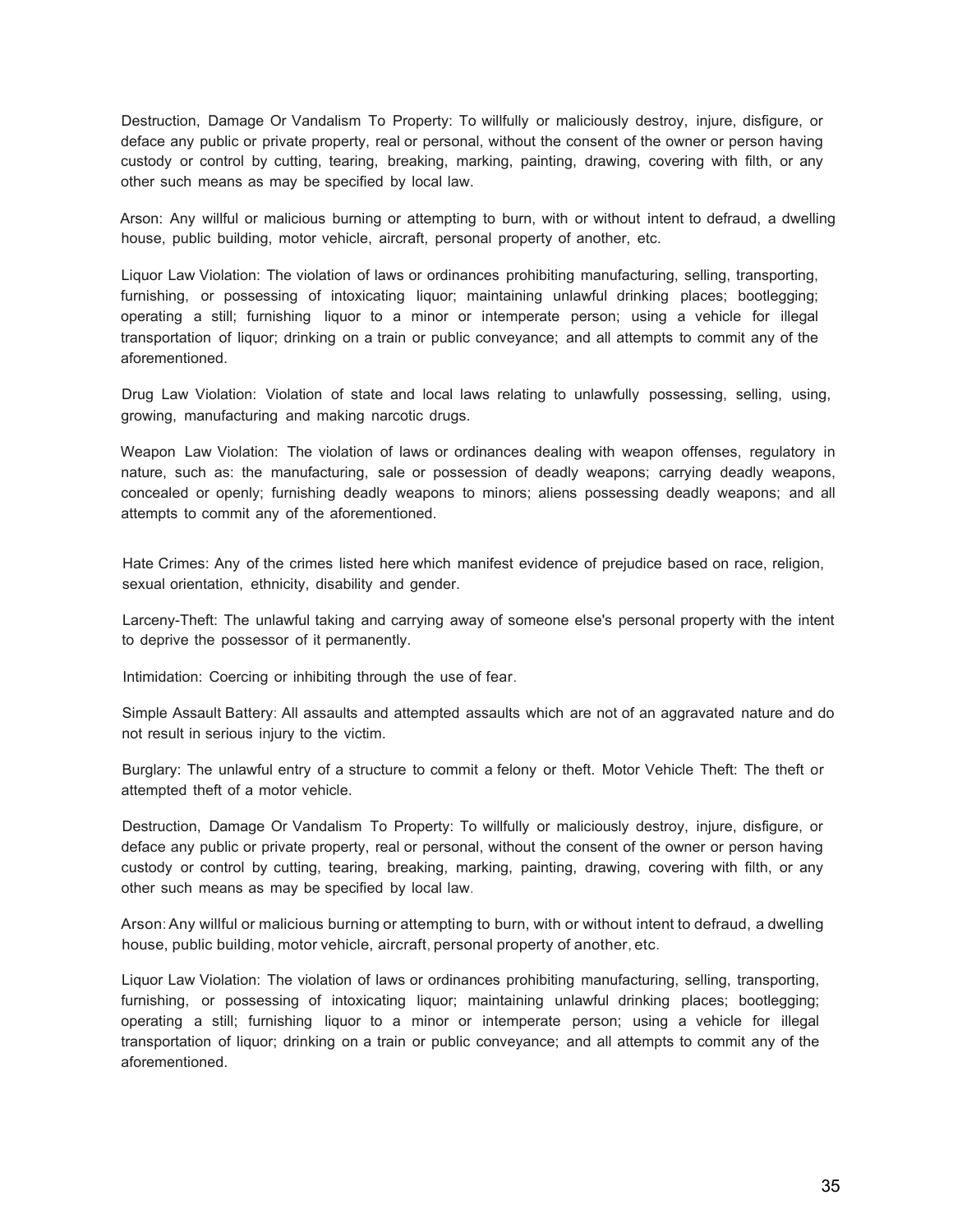Drug Law Violation: Violation of state and local laws relating to unlawfully possessing, selling, using, growing, manufacturing and making narcotic drugs.

Weapon Law Violation: The violation of laws or ordinances dealing with weapon offenses, regulatory in nature, such as: the manufacturing, sale or possession of deadly weapons; carrying deadly weapons, concealed or openly; furnishing deadly weapons to minors; aliens possessing deadly weapons; and all attempts to commit any of the aforementioned.

Hate Crimes: Any of the crimes listed here which manifest evidence of prejudice based on race, religion, sexual orientation, ethnicity, disability and gender.

Larceny-Theft: The unlawful taking and carrying away of someone else's personal property with the intent to deprive the possessor of it permanently. Intimidation: Coercing or inhibiting through the use of fear.

Physical Abuse: Hitting, slapping, shoving, grabbing, pinching, biting, hair pulling, etc. are types of physical abuse. This type of abuse also includes denying a partner medical care or forcing alcohol and/or drug use upon him or her.

Sexual Abuse: Coercing or attempting to coerce any sexual contact or behavior without consent. Sexual abuse includes, but is certainly not limited to, marital rape, attacks on sexual parts of the body, forcing sex after physical violence has occurred, or treating one in a sexually demeaning manner.

Emotional Abuse: Undermining an individual's sense of self-worth and/or self-esteem is abusive. This may include, but is not limited to constant criticism, diminishing one's abilities, name-calling, or damaging one's relationship with his or her children.

Economic Abuse: Is defined as making or attempting to make an individual financially dependent by maintaining total control over financial resources, withholding one's access to money, or forbidding one's attendance at School or employment.

Psychological Abuse: Elements of psychological abuse include - but are not limited to - causing fear by intimidation; threatening physical harm to self, partner, children, or partner's family or friends; destruction of pets and property; and forcing isolation from family, friends, or School and/or work.

#### **REPORT TO ED VIA THE WEB BASED COLLECTION**

The School submits crime statistics from the annual security report to ED via an annual Web-based data collection. The School does not have more than one institution, does not have on-campus student housing and therefore does not report fire statistics or missing student notification procedure.

#### **MISSING STUDENT NOTIFICATION PROCEDURE**

The School does not have campus housing. Therefore we do not have a missing student notification procedure.

#### **Crime and Punishment – Alcohol and Drug Offenses in the State of Ohio**

Misdemeanors (M) are punishable by imprisonment in county jail for not more than one year and/or a fine not exceeding \$1,000 unless a different amount is specified for the offense.

Felonies (F) are punishable by imprisonment in the state corrections system for no less than 180 days but up to eleven years and/or a fine not exceeding \$20,000 unless a different amount is specified for the offense. Punishments vary based on the Penalty and the Classification of Felony.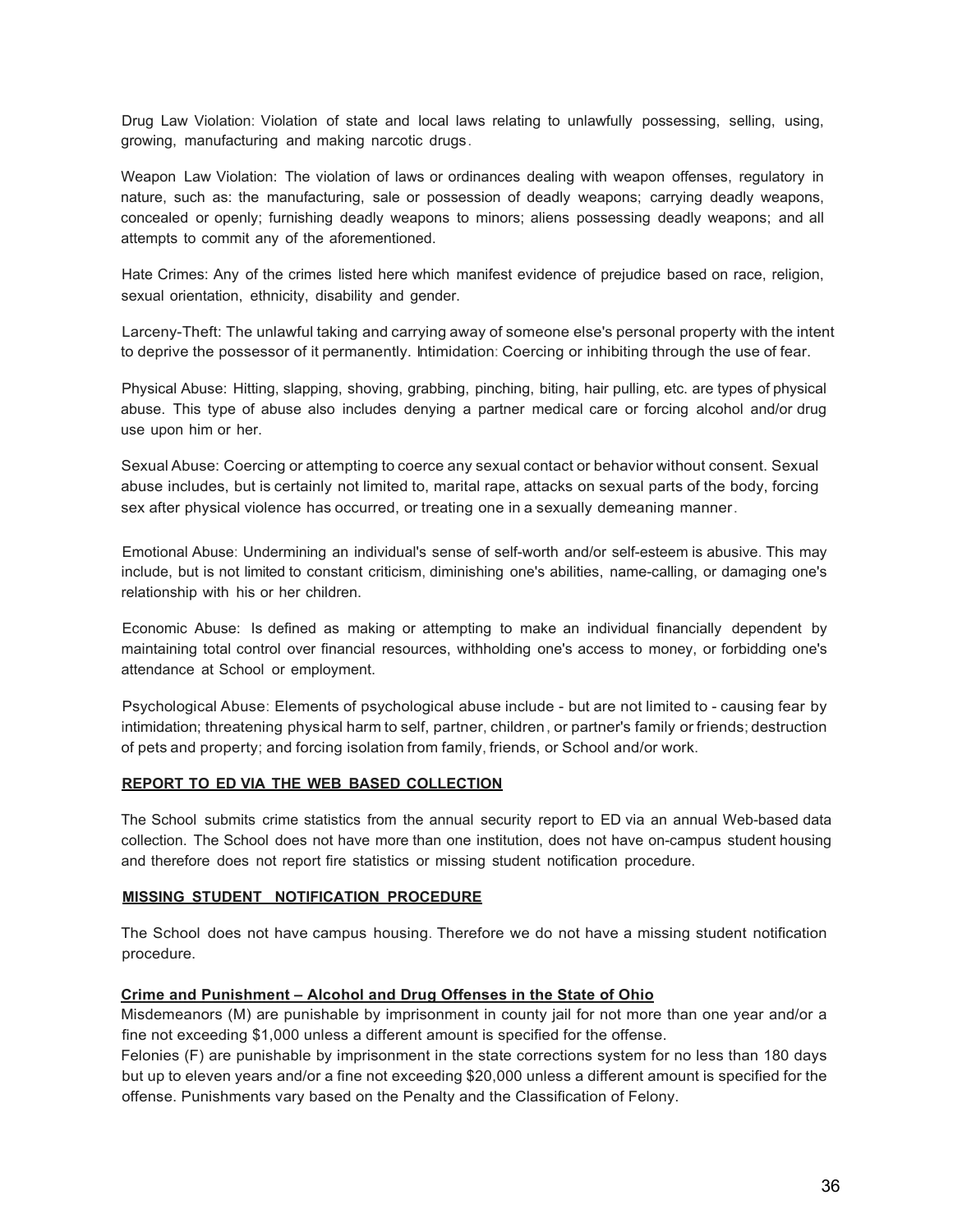#### **Student Responsibility**

Students are required to acknowledge the school Drug and Alcohol Abuse Policy by signing our Student Drug and Alcohol Policy Student Agreement at the beginning of their program. By signing, students pledge not to violate the school Drug and Alcohol Abuse Policy.

#### **By Law:**

#### **Student Conduct: Alcohol and Drug Use**

A student shall be prohibited from using or being under the influence of intoxicating beverages in classroom buildings, laboratories, auditoriums, faculty and administrative offices, and all other public campus areas. With the prior consent of the President or President's designee, the provisions herein may be waived with respect to any specific event that is sponsored by the school. State law shall be strictly enforced at all times on all property controlled by the school in regard to the possession and consumption of alcoholic beverages.

#### **Controlled Substances**

No student shall possess, use, transmit, or attempt to possess, use, or transmit, or be under the influence of, any of the following substances on College District premises or off premises at a College District-sponsored activity, function, or event:

- 1. Any controlled substance or dangerous drug as defined by law, including but not limited to marijuana, any narcotic drug, hallucinogen, stimulant, depressant, amphetamine, or barbiturate.
- 2. Any abuse on glue, aerosol paint, or any other volatile chemical substance for inhalation.
- 3. Any designer drugs.
- 4. Any other intoxicant or mood-changing, mind-altering, or behavior-altering drug.

The transmittal, sale, or attempted sale of what is represented to be any of the above-listed substances shall also be prohibited under this policy.

#### **Exception**

A student who uses a drug authorized by a licensed physician through a prescription specifically for that student's use shall not be considered to have violated this rule.

#### **Violation**

Students who violate this policy shall be subject to appropriate disciplinary action. Such disciplinary action may include referral to drug and alcohol counseling or rehabilitation programs or student assistance programs, suspension, expulsion, and referral to appropriate law enforcement officials for prosecution.

#### **Notice**

Each student taking one or more classes for any type of academic credit except for continuing education units shall be given a copy of the school's policy prohibiting the unlawful possession, use, or distribution of illicit drugs and alcohol, a description of the applicable legal sanctions under local, state, or federal law, and a description of the health risks associated with the use of illicit drugs and the abuse of alcohol.

#### **Drug and Alcohol Abuse Programs**

Notwithstanding any other provision of law, no institution of higher education, including a college district, shall be eligible to receive funds or any other form of financial assistance under any federal program, including participation in any federally funded or guaranteed student loan program, unless the institution certifies to the U.S. Secretary of Education that the institution has adopted and has implemented a program to prevent the use of illicit drugs and the abuse of alcohol by students and employees that, at a minimum, includes: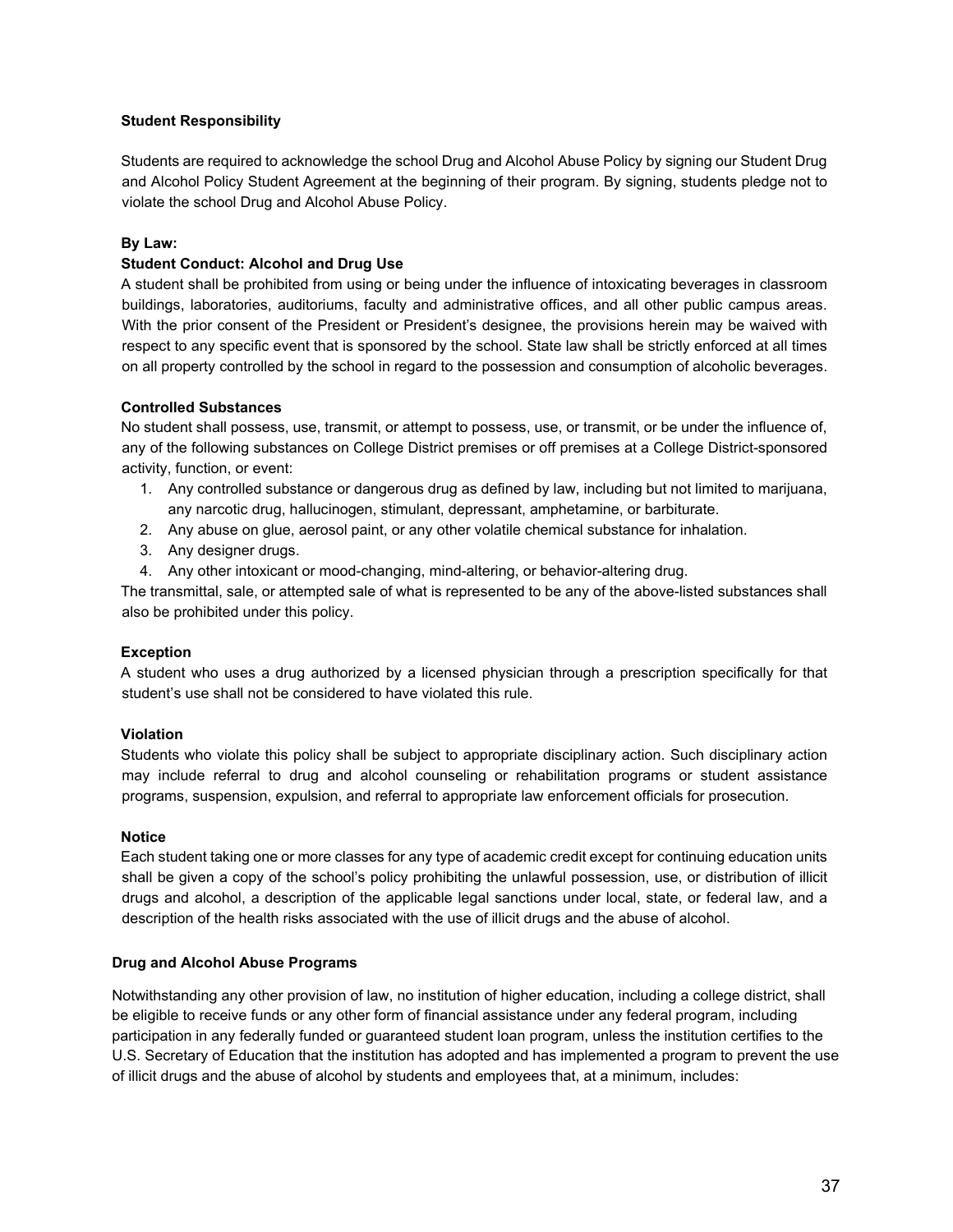- 1. The annual distribution to each student at every orientation class and/or  $1<sup>st</sup>$  day of employment the following:
	- a. Standards of conduct that clearly prohibit, at a minimum, the unlawful possession, use, or distribution of illicit drugs and alcohol by students and employees on the institution's property or as part of any of the institution's activities;
	- b. A description of the applicable legal sanctions under local, state, or federal law for the unlawful possession or distribution of illicit drugs and alcohol;
	- c. A description of the health risks associated with the use of illicit drugs and the abuse of alcohol;
	- d. A description of any drug or alcohol counseling, treatment, or rehabilitation or re-entry programs that are available to employees or students; and
	- e. A clear statement that the institution will impose sanctions on students and employees (consistent with local, state, and federal law), and a description of those sanctions, up to and including expulsion or termination of employment and referral for prosecution, for violations of the standards of conduct required above.
- 2. A biennial review by the institution of the institution's program to:
	- a. Determine the program's effectiveness and implement changes to the program if the changes are needed;
	- b. Determine the number of drug- and alcohol-related violations and fatalities that occur on the institution's campus, as defined in 20 U.S.C. 1092(f)(6), or as part of any of the institution's activities; and are reported to campus officials;
	- c. Determine the number and type of sanctions described in 20 U.S.C. 1011i(a)(1)(E) that are imposed by the institution as a result of drug- and alcohol-related violations and fatalities on the institution's campus or as part of any of the institution's activities; and
	- d. Ensure that the sanctions required by 20 U.S.C. 1011i(a)(1)(E) are consistently enforced.

### *20 U.S.C. 1011i(a); 34 C.F.R. 86.100*

It is the sense of Congress that, in an effort to change the culture of alcohol consumption on college campuses, all institutions of higher education, should carry out the following:

- 1. The president of the institution should appoint a task force consisting of school administrators, faculty, representatives, and others to conduct a full examination of student and academic life at the institution. The task force should make recommendations for a broad range of policy and program changes that would serve to reduce alcohol and other drug-related problems. The institution should provide resources to assist the task force in promoting the campus policies and proposed environmental changes that have been identified.
- 2. The institution should enforce a "zero tolerance" policy on the illegal consumption of alcohol by students at the institution.
- 3. The institution should vigorously enforce the institution's code of disciplinary sanctions for those who violate campus alcohol policies. Students with alcohol or other drug-related problems should be referred for assistance.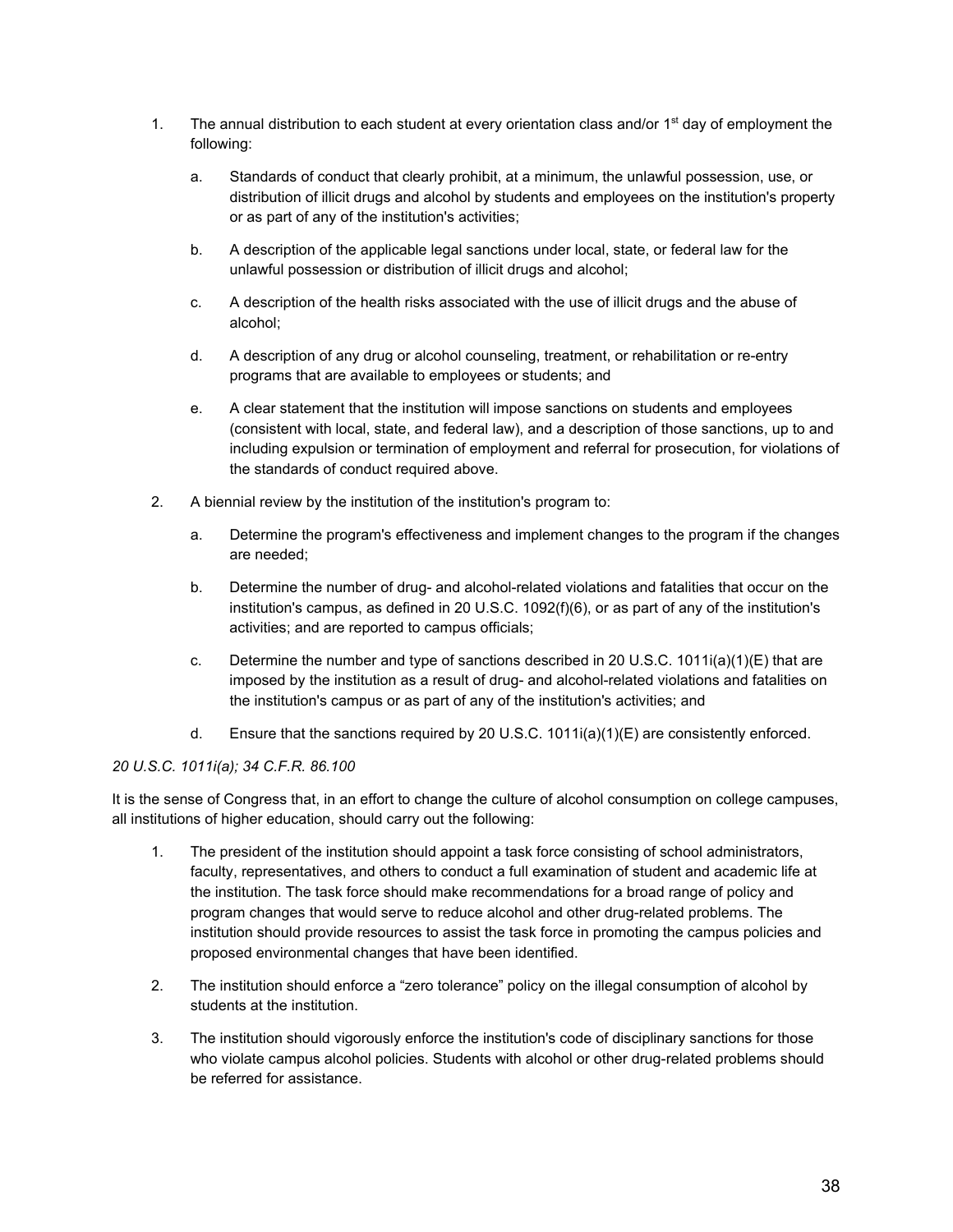- 4. It should adopt policies restricting the advertisement and promotion of alcoholic beverages on campus.
- 5. The institution should work with the local community, including local businesses, in a "Town/Gown" alliance to encourage responsible policies toward alcohol consumption and to address illegal alcohol use by students.

*20 U.S.C. 1011h*

### **DRUG AND ALCOHOL PENALTIES**

#### **Low-THC Cannabis**

A municipality, county, or other political subdivision, may not enact, adopt, or enforce a rule, ordinance, order, resolution, or other regulation that prohibits the cultivation, production, dispensing, or possession of low-THC cannabis, as authorized by Health and Safety Code Chapter 487.201. *Health and Safety Code 487.201*

#### **Alcohol Possession and Use by Minors**

Except as provided in Alcoholic Beverage Code 106.05(b), a minor commits an offense if he possesses an alcoholic beverage.

A minor commits an offense if he consumes an alcoholic beverage.

*Alcoholic Beverage Code 106.04, .05(a)*

#### **Exceptions:**

#### **Consumption Related to Reported Sexual Assault**

The offenses of possession of an alcoholic beverage and of consumption of an alcoholic beverage do not apply to a minor who reports the sexual assault of the minor or another person, or is the victim of a sexual assault reported by another person, to:

- 1. A health-care provider treating the victim of the sexual assault;
- 2. An employee of a law enforcement agency; or
- 3. The Title IX coordinator of an institution of higher education or another employee of the institution responsible for responding to reports of sexual assault.

A minor is entitled to raise the defense provided above in the prosecution of the offense of possession of an alcoholic beverage or the offense of consumption of an alcoholic beverage only if the minor is in violation at the time of the commission of a sexual assault that is reported by the minor as described above or committed against the minor and reported by another person as described above.

A minor who commits a sexual assault that is reported as described above is not entitled to raise the defense in the prosecution of the minor for the offense of possession of an alcoholic beverage or the offense of consumption of an alcoholic beverage.

#### *Alcoholic Beverage Code 106.04(f)*–*(h), .05(e)*–*(g)*

### **Consumption as Part of a Course**

Notwithstanding any other law, a minor may taste an alcoholic beverage if: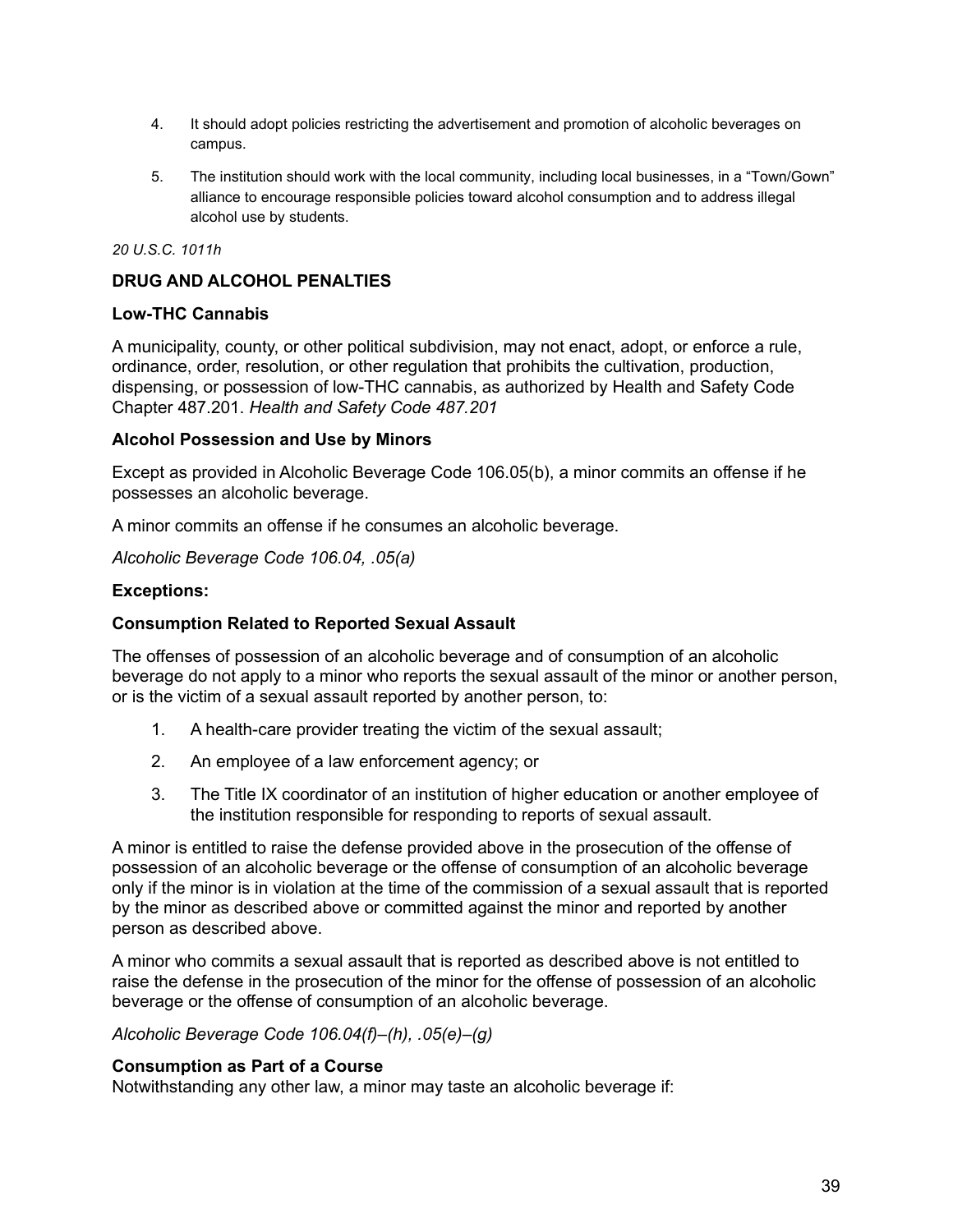- 1. The minor is at least 18 years old and is enrolled:
	- a. As a student at a public or private institution of higher education that offers a program in culinary arts, viticulture, enology or wine technology, brewing or beer technology, or distilled spirits production or technology; and
	- b. In a course that is part of the program;
- 2. The beverage is tasted for educational purposes as part of the curriculum for the course described by item 1b;
- 3. The beverage is not purchased by the minor; and
- 4. The service and tasting of the beverage is supervised by a faculty or staff member who is at least 21 years of age.

A public institution of higher education is not required to hold a license or permit to engage in the activities authorized under this section.

*Alcoholic Beverage Code 106.16(b)–(c)*

# **34 CFR 86 Drug and Alcohol Abuse Prevention**

## **Alcohol Effects**

Alcohol consumption causes a number of marked changes in behavior. Even low doses significantly impair the judgement and coordination required to drive a car safely, increasing the likelihood that the driver will be involved in an accident. Low to moderate doses of alcohol also increase the incidence of a variety of aggressive acts, including spouse and child abuse. Moderate to high doses of alcohol cause marked impairments in higher mental functions, severely altering a person's ability to learn and remember information. Very high doses cause respiratory depression and death. If combined with other depressants of the central nervous system, much lower doses of alcohol will produce the effects just described.

Repeated use of alcohol can lead to dependence. Sudden cessation of alcohol intake is likely to produce withdrawal symptoms, including severe anxiety, tremors, hallucinations, and convulsions. Alcohol withdrawal can be life-threatening. Long-term consumption of large quantities of alcohol, particularly when combined with poor nutrition, can also lead to permanent damage to vital organs such as the brain and the liver.

Mothers who drink alcohol during pregnancy may give birth to infants with fetal alcohol syndrome. These infants have irreversible physical abnormalities and mental retardation. In addition, research indicates that children of alcoholic parents are at greater risk than other youngsters of becoming alcoholics.